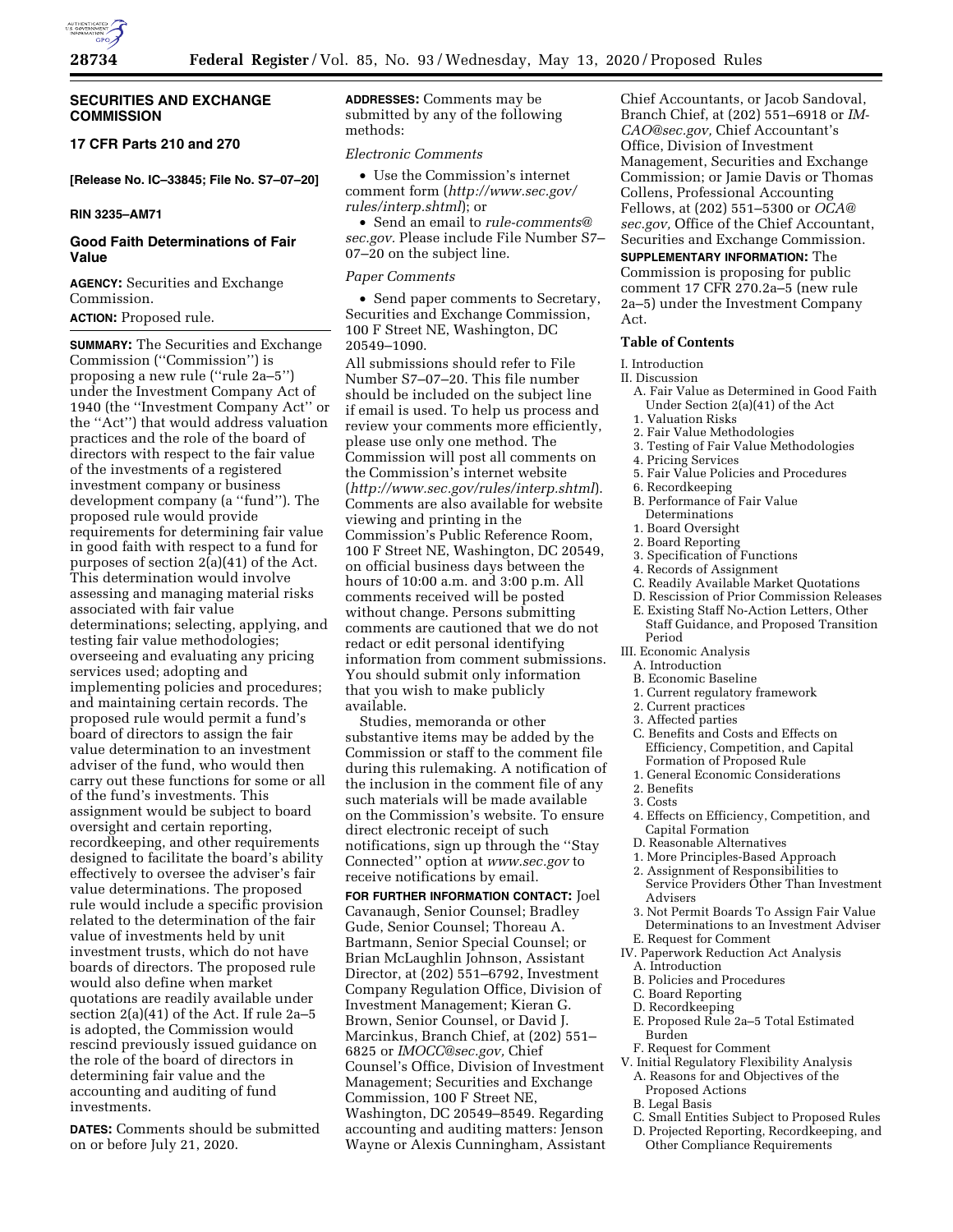- 1. Policies and Procedures
- 2. Recordkeeping
- 3. Board Reporting
- E. Duplicative, Overlapping, or Conflicting Federal Rules
- F. Significant Alternatives
- G. Request for Comment

VI. Consideration of Impact on the Economy VII. Statutory Authority

### **I. Introduction**

The Investment Company Act requires funds to value their portfolio investments using the market value of their portfolio securities when market quotations for those securities are ''readily available,'' and, when a market quotation for a portfolio security is not readily available, by using the fair value of that security, as determined in good faith by the fund's board. $1$  The aggregate value of a fund's investments is the primary determinant of the fund's net asset value (''NAV''), which for many funds determines the price at which their shares are offered and redeemed (or repurchased).2 Accordingly, proper valuation, among other things, promotes the purchase and sale of fund shares at fair prices, and helps to avoid dilution of shareholder interests.3 Valuation also

2The Investment Company Act requires registered investment companies that issue redeemable securities to sell and redeem their shares at prices based on the current net asset value of those shares. *See* section 22(c) of the Investment Company Act and rule 22c–1(a) thereunder. Rule 2a–4 defines the term ''current net asset value'' of a redeemable security issued by a registered investment company and provides, similar to section  $2(a)(41)(B)$ , that "[p]ortfolio securities with respect to which market quotations are readily available shall be valued at current market value, and other securities and assets shall be valued at fair value as determined in good faith by the board of directors of the registered company.'' Rule 22c– 1(a) requires open-end funds to sell, redeem, or purchase shares at a price based on their current NAV next computed following receipt of an order.

Although closed-end funds are not subject to rules 2a–4 and 22c–1 under the Investment Company Act, section 23(b) limits the ability of closed-end funds to sell their common stock at a price below current NAV. Section 23(c) of the Investment Company Act provides for the repurchases of closed-end fund shares. The shares of closed-end funds (including business development companies (''BDCs'')) that are listed on an exchange often trade at a premium or discount to NAV. *See* Item 1.1(i) of Form N–2 (requiring closed-end funds whose securities have no history of public trading to include ''a statement describing the tendency of closed-end fund shares to trade frequently at a discount from net asset value'').

3*See* Investment Company Liquidity Risk Management Programs, Investment Company Act Release No. 32315 (Oct. 13, 2016) (''Liquidity Risk Management Release'') (adopting rule 22e–4 under the Investment Company Act and noting ''the risk of shareholder dilution associated with improper fund pricing'').

If fund shares are overpriced, selling shareholders will receive too much for their shares, and purchasing shareholders will pay too much for their

affects the accuracy of funds' assetbased and performance-based fee calculations; 4 disclosures of fund fees, performance, NAV, and portfolio holdings; 5 and compliance with investment policies and limitations.6 As a result, improper valuation can cause investors to pay fees that are too high or to base their investment decisions on inaccurate information.7

For these reasons, a number of the substantive requirements of the Investment Company Act relate to investment company valuation.8 Moreover, the federal securities laws impose liability on funds, fund boards, and advisers for improperly valuing fund investments and for making material misstatements regarding a

4*See* section 205 of the Investment Advisers Act of 1940 (''Advisers Act'') (permitting a fund's adviser to receive compensation based upon the total value of the fund and permitting certain specified types of performance fee arrangements with funds).

5*See, e.g.,* Item 3 of Form N–1A (requiring annual fund operating expenses to be disclosed in the fund's prospectus as a percentage of the value of a shareholder's investment); Item 4(b)(2) of Form N– 1A (requiring certain disclosures about fund performance in fund prospectuses); Item 4.1 and Instruction 4.b. to Item 24 of Form N–2 (requiring disclosure of the fund's NAV in its prospectus and annual report); Item 6 of Form N–CSR and § 210.12–12 of Regulation S–X (requiring a schedule of the fund's investments, including the value of the investment, in the fund's annual report).

6*See* Rule 22e–4(b)(1)(iv) (generally prohibiting an open-end fund from acquiring an illiquid investment if such investment would cause more than 15% of such fund's net assets to be invested in illiquid investments). *See also* Liquidity Risk Management Release, *supra* footnote 3; Instruction 4 to Item 9(b)(1) of Form N–1A (requiring a fund to disclose any policy to invest more than 25% of its net assets in a particular industry or group of industries).

7Fund advisers may have an incentive to overvalue fund assets, for example, to increase fees, but also in some cases may have incentives to undervalue fund assets, for example to smooth reported returns or comply with investment policies and restrictions. *See* In re Piper Capital Management, et al., Investment Company Act Release No. 26167 (Aug. 26, 2003) (Commission opinion) (''Piper'') (''the record shows that Respondents determined to smooth or ratchet down gradually the Fund's NAV over a period of days. It appears that Respondents sought to prevent an abrupt drop in the Fund's NAV as a result of updating the stale prices.''). *See also* Gjergi Cici, et al., Missing the Marks? Dispersion in Corporate Bond Valuations Across Mutual Funds, 101 J. Fin. Econ. 206 (2011) (observing evidence of price smoothing behavior in mutual funds and expressing concern that such smoothing may result in suboptimal investment decisions) (''Cici et al. 2011''). 8*See infra* footnote 11.

fund's valuation procedures.9 Properly valuing a fund's investments also is a critical component of the accounting and financial reporting for investment companies.<sup>10</sup> Section  $2(a)(41)(B)$  defines ''value'' for purposes of many of the requirements of the Investment Company Act as: (i) With respect to securities for which market quotations are readily available, the market value of such securities; and (ii) with respect to other securities and assets, fair value as determined in good faith by the board of directors.11

The Commission last comprehensively addressed valuation under the Investment Company Act in a pair of releases issued in 1969 and 1970, Accounting Series Release 113 (''ASR 113'') and Accounting Series Release 118 (''ASR 118'').12 ASR 113

Section 206(1) of the Advisers Act makes it unlawful for an investment adviser to employ any device, scheme or artifice to defraud any client or prospective client. Section 206(2) of the Advisers Act makes it unlawful for an investment adviser to engage in any transaction, practice or course of business that operates as a fraud or deceit upon any client or prospective client. The Commission has brought enforcement actions under sections 206(1) and/or 206(2) of the Advisers Act against advisers for material misstatements or omissions to a fund's board (such as the failure to disclose that the adviser is not complying with the fund's stated valuation procedures) or willfully or recklessly aiding and abetting the misvaluing of fund investments. *See, e.g.,* In re Morgan Asset Management, et al., Investment Company Act Release No. 29704 (June 22, 2011) (settlement) (''In re Morgan Asset Management'').

10Rule 6–02(b) of Regulation S–X defines the term ''value'' to have the same meaning as in section 2(a)(41)(B) of the Investment Company Act.

11Section 2(a)(41) of the Investment Company Act defines ''value'' with respect to the assets of registered investment companies. Section 59 of the Investment Company Act makes section 2(a)(41) applicable to BDCs. Section 2(a)(41)(A) provides the definition of ''value'' under the Investment Company Act for purposes of whether an issuer is an investment company under section 3, is a ''diversified company'' or a ''non-diversified company'' under section 5, or exceeds certain investment limitations under section 12. Section 28(b) of the Investment Company Act contains provisions for the valuation of the investments of face-amount certificate companies. Section 2(a)(41)(B) defines value for all other purposes under the Investment Company Act. Section 2(a)(41)(A)(iii) provides that investments acquired after the last preceding quarter shall be valued at the cost thereof. In certain circumstances, section 2(a)(41) permits directors to determine in good faith the value of securities issued by controlled companies even though market quotations are available for such securities.

12Statement Regarding ''Restricted Securities,'' Accounting Series Release No. 113 (Oct. 21, 1969); Accounting for Investment Securities by Registered Investment Companies, Accounting Series Release No. 118 (Dec. 23, 1970). In 1982, the Commission codified ASR 113 and ASR 118 in the ''Codification of Financial Reporting Policies'' as section 404.04: '' 'Restricted' Securities'' and section 404.03:

Continued

<sup>1</sup>Section 2(a)(41) of the Investment Company Act. *See also* Investment Company Act rule 2a–4.

shares. On the other hand, if fund shares are underpriced, selling shareholders will receive too little for their shares, and purchasing shareholders will pay too little for their shares. *See generally*  Investment Trusts and Investment Companies: Hearings on S. 3580 Before a Subcomm. of the Senate Comm. on Banking and Currency, 76th Cong., 3d Sess. 136–38 (1940) (discussing the effect of dilution on fund shareholders).

<sup>9</sup>*See, e.g.,* 15 U.S.C. 77*l*(a)(2); 15 U.S.C. 77k; 15 U.S.C. 78j(b); 15 U.S.C. 80a–33(b); 17 CFR 240.10b– 5; 17 CFR 270.22c–1(a); 17 CFR 210.4–01(a)(1); 17 CFR 275.206(4)–8.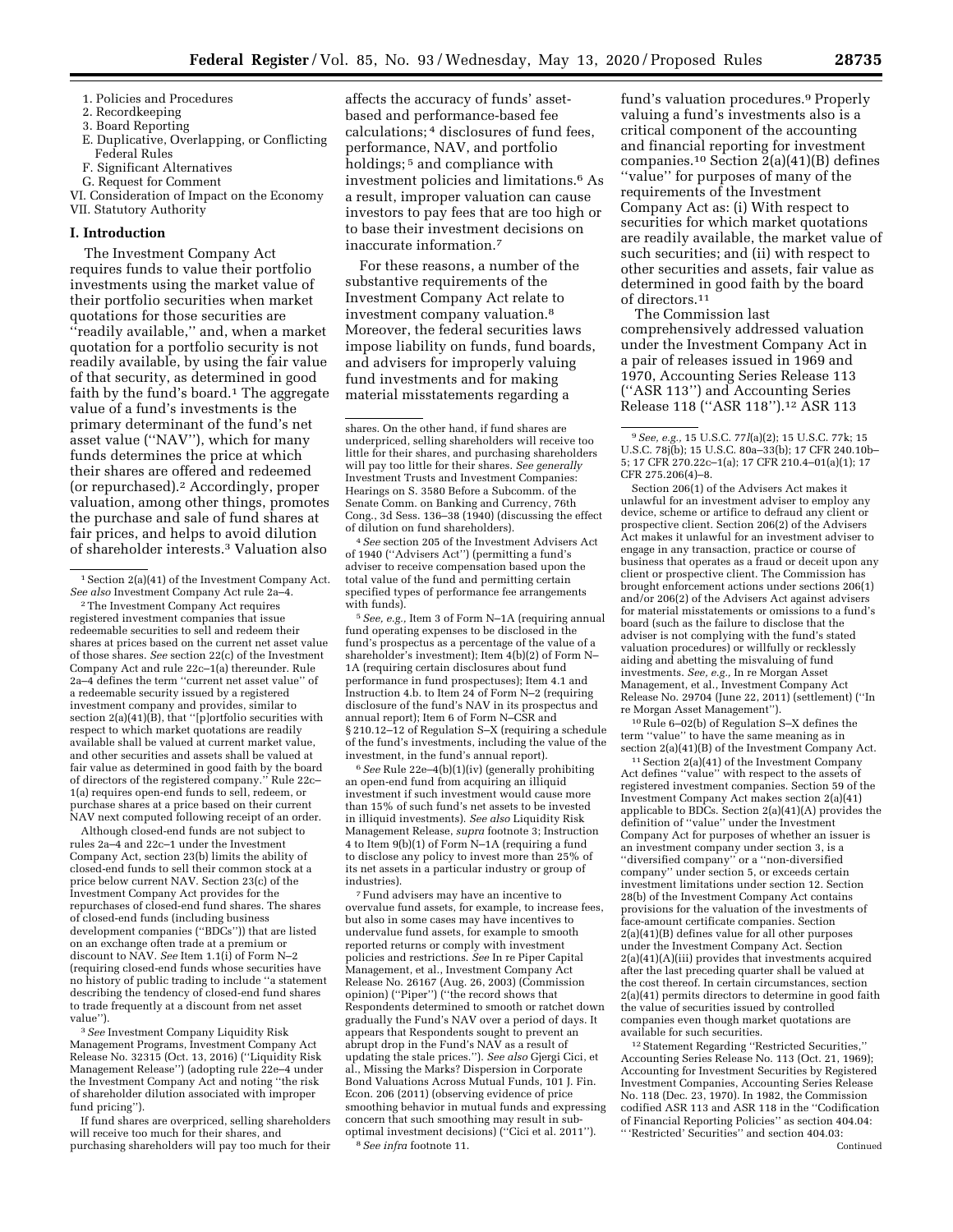addressed a number of federal securities law and accounting topics related to the purchase of restricted securities by funds, including how to determine fair value 13 for such securities. A year later, ASR 118 expressed the Commission's views on certain valuation matters, including accounting and auditing, as well as the role of the board in the determination of fair value.

The Commission acknowledged in ASR 113 and ASR 118 that the board need not itself perform each of the specific tasks required to calculate fair value in order to satisfy its obligations under section 2(a)(41). However, under ASR 113 and ASR 118 the board chooses the methods used to arrive at fair value, and continuously reviews the appropriateness of such methods.14 In addition, the Commission stated that boards should consider all appropriate factors relevant to the fair value of securities for which market quotations are not readily available.15 Finally, the

<sup>13</sup> We generally use the term "fair value" in this release as that term is used in the definition of ''value'' in the Investment Company Act, that is, the value of securities for which no readily available market quotations exist. *See* section 2(a)(41) of the Investment Company Act and *supra* footnote 11.

In contrast to the Investment Company Act, FASB Accounting Standard Codification Topic 820: *Fair Value Measurement* (''ASC Topic 820'') uses the term ''fair value'' to refer generally to the value of an asset or liability, regardless of whether that value is based on readily available market quotations or on other inputs. Accordingly, when we use the term fair value in the release we are using it to mean fair value as defined under the Investment Company Act, unless we specifically note that we mean fair value under ASC Topic 820, such as in the sections below that discuss proposed rescission of the accounting guidance. *See also infra* notes 30 and 141.

14ASR 118 at 19988 (''it is incumbent upon the Board of Directors . . . to determine the method of arriving at the fair value of each such security''). *See also* Money Market Fund Reform; Amendments to Form PF, Investment Company Act Release No. 31166 (July 23, 2014) (''2014 Money Market Fund Release'') at n.896 (citing ASR 118). In ASR 113, the Commission similarly stated:

''It is the responsibility of the board of directors to determine the fair value of each issue of restricted securities in good faith . . . . While the board may, consistent with this responsibility, determine the method of valuing each issue of restricted securities in the company's portfolio, it must continuously review the appropriateness of any method so determined.''

15ASR 118 at 19988 (''it is incumbent upon the Board of Directors to satisfy themselves that all appropriate factors relevant to the fair value of securities for which market quotations are not

Commission stated that whenever technical assistance is requested from individuals who are not directors, the findings of such individuals must be carefully reviewed by the directors in order to satisfy themselves that the resulting valuations are fair.16

Since ASR 113 and ASR 118 were issued, markets and fund investment practices have evolved considerably. Funds now invest in a greater variety of securities and other instruments, some of which did not exist in 1970 and may present different and more significant valuation challenges.17 Furthermore, advances in communications and technology have greatly enhanced the availability and currency of pricing information.18 Today there is a greater volume of data available that may bear on determinations of fair value, and new technologies have developed that facilitate enhanced price discovery and greater transparency.19 Many funds also now engage third-party pricing services to provide pricing information,

17*See* Use of Derivatives by Registered Investment Companies and Business Development Companies; Required Due Diligence by Broker-Dealers and Registered Investment Advisers Regarding Retail Customers' Transactions in Certain Leveraged/Inverse Investment Vehicles, Investment Company Act Release No. 33704 (''Derivatives Release'') (Nov. 25, 2019) (noting the dramatic growth in the volume and complexity of the derivatives markets over the past two decades, and the increased use of derivatives by certain funds); Use of Derivatives by Investment Companies under the Investment Company Act of 1940, Investment Company Act Release No. 29776 (Aug. 31, 2011) at 69 (noting that ''[v]aluation of some derivatives may present special challenges for funds'').

The fund industry has grown tremendously in the intervening years. For example, in December 1969, open-end funds had net assets of over \$53 billion. *See* H.R. Rep. No. 1382, 91st Cong., 2d Sess. 2 (1970). As of August 31, 2019, there were 12,040 open-end funds registered with the Commission with total net assets of nearly \$28 trillion. (We estimate the number of registered investment companies and their net assets by reviewing all Forms N–CEN filed with the Commission between June 2018 and August 2019.) Moreover, as of June 2019, there were 99 BDCs with \$63 billion in total net assets. (Estimates of the number of BDCs and their net assets are based on a staff analysis of Form 10–K and Form 10–Q filings as of June 30, 2019.) BDCs, which did not exist in 1970, must invest at least 70% of their assets in certain investments that may be difficult to value. *See* Section 55(a) of the Act.

18For example, FINRA's TRACE introduced in 2002 is an over-the-counter real-time price dissemination service for the fixed income market. *See [https://www.finra.org/sites/default/files/](https://www.finra.org/sites/default/files/TRACE_Overview.pdf)  TRACE*\_*[Overview.pdf](https://www.finra.org/sites/default/files/TRACE_Overview.pdf)* 

19For example, the Electronic Municipal Market Access (''EMMA'') website, available since 2009, ''provides free public access to objective municipal market information and interactive tools for investors, municipal entities and others.'' *See [https://emma.msrb.org/#.](https://emma.msrb.org/#)* 

particularly for thinly traded or more complex assets.20

In addition, three significant regulatory developments since 1970 have fundamentally altered how boards, advisers, independent auditors (also referred to herein as ''independent accountants''), and other market participants address valuation for various purposes under the federal securities laws.

The first such development was the enactment of the Sarbanes-Oxley Act of 2002 (the ''Sarbanes-Oxley Act'') and the adoption of rules mandated by the Sarbanes-Oxley Act.21 In particular, the Sarbanes-Oxley Act established the Public Company Accounting Oversight Board (''PCAOB''). The PCAOB oversees the audits of companies that are subject to the federal securities laws, and related matters, in order to protect the interests of investors and further the public interest in the preparation of informative, accurate, and independent audit reports.22 The PCAOB also has the authority to establish or adopt, among other things, professional standards, including audit and quality controls standards, to be used by registered public accounting firms in the preparation and issuance of audit reports.23 In addition, section 108 of the Sarbanes-Oxley Act established criteria necessary for the work product of an accounting standard-setting body to be recognized as ''generally accepted'' for purposes of the federal securities laws.24

<sup>21</sup> Sarbanes-Oxley Act, Public Law 107–204, 116<br>Stat. 745.

<sup>22</sup> See Sarbanes-Oxley Act, *supra* footnote 21, at Title I Sec. 101(a).

PCAOB auditing standards apply to the preparation or issuance of ''audit reports,'' which are defined to include documents, reports, notices, or other records that, among other things, are prepared following an audit performed for purposes of compliance by an issuer, broker, or dealer with the requirements of the securities laws. *See* PCAOB rule 3200; PCAOB rule 1001(a)(vi). *See also* PCAOB rule 1001(i)(iii) (defining the term ''issuer'' to include issuers (as defined in Section 3 of the Securities Exchange Act of 1934 (the ''Exchange Act'')), the securities of which are registered under Section 12 of the Exchange Act, or that are required to file reports under the Exchange Act or that file or have filed registration statements that have not yet become effective under the Securities Act of 1933 (the ''Securities Act''), and that have not been withdrawn).

23*See* Sarbanes-Oxley Act, *supra* footnote 21, at Title I Sec. 101(c)(2).

24The federal securities laws for this purpose are the Securities Act, the Exchange Act, the Sarbanes-Oxley Act, the Trust Indenture Act of 1939, the Investment Company Act, the Advisers Act, and the Securities Investor Protection Act of 1970, and the rules, regulations and Commission orders thereunder. *See* PCAOB rule 1001(s)(ii); section 3(a)(47) of the Exchange Act.

<sup>&#</sup>x27;'Accounting, Valuation and Disclosure of Investment Securities,'' respectively. *See*  Codification of Financial Reporting Policies, Investment Company Act Release No. 12376 (Apr. 15, 1982) (codifying certain existing Accounting Series Releases, including ASR 113 and ASR 118). ASR 113 and ASR 118 continue to be included in the list of interpretive releases relating to the Investment Company Act found in 17 CFR part 271 as Investment Company Act Release Nos. 5847 and 6295, respectively. We refer to the releases herein as ASR 113 and ASR 118.

readily available have been considered''). *See also*  2014 Money Market Fund Release, *supra* footnote 14, at n.896 (citing ASR 118).

<sup>16</sup>ASR 118.

<sup>20</sup> 2014 Money Market Fund Release, *supra*  footnote 14 (''many funds . . . use evaluated prices provided by third-party pricing services to assist them in determining the fair values of their<br>portfolio securities").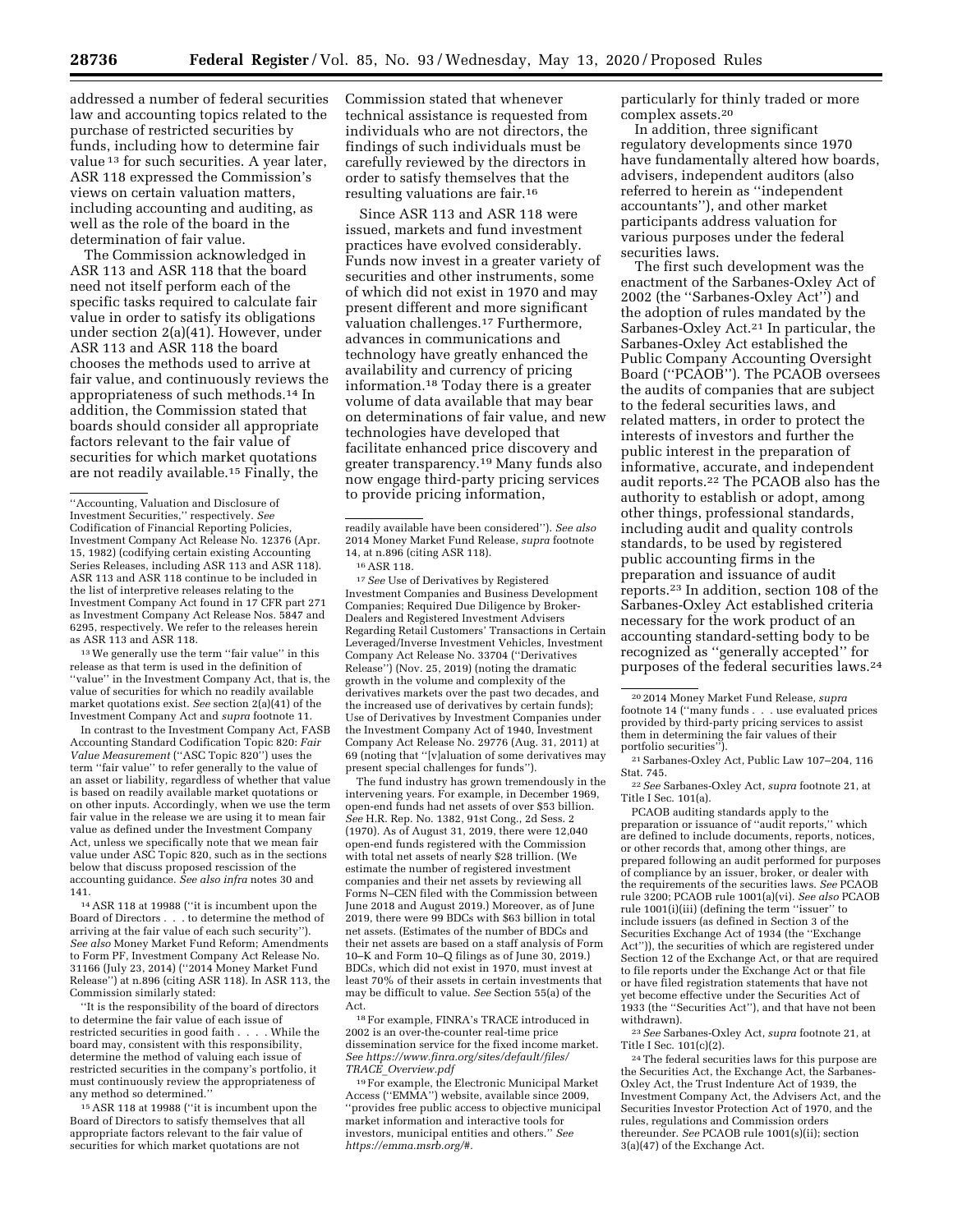Rule 30a–3 under the Investment Company Act, which was adopted in part to implement certain requirements of the Sarbanes-Oxley Act, requires registered management investment companies to maintain disclosure controls and procedures and internal control over financial reporting.25

Second was the adoption in 2003 of compliance rules under the Investment Company Act and the Advisers Act (together, the ''Compliance Rules'').26 The Compliance Rules were designed to enhance compliance with the federal securities laws by requiring funds and advisers to adopt and implement written compliance policies and procedures that are reasonably designed to prevent violation of the federal securities laws, to review those policies and procedures annually for their adequacy and the effectiveness of their implementation, and to designate a chief compliance officer (''CCO'') to be responsible for administering them.27 Of particular relevance, the Commission stated that rule 38a–1 requires a fund to adopt compliance policies and procedures with respect to fair value that require the fund to:

1. Monitor for circumstances that may necessitate the use of fair value;

26 17 CFR 270.38a–1 and 17 CFR 275.206(4)–7. *See also* Compliance Programs of Investment Companies and Investment Advisers, Investment Company Act Release No. 26299 (Dec. 17, 2003) (''Compliance Rules Adopting Release'').

27 Investment Company Act rule 38a–1 provides that the policies and procedures must be reasonably designed to prevent violations of the federal securities laws (as defined in the rule), and Advisers Act rule 206(4)–7 provides that the policies and procedures must be reasonably designed to prevent violations of the Advisers Act and the rules thereunder.

2. establish criteria for determining when market quotations are no longer reliable for a particular portfolio security;

3. provide a methodology or methodologies by which the fund determines fair value; and

4. regularly review the appropriateness and accuracy of the methodology used to determine fair value, and make any necessary adjustments.28

Third was the issuance and codification by the Financial Accounting Standards Board (''FASB'') of ASC Topic 820 in 2006 and 2009.29 ASC Topic 820 defines the term ''fair value'' for purposes of the accounting standards 30 and establishes a framework for the recognition, measurement, and disclosure of fair value under U.S. generally-accepted accounting principles (''U.S. GAAP'').31

Taken together, we believe these regulatory developments have significantly altered the framework in which funds, boards, fund investment advisers, other fund service providers such as pricing services, and auditors perform various functions relating to fair value determinations. We believe that today determining fair value often requires greater resources and expertise than when the Commission issued ASR 113 and ASR 118 roughly fifty years ago. In addition, we believe that regulatory changes during that period have altered the way that boards, fund investment advisers, other fund service providers, and auditors address valuation. Our views are also informed by significant outreach that the staff has conducted with funds, investment advisers, audit firms, trade groups, fund directors, and others, particularly over the past two years. As part of these discussions, many boards sought additional clarity on how they can effectively fulfill their fair value determination obligations while seeking the assistance of others. The staff understands that this is of particular focus in light of the increased complexity of many fund portfolios and the in-depth expertise required to accurately fair value such complex investments.

In recognition of these changes, we are proposing a new rule to reflect the increased role that subsequent accounting and auditing developments play in setting fund fair value practices, as well as the growing complexity of valuation and the interplay of the compliance rule in facilitating board oversight of funds. The proposed rule also acknowledges the important role that fund investment advisers now play and expertise they now provide in the fair value determination process given these and other developments.

### **II. Discussion**

The proposed rule would provide requirements for determining fair value in good faith with respect to a fund for purposes of section  $2(a)(41)$  of the Act and rule 2a–4 thereunder.32 We believe that, in light of the developments discussed above, to determine the fair value of fund investments in good faith requires a certain minimum, consistent framework for fair value and standard of baseline practices across funds, which would be established by the proposed rule. The proposed rule would also permit a fund's board to assign fair value determinations to an investment adviser of the fund.33 Permitting a fund's board to assign fair value determinations to an investment adviser is designed to recognize the developments discussed above, including the important role that fund investment advisers now play and expertise they now provide in the fair value determination process, given these developments. However, when a fund's board uses the services of a fund investment adviser as part of the fair value determination process, we believe it is particularly important to establish a framework for boards to effectively oversee the investment adviser through the proposed rule, in light of the adviser's conflicts of interest and given that, in these circumstances, the fund's board would satisfy its statutory obligation to determine fair value in good faith through the framework of the proposed rule, including this board oversight.

Accordingly, under the proposed rule, fair value as determined in good faith would require assessing and managing

<sup>25</sup>The Commission adopted rule 30a–3 and a number of other rules in order to implement certain certification requirements of the Sarbanes-Oxley Act, *supra* footnote 21, that are applicable to companies filing reports under section 13(a) or 15(d) of the Exchange Act, and to extend those requirements to all registered management investment companies other than small business investment companies registered on Form N–5. *See*  Certification of Management Investment Company Shareholder Reports and Designation of Certified Shareholder Reports as Exchange Act Periodic Reporting Forms; Disclosure Required by Sections 406 and 407 of the Sarbanes-Oxley Act, Investment Company Act Release No. 25914 (Jan. 27, 2003) (adopting Investment Company Act rule 30a–3); Management's Report on Internal Control Over Financial Reporting and Certification of Disclosure in Exchange Act Periodic Reports, Investment Company Act Release No. 26068 (June 5, 2003) (amending rule 30a–3). *See also* Certification of Disclosure in Companies' Quarterly and Annual Reports, Investment Company Act Release No. 25722 (Aug. 30, 2002) (adopting Exchange Act rules 13a–15 and 15d–15 to require that certain Exchange Act filers have disclosure controls and procedures in order ''to assist principal executive and financial officers in the discharge of their responsibilities in making the required certifications, as well as to discharge their responsibilities in providing accurate and complete information to security holders'').

<sup>28</sup>Compliance Rules Adopting Release, *supra*  footnote 26, at section II.A.2.c.

<sup>29</sup>The FASB issued *Fair Value Measurements,*  Statement of Financial Accounting Standards No. 157 (''SFAS No. 157''), in September 2006, and codified it in 2009 as ASC Topic 820.

<sup>30</sup>*See supra* footnote 13 (describing the difference between what ''fair value'' means under the Investment Company Act and under ASC Topic 820).

<sup>31</sup> *Id.* Rule 4–01(a)(1) of Regulation S–X [17 CFR 210.4–01(a)(1)] states that ''[f]inancial statements filed with the Commission which are not prepared in accordance with generally accepted accounting principles will be presumed to be misleading or inaccurate, despite footnote or other disclosures, unless the Commission has otherwise provided.''

<sup>32</sup>The rule would define ''fund'' as a registered investment company or a business development company. Proposed rule 2a–5(e)(1).

<sup>33</sup>For purpose of the proposed rule, ''board'' means either the fund's entire board of directors or a designated committee of such board composed of a majority of directors who are not interested persons of the fund. Proposed rule 2a–5(e)(3).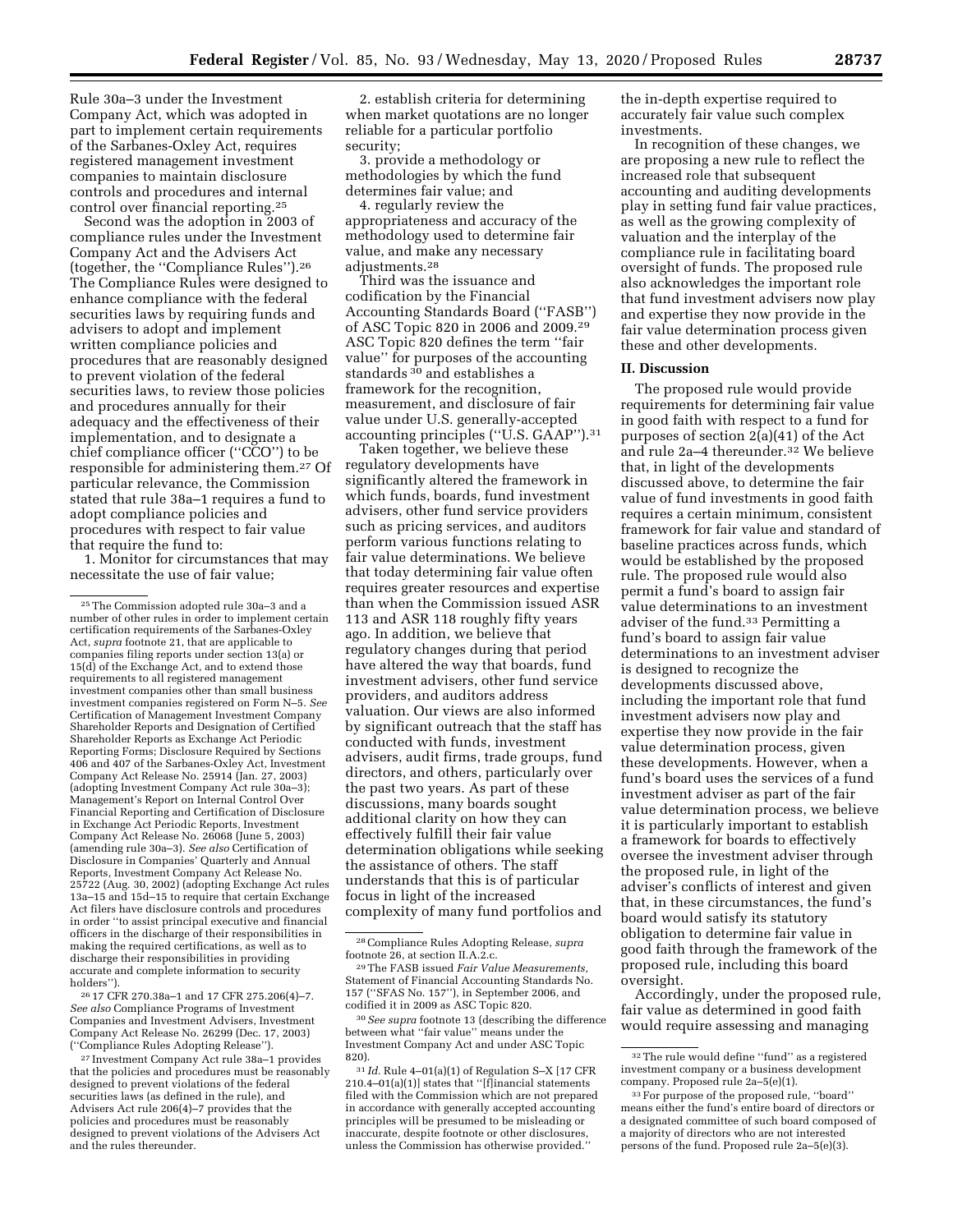material risks associated with fair value determinations; selecting, applying, and testing fair value methodologies; overseeing and evaluating any pricing services used; adopting and implementing policies and procedures; and maintaining certain records.34 These required functions generally reflect our understanding of current practices used by funds to fair value their investments and we discuss each in detail below. When a board assigns the determination of fair value to an adviser for some or all of the fund's investments under the proposed rule, in addition to board oversight, the rule would include certain reporting, recordkeeping, and other requirements designed to facilitate the board's oversight of the adviser's fair value determinations.35

The proposed rule would apply to all registered investment companies and BDCs, regardless of their classification or sub-classification (*e.g.,* open-end funds and closed-end funds, including BDCs 36), or their investment objectives or strategies (*e.g.,* equity or fixed income; actively managed or tracking an index).37 In the case of a unit investment trust (''UIT''), because a UIT does not have a board of directors or investment adviser, a UIT's trustee would conduct fair value determinations under the proposed rule.38

We are also proposing to rescind ASR 113 and 118, which provide guidance

34Proposed rule 2a–5(a). 35Proposed rule 2a–5(b). 36An open-end fund is a management investment company that offers for sale or has outstanding redeemable securities of which it is the issuer. *See*  section 5(a)(1) of the Investment Company Act. A closed-end fund is a management investment company other than an open-end fund. *See* section 5(a)(2) of the Investment Company Act. Section 2(a)(48) of the Investment Company Act defines a ''business development company'' as any closedend investment company that operates for the purpose of making investments in securities described in section 55(a)(1) through 55(a)(3) of the Investment Company Act and that makes available significant managerial assistance with respect to the issuers of such securities.

37*See* proposed rule 2a–5(e)(1) (defining ''fund'' to mean a registered investment company or business development company).

38Proposed rule 2a–5(d). Section 4(2) of the Investment Company Act defines a UIT as an investment company that (1) is organized under a trust indenture or similar instrument, (2) does not have a board of directors, and (3) issues only redeemable securities, each of which represents an undivided interest in a unit of specified securities. *But see* Form N–7 for Registration of Unit Investment Trusts under the Securities Act of 1933 and the Investment Company Act of 1940, Investment Company Act Release No. 15612, Appendix B, Guide 2, [52 FR 8268, 8295–96 (Mar. 17, 1987)] (Staff Guidelines stating that the board's fair value role under section  $2(a)(41)$  is to be performed by the UIT's trustee or the trustee's appointed person). *See infra* section II.D (rescission of staff guidance).

on, among other things, the role of the fund board in fair value determinations as well as guidance on certain accounting and auditing matters. In addition, the staff letters related to the board role in the fair value process would be withdrawn as discussed in section II.E below.39

### *A. Fair Value as Determined in Good Faith Under Section 2(a)(41) of the Act*

We discuss below each of the required functions set forth in proposed rule 2a– 5(a) that must be performed to determine in good faith the fair value of the fund's investments.40

#### 1. Valuation Risks

Proposed rule 2a–5 would provide that determining fair value in good faith requires periodically assessing any material risks associated with the determination of the fair value of the fund's investments, including material conflicts of interest, and managing those identified valuation risks.41 We believe that assessing and managing identified valuation risks is an important element for determining fair value in good faith because ineffectively managed valuation risks can make it more likely that a board or an adviser may incorrectly value an investment.

There are many potential sources of valuation risk. A non-exhaustive list of the types or sources of valuation risk includes:

• The types of investments held or intended to be held by the fund;

• potential market or sector shocks or dislocations; 42

• the extent to which each fair value methodology uses unobservable inputs, particularly if such inputs are provided by the adviser; 43

• the proportion of the fund's investments that are fair valued as determined in good faith, and their contribution to the fund's returns;

• reliance on service providers that have more limited expertise in relevant asset classes; the use of fair value methodologies that rely on inputs from

40These requirements would apply to a fund's board that is determining fair value or, if the board assigns any fair value determinations to an adviser as discussed below, to that adviser.

41Proposed rule 2a–5(a)(1). Valuation risk includes the risks associated with the process of determining whether an investment must be fair valued in the first place.

42Potential indicators of market or sector shocks or dislocations could include a significant change in short-term volatility or market liquidity, significant changes in trading volume, or a sudden increase in trading suspensions.

43*See infra* footnotes 209–210 and accompanying text.

third party service providers; and the extent to which third party service providers rely on their own service providers (so-called ''fourth party'' risks); and

• the risk that the methods for determining and calculating fair value are inappropriate or that such methods are not being applied consistently or correctly.

Other than material conflicts of interest, the proposed rule does not identify the specific valuation risks to be addressed under this requirement. Rather, we believe that specific valuation risks would depend on the facts and circumstances of a particular fund's investments. The proposed rule also does not include a specific frequency for the required periodic reassessment of a fund's valuation risks, as we believe that different frequencies may be appropriate for different funds or risks. We believe that the periodic reassessment of valuation risk generally should take into account changes in fund investments, significant changes in a fund's investment strategy or policies, market events, and other relevant factors.

We request comment on the proposal to require the assessment and management of the material risks associated with fair value determinations.

1. Is this requirement appropriate? Should we further define what risks would need to be considered or provide guidance on the types of valuation risks that a fund may face? Are there additional sources or types of valuation risk that we should address? If so, what sources?

2. Should we require a certain minimum frequency for re-assessing valuation risk (*e.g.,* annually or quarterly)? Should the rule specify types of market events or investment strategy changes that would require a reassessment of valuation risk? If so, what events or changes should prompt such a review?

3. Should we provide any further guidance on how valuation risk should be managed?

#### 2. Fair Value Methodologies

Proposed rule 2a–5 would provide that fair value as determined in good faith requires selecting and applying in a consistent manner an appropriate methodology or methodologies 44 for

<sup>39</sup>The staff's review will include, but will not necessarily be limited to, the letters identified in that section.

<sup>44</sup>ASC Topic 820 refers to valuation approaches and valuation techniques. In practice, many valuation techniques are referred to as *methods*  (*e.g.,* discounted cash flow method). As a result, this release uses the terms ''technique'' and ''method'' interchangeably to refer to a specific way of determining fair value and likewise uses the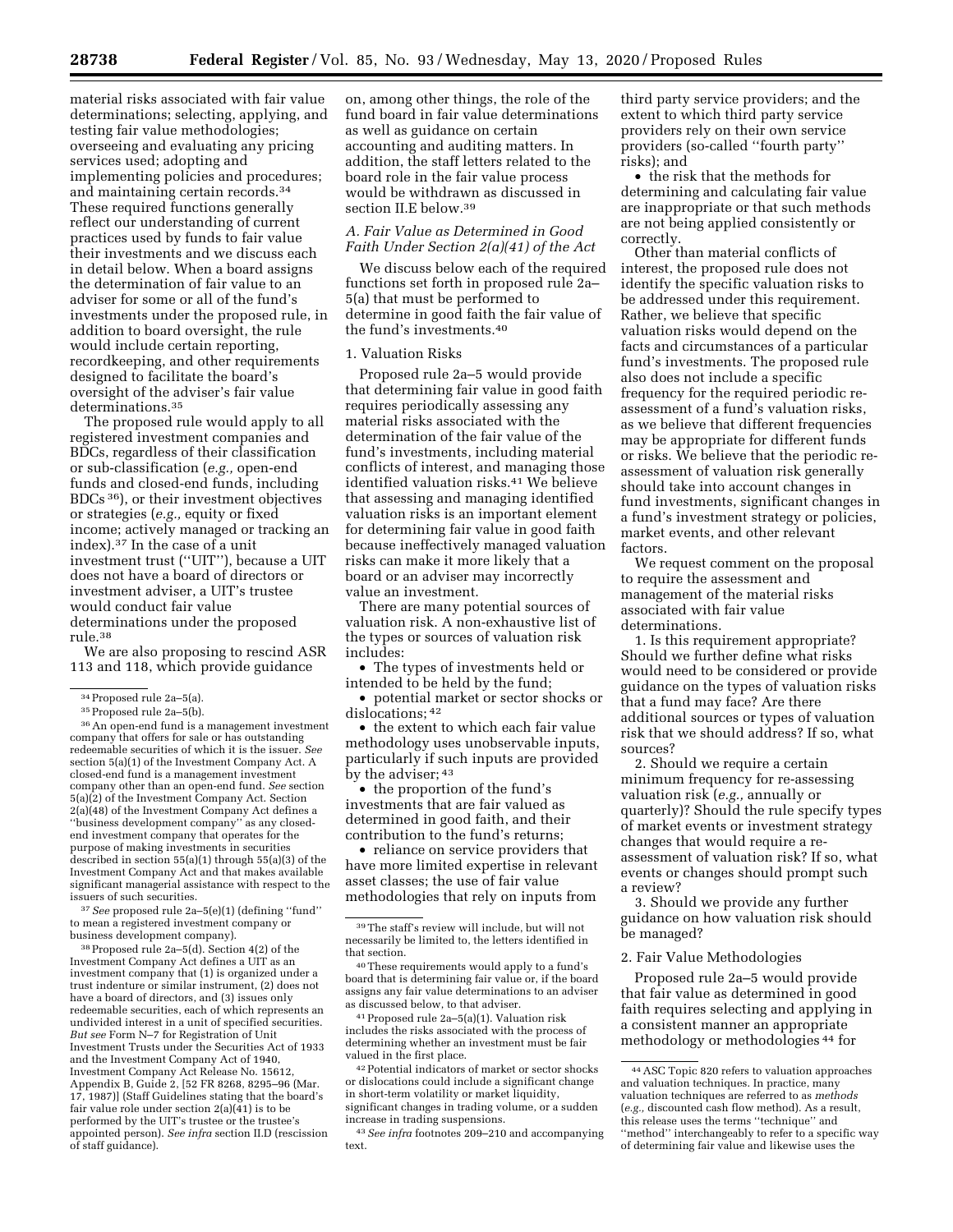determining (which includes calculating) the fair value of fund investments. This requirement would include specifying (1) the key inputs and assumptions specific to each asset class or portfolio holding, and (2) the methodologies that will apply to new types of investments in which the fund intends to invest.45 The proposed rule also would require the selected methodologies to be periodically reviewed for appropriateness and accuracy, and to be adjusted if necessary. Selecting and applying a methodology consistently—and reviewing the methodology and adjusting it if necessary—are all important elements to determining fair value in good faith.<sup>46</sup> This is because an inappropriate methodology, or a methodology that is applied inconsistently, increases the likelihood that a fund's investments will be improperly valued.

Currently, ASC Topic 820 refers to valuation approaches, including the market approach, income approach, and cost approach, as well as valuation techniques and methods as ways in which to measure fair value.47 To be appropriate under the rule, and in accordance with current accounting standards, a methodology used for purposes of determining fair value must be consistent with ASC Topic 820, and thus derived from one of these approaches. We recognize, however, that there is no single methodology for determining the fair value of an investment because fair value depends on the facts and circumstance of each investment, including the relevant market and market participants.48

45Proposed rule 2a–5(a)(2). Regarding the key inputs and assumptions specific to each asset class or portfolio holding, it would not be sufficient, for example, to simply state that private equity investments are valued using a discounted cash flow model, or that options are valued using a Black-Scholes model, without providing any additional detail on the specific qualitative and quantitative factors to be considered, the sources of the methodology's inputs and assumptions, and a description of how the calculation is to be performed (which may, but need not necessarily, take the form of a formula).

46 Different methodologies may be appropriate for different asset classes. Accordingly, this requirement would not require that a single methodology be applied in all cases, but instead that any methodologies selected be applied consistently to the asset classes for which they are relevant.

47*See supra* footnote 44.

48*See* ASR 118 (''Methods which are in accord with this principle may, for example, be based on a multiple of earnings, or a discount from market of a similar freely traded security, or yield to maturity with respect to debt issues, or a combination of these and other methods.''). Consistent with the principles in ASC Topic 820,

Proposed rule 2a–5 also would require that the board or adviser consider the applicability of the selected fair value methodologies to types of fund investments that a fund does not currently hold but in which it intends to invest in the future.49 This requirement is designed to facilitate the effective determination of the fair value of these new investments by the board or adviser. In addition, the proposed rule would require periodic reviews of the selected fair value methodologies for appropriateness and accuracy, and adjustments to the methodologies where necessary. For example, the results of back-testing or calibration (as discussed below) or a change in circumstances specific to an investment could necessitate adjustments to a fund's fair value methodologies.50 As discussed above, while the proposed rule would require that the fair value methodologies be consistently applied to the asset classes for which they are relevant, there can be circumstances where it is appropriate to adjust methodologies if the adjustments would result in a measurement that is equally or more representative of fair value.51 The proposed rule's requirement to apply fair value methodologies in a consistent manner would not preclude the board or adviser from changing the methodology for an investment in such circumstances.52

The proposed rule also would require the board or adviser to monitor for

inputs. 49Proposed rule 2a–5(a)(2)(i). For example, the board or adviser, as applicable, generally should address, prior to the fund's investing in a new type of investment, whether readily available market quotations will be used or if the investment may need to be fair valued on occasion or at all times. For certain types of investments, it should be clear that the asset will require a fair value at all times. For others, however, market quotations may sometimes be readily available and sometimes not, so that periodically a fair value will need to be determined. The board or adviser generally should seek to identify sources of price inputs before the fund invests in such asset classes, if possible, in addition to determining an appropriate fair value methodology, and generally should document these decisions.

50Proposed rule 2a–5(a)(2)(ii). ASC Topic 820– 10–35–25 provides a non-exhaustive list of events that may warrant a change or an adjustment to a valuation technique, including where (1) new markets develop, (2) new information becomes available, (3) information previously used is no longer available, (4) the valuation technique improves, and (5) market conditions change. Boards or advisers generally should seek to account for such occurrences and consider specifying alternative sources.

51*See* ASC Topic 820–10–35–25.

52Records supporting any such methodology changes would be required to be maintained under the proposed recordkeeping provisions. *See*  proposed Rule 2a–5(a)(6).

circumstances that may necessitate the use of fair value as determined in good faith.53 The use of fair value is required when market quotations are not readily available. The rule would require the establishment of criteria for determining when market quotations no longer are reliable, and therefore are not readily available.54 For example, if a fund invests in securities that trade in foreign markets, the board or adviser generally should identify and monitor for the kinds of significant events that, if they occurred after the market closes in the relevant jurisdiction but before the fund prices its shares, would materially affect the value of the security and therefore may suggest that market quotations are not reliable.55

We continue to believe that for any particular investment there may be a range of appropriate values that could reasonably be considered to be fair value, and whether a specific value should be considered fair value will depend on the facts and circumstances of the particular investment. Accordingly, we expect that the methodologies used may reflect this range of potential fair values and result in unbiased determinations of fair value within the range.

We request comment on the proposed requirement to establish and apply the methodologies for determining and calculating fair value.

4. This requirement includes several specified elements, discussed above, relating to the fair value methodologies. Are these elements appropriate? Are there additional elements that commenters believe should be included under this requirement? Should we modify or remove any of the proposed elements? Should we require application of the methodologies in a reasonably consistent manner, or as consistently as possible under the circumstances?

5. Do commenters believe we should provide additional guidance relating to this requirement? If so, on which elements of the proposed requirement should we provide additional guidance? For example, is the proposed requirement that boards or advisers ''select'' a methodology sufficiently clear?

6. Are there investments for which it is not feasible to establish a methodology in advance? If so, how should the rule address such situations? Is it clear what new investment types a

terms ''methods'' and ''methodologies'' interchangeably.

under the proposal, the methodologies selected should maximize the use of relevant observable inputs and minimize the use of unobservable

<sup>53</sup>Proposed rule 2a–5(a)(2)(iii). As discussed below, we are also proposing to define when market quotations are readily available for purposes of section 2(a)(41).

 $54$  Proposed rule 2a– $5(a)(2)(iv)$ .

<sup>55</sup>*See* ASC Topic 820–10–35–41C(b).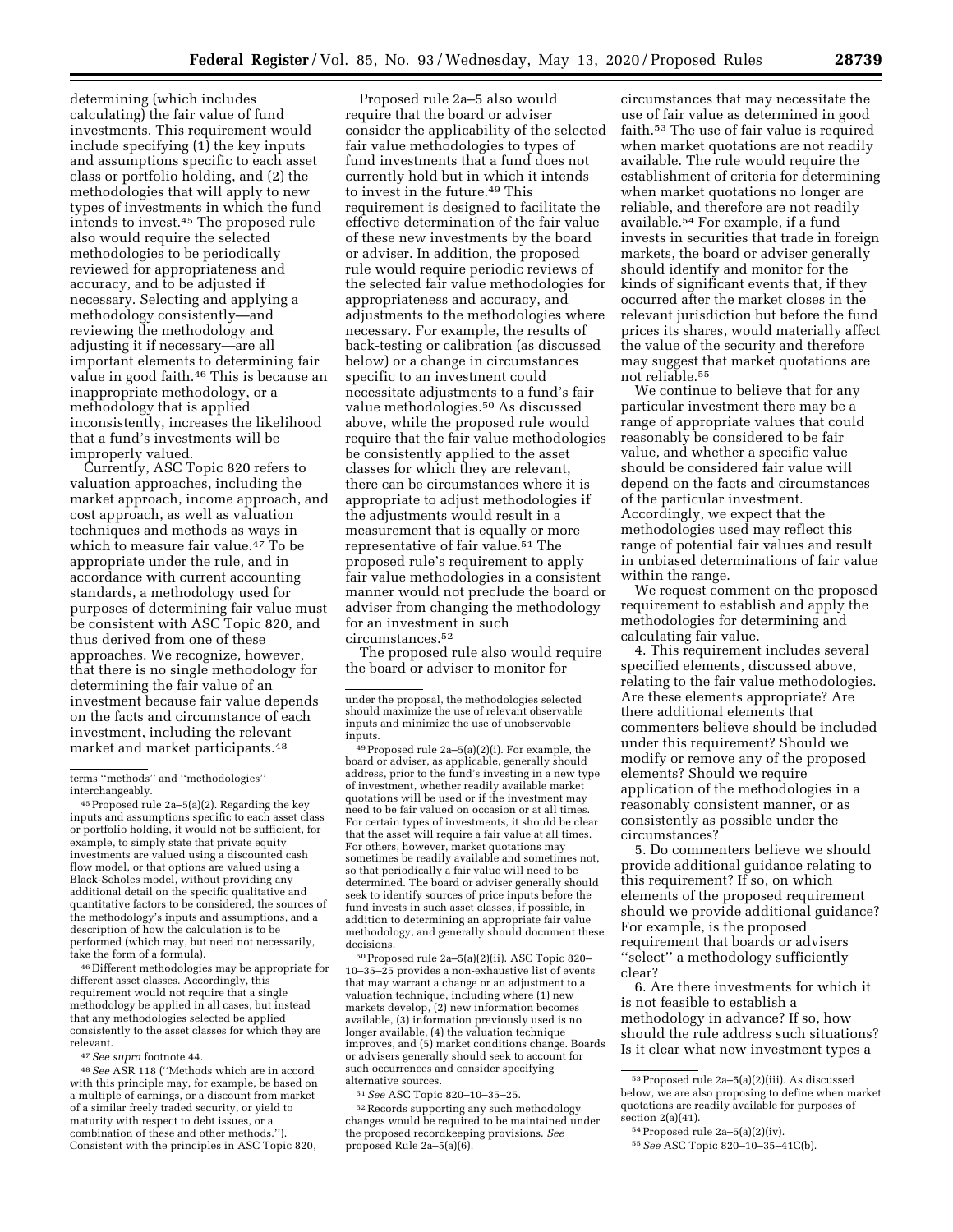fund may ''intend'' to invest in? Should we provide any further guidance on this? What processes do funds currently follow before investing in new types of investments to help to ensure that, after making the investment, the board will be in a position to determine fair value if required?

3. Testing of Fair Value Methodologies

The proposed rule would require the testing of the appropriateness and accuracy of the methodologies used to calculate fair value.56 This requirement is designed to help ensure that the selected fair value methodologies are appropriate and that adjustments to the methodologies are made where necessary. We believe that the specific tests to be performed and the frequency with which such tests should be performed are matters that depend on the circumstances of each fund and thus should be determined by the board or the adviser. The proposed rule would require the identification of (1) the testing methods to be used, and (2) the minimum frequency of the testing.57 We believe that the results of calibration and back-testing can be particularly useful in identifying trends, and also have the potential to assist in identifying issues with methodologies applied by fund service providers, including poor performance or potential conflicts of interest.58 For example, if a specific methodology consistently overvalues or under-values one or more fund investments as compared to observed transactions, the board or adviser should investigate the reasons for this difference. We recognize, however, that back-testing may be less useful for portfolio holdings that trade infrequently.59

58Back-testing involves a comparison of the fair value ascribed to the fund's investment against observed transactions or other market information, such as quotes from dealers or data from pricing services. One common form of back-testing is ''disposition analysis,'' which compares a fair value as determined using a fair value technique with the price obtained for the security upon its disposition by the fund.

We request comment on the proposed rule's requirement to test the appropriateness and accuracy of the fair value methodologies.

7. Should the rule require particular testing types or minimum testing frequencies? For example, should we require tests to occur at least weekly, monthly, or quarterly? If so, should the frequency required be dependent upon the type of instrument? Should the rule require all funds to use certain types of testing, such as back testing and calibration, at a minimum? Are certain types of methodology testing inappropriate or irrelevant for certain investment types?

8. What other types of testing of fair value methodologies are commonly used?

9. Should the rule require specified actions based on the results of the testing? If so, what would those actions be?

### 4. Pricing Services

To obtain valuation information, particularly for thinly traded or more complex assets, pricing services, may be used. Pricing services are third-parties that regularly provide funds with information on evaluated prices, matrix prices, price opinions, or similar pricing estimates or information to assist in determining the fair value of fund investments.60 Accordingly, the proposed rule would provide that determining fair value in good faith requires the oversight and evaluation of pricing services, where used.61 This provision is designed to help ensure that pricing information received from pricing services serves as a reliable input for determining fair value in good faith.

For funds that use pricing services, the proposed rule would require that the board or adviser establish a process for the approval, monitoring, and evaluation of each pricing service provider. The board or adviser generally should take into consideration factors such as (i) the qualifications, experience, and history of the pricing service; (ii) the valuation methods or techniques, inputs, and assumptions 62 used by the pricing service for different classes of holdings, and how they are affected as market conditions change; (iii) the pricing service's process for

considering price "challenges," 63 including how the pricing service incorporates information received from pricing challenges into its pricing information; (iv) the pricing service's potential conflicts of interest and the steps the pricing service takes to mitigate such conflicts; and (v) the testing processes used by the pricing service.

In addition, there may be times when pricing information from a pricing service differs materially from the board's or adviser's view of the fair value of the investment, and the board or adviser may seek to contact the pricing service to question the basis for the pricing information. As such, the proposed rule would require the establishment of criteria for the circumstances under which price challenges typically would be initiated (*e.g.,* establishing objective thresholds).

We request comment on the proposed rule's requirement to oversee pricing services.

10. Do commenters agree that the proposed rule should require oversight of pricing service providers, if used? Should the rule cover any service providers other than pricing services? If so, which service providers should be included? Should the rule further clarify who qualifies as a pricing service?

11. Should there be a specific requirement in the rule to periodically review the selection of the pricing services used and to evaluate other pricing services?

#### 5. Fair Value Policies and Procedures

Proposed rule 2a–5 would require written policies and procedures addressing the determination of the fair value of the fund's investments (''fair value policies and procedures'').64 The proposed rule would require the fair value policies and procedures to be reasonably designed to achieve compliance with the requirements of proposed rule 2a–5 discussed above. Requiring fair value policies and procedures that would be tailored to the proposed rule's requirements would help to ensure that a board or adviser, as applicable, determines the fair value of fund investments in compliance with the rule. Under the proposed rule, where the board determines the fair value of investments, the boardapproved fair value policies and procedures would be adopted and implemented by the fund. Where the

<sup>56</sup>Proposed rule 2a–5(a)(3).

<sup>57</sup> *Id.* Calibration can assist in assessing whether the fund's valuation technique reflects current market conditions, and also whether any adjustments to the valuation technique are appropriate. ''Calibration'' for these purposes is the process for monitoring and evaluating whether there are material differences between the actual price the fund paid to acquire portfolio holdings that received a fair value under the Act and the prices calculated for those holdings by the fund's fair value methodology at the time of acquisition.

<sup>59</sup>*See* In re Morgan Asset Management, *supra*  footnote 9 (back-testing by the fund ''only covered securities after they were sold; thus, at any given time, the Valuation Committee never knew how many securities' prices could ultimately be validated by it.'').

<sup>60</sup>*See* 2014 Money Market Fund Release, *supra*  footnote 14, at section III.D.2.b.  $61$  Proposed rule 2a-5(a)(4).

<sup>62</sup> In considering a pricing service's valuation methods or techniques, inputs, and assumptions, the fair value policies and procedures generally should address whether the pricing service is relying on inputs or assumptions provided by the adviser.

 $\rm ^{63}$  Price challenges involve, for example, the fund disagreeing with an evaluated price provided by a pricing service and providing additional information to the service suggesting that the provided evaluated price is not correct. 64Proposed rule 2a–5(a)(5).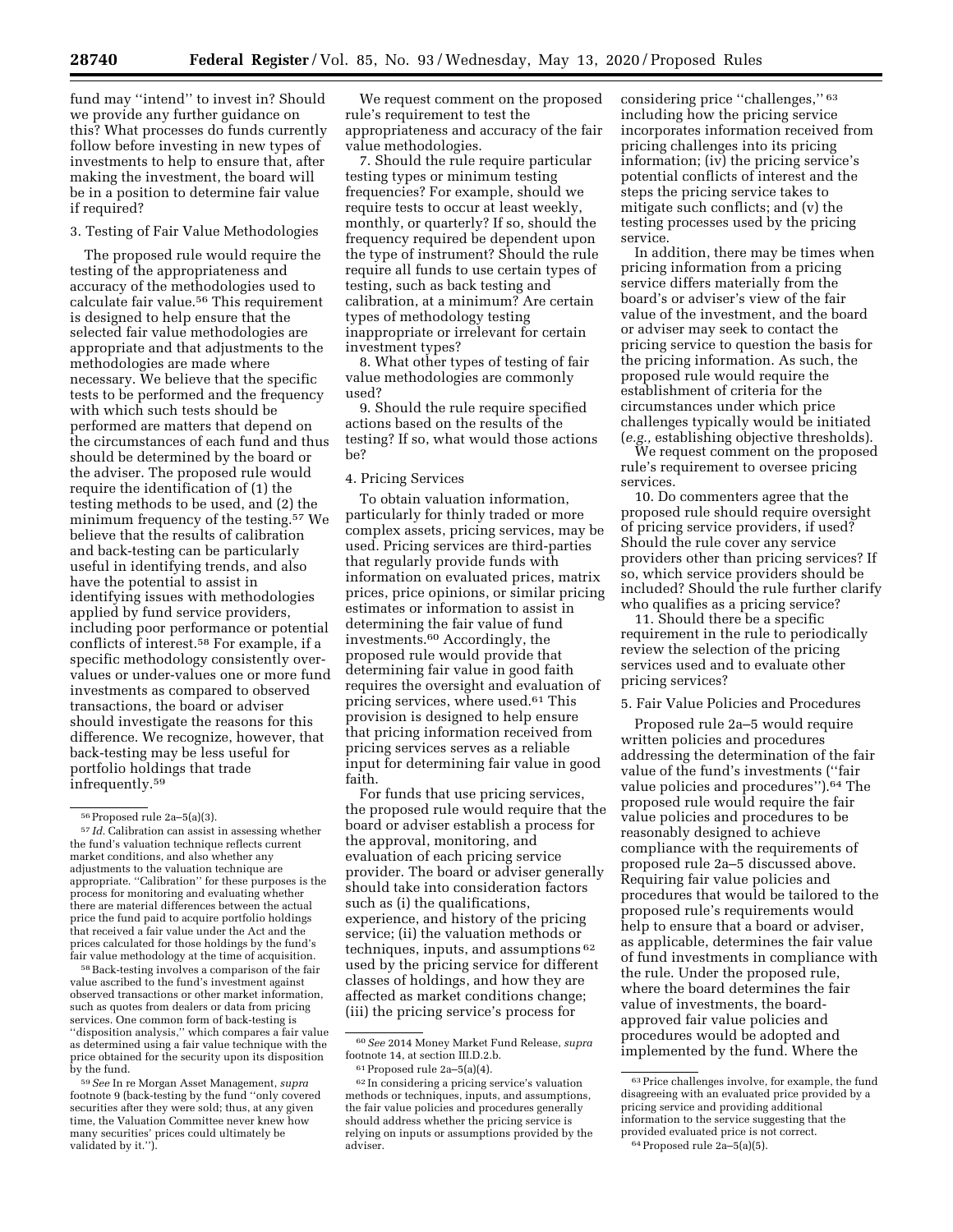board assigns fair value determinations to the adviser under proposed rule 2a– 5(b), as discussed in section II.B, the fair value policies and procedures would be adopted and implemented by the adviser, subject to board oversight under rule 38a–1.65

Rule 38a–1 also would apply to a fund's obligations under the proposed rule. Rule 38a–1 requires a fund's board, including a majority of its independent directors, to approve the fund's policies and procedures, including those on fair value, and those of each investment adviser and other specified service providers, based upon a finding by the board that the policies and procedures are reasonably designed to prevent violation of the federal securities laws.66 Rule 38a–1 also requires that the fund's CCO provide an annual report to the fund's board 67 that must address any material changes to compliance policies and procedures.68 Rule 38a–1 would encompass a fund's compliance obligations with respect to proposed rule 2a–5, if adopted, and would require a fund's board to oversee compliance with the rule.69 To the extent that adviser policies and procedures under proposed rule 2a–5 would otherwise be duplicative of fund valuation policies under rule 38a–1,70 a fund could adopt the rule 2a–5 policies and procedures of the adviser in fulfilling its rule 38a–1 obligations.

We request comment on the proposed fair value policies and procedures requirement.

12. Are there specific elements that the proposed fair value policies and procedures should include other than the required elements of proposed rule  $2a-5(a)$ ?

13. Are we sufficiently clear on the interaction between rule 38a–1 and the policies and procedures under proposed

67For UITs, the fund's principal underwriter or depositor conducts the functions assigned to management company boards under rule 38a–1. Rule 38a–1(b). This would continue if we adopt the proposed rule.

68*See* rule 38a–1(a)(4)(iii)(A). *See also*  Compliance Rules Adopting Release, *supra* footnote 26, at n.33. ''Material'' in this context is a change that a fund director would reasonably need to know in order to oversee fund compliance. *See* rule 38a– 1(e)(2). We have also said that ''serious compliance issues'' must be raised with the board immediately. *See* Compliance Rules Adopting Release, *supra*  footnote 26, at n.33.

69 If adopted, rule 2a–5's requirements would supersede the Compliance Rules Adopting Release's discussion of specific policies and procedures required regarding the pricing of portfolio securities and fund shares. *Cf.* Compliance Rules Adopting Release, supra footnote 26, at nn.39–47 and accompanying text.

70*See generally* footnote 108.

rule 2a–5? Should we provide any further guidance on their interaction?

## 6. Recordkeeping

Proposed rule 2a–5 would require that the fund maintain certain records.71 Specifically, the proposed rule would require the maintenance of:

• *Supporting Documentation.*  Appropriate documentation to support fair value determinations, including information regarding the specific methodologies applied and the assumptions and inputs considered when making fair value determinations, as well as any necessary or appropriate adjustments in methodologies, for at least five years from the time the determination was made, the first two years in an easily accessible place; and

• *Policies and Procedures.* A copy of policies and procedures that would be required under the proposed rule that are in effect, or that were in effect at any time within the past five years, in an easily accessible place.

Funds and advisers currently are required to retain certain documentation related to fund valuation.72 Documents often provide the primary means to demonstrate whether portfolio holdings have been valued in a manner consistent with applicable law, any valuation compliance policies and

 $^{72}\rm{Rule}$  38a–1(d) requires the maintenance of certain records, including copies of: All compliance policies and procedures adopted by the fund that are in effect or were in effect at any time during the last five years; materials provided to the board in connection with their approval of fund and service provider policies and procedures under the rule; the CCO's annual report to the board; and any records documenting the board's annual review of fund and service provider compliance policies and procedures under the rule. Rule 204–2 under the Advisers Act similarly requires an adviser to maintain copies of the adviser's compliance policies and procedures that are in effect or were in effect at any time during the last five years and any records documenting its annual review of such policies and procedures. *See* 17 CFR 275.204–2. *See also* Compliance Rules Adopting Release, *supra*  footnote 26, at section II.D. The funds' and advisers' records may be retained electronically. *See id.*  (discussing rule 31a–2(f) under the Investment Company Act and rule 204–2(g) under the Advisers Act).

Other provisions of the federal securities laws require, among other things, that registered investment companies maintain appropriate books and records in support of the fund's financial statements and preserve for a specified period (generally six years) all schedules evidencing and supporting each computation of NAV. *See*  Investment Company Act section 31(a) and rules 31a–1 and 31a–2. In addition, funds reporting under the Exchange Act must make and keep books, records, and accounts that accurately and fairly reflect their transactions and dispositions of their assets in reasonable detail. 15 U.S.C. 78m(b)(2)(A).

procedures, and any disclosures. They also provide evidence to the fund's auditors in performing their duties related to the audit of the fund's financial statements and assist the fund's CCO in the preparation of compliance reports to the board. The Commission has brought enforcement actions in cases where it alleged that appropriate documentation relating to valuation was not maintained by a fund or adviser or obtained by auditors.73

The proposed requirement to maintain appropriate documentation to support fair value determinations would include documentation that would be sufficient for a third party to verify the fair value determination. We understand that advisory personnel currently produce working papers supporting fair value determinations that include, for example, calibration and back-testing data as well as other information such as stale price analysis.74 These records would be required to be maintained as supporting fair value determinations.75

We believe that it is appropriate for the proposed rule to include a recordkeeping provision to facilitate compliance with the proposed rule and to permit effective regulatory oversight. The proposed retention periods are designed to be consistent with the recordkeeping requirements in rule 38a– 1(d), the compliance rule. As discussed above, the compliance rule requires the retention of, among other things, compliance policies and procedures (which would include those relating to valuation) and certain records.76 We believe that this recordkeeping requirement would provide important investor protections and, because it would be consistent with current record retention practices under to rule 38a– 1(d), would not impose overly burdensome recordkeeping costs.

We request comment on the proposed recordkeeping provisions.

74Stale price analysis can include an evaluation of whether a price quote that may be used to support a fair value price is sufficiently timely to be useful.

 $75$  Proposed rule 2a–5(a)(6)(i).

76*See supra* footnote 72.

<sup>65</sup>Proposed rule 2a–5(b).

<sup>66</sup>Rule 38a–1(a)(2).

<sup>71</sup>Proposed rule 2a–5(a)(6). Under the proposed rule, the fund would maintain the required records both where the board itself determines the fair value of investments and where it assigns fair value determinations to an adviser under proposed rule 2a–5(b), as discussed at *infra* section II.B.6.

<sup>73</sup>*See* In re Allied Capital Corp., Securities Exchange Act Release No. 55931 (June 20, 2007) (settlement) (fund failed to maintain documentation required under the Exchange Act). *See also* In the Matter of Carroll A. Wallace, Securities Exchange Act Release No. 48372 (Aug. 20, 2003) (Commission opinion) (partner of accounting firm engaged in improper professional conduct in recklessly failing to obtain sufficient competent evidential material to support statements in the auditors' reports); In the Matter of Morgan Stanley, Securities Exchange Act Release No. 50632 (Nov. 4, 2004) (settlement) (financial services firm failed to maintain sufficient underlying documentation supporting certain valuations).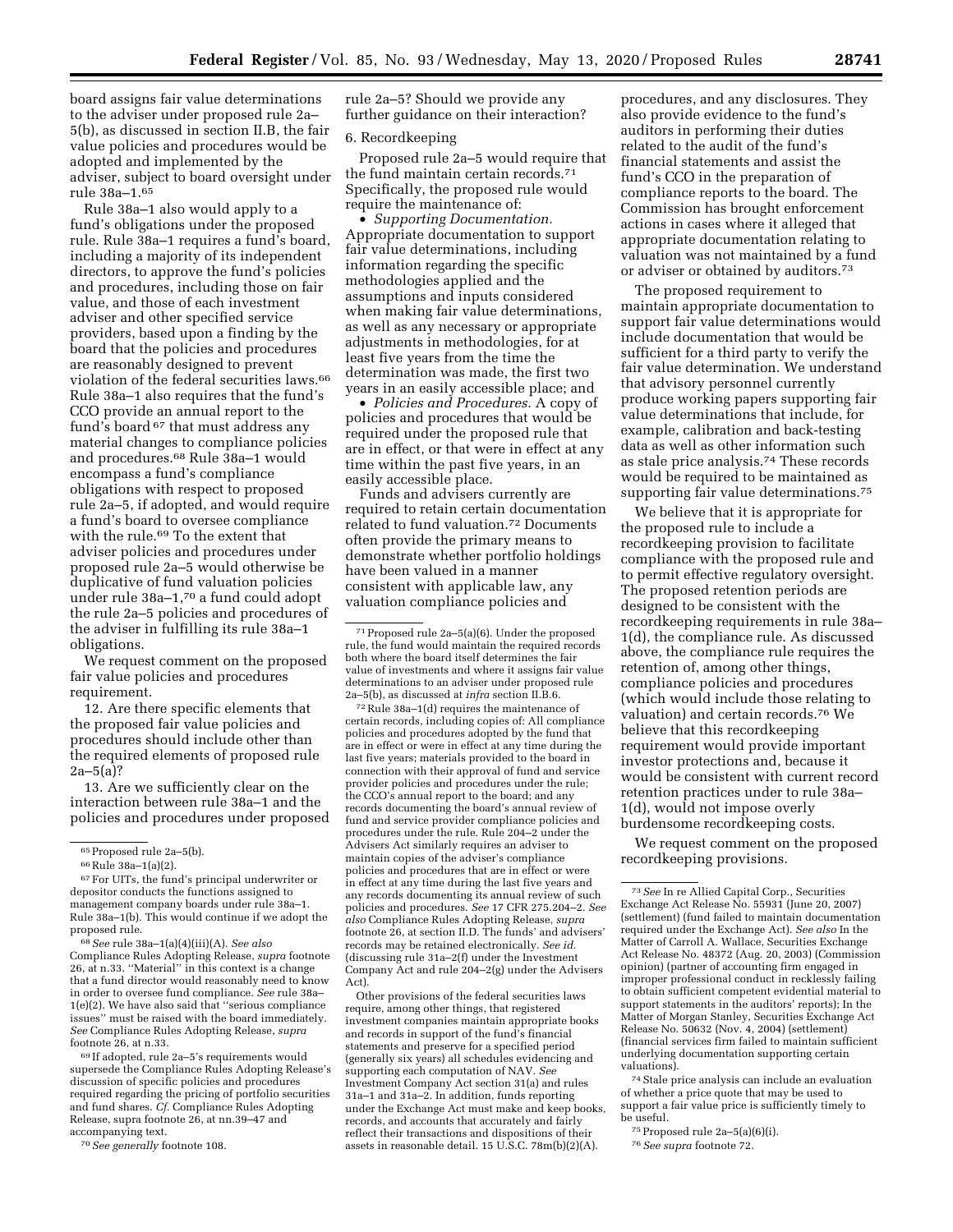14. Are there any additional types of records that we should require? If so, which records and why?

15. Where the board assigns fair value determinations to an adviser under proposed rule 2a–5(b), should the rule require the adviser, rather than the fund, to maintain these records?

16. Are the proposed retention periods sufficient to evidence compliance? Why or why not? Should we require a longer (*e.g.,* six years) or shorter (*e.g.,* four years) retention period?

17. Are key terms used in this aspect of the proposal sufficiently understandable? For example, as stated above, ''appropriate documentation to support fair value determinations'' under the proposed recordkeeping requirement would include documentation that would be sufficient for a third party to verify the fair value determination. Should we define these or other terms or provide further guidance relating to them?

## *B. Performance of Fair Value Determinations*

The Act assigns boards a critical role in connection with determinations of fair value.77 Although the Commission has previously taken the position that a fund's board may not delegate the determination of fair value to anyone else,78 the Commission has also recognized that compliance with the Act does not require the board to perform each of the specific tasks required to calculate fair value itself.79 We believe

In addition to their role under the Act, boards may have liability under antifraud provisions of the federal securities laws if a fund's prospectus or other disclosures regarding valuation are not consistent with the fund's valuation practices. *See, e.g.,* 15 U.S.C. 77k(a)(1).

78*See, e.g.,* 2014 Money Market Fund Release, *supra* footnote 14, at nn.890 and 896 and accompanying text; In the Matter of Seaboard Associates, Inc. (Report of Investigation Pursuant to Section 21(a) of the Exchange Act), Investment Company Act Release No. 13890 (Apr. 16, 1984) (''The Commission wishes to emphasize that the directors of a registered investment company may not delegate to others the ultimate responsibility of determining the fair value of any asset not having a readily ascertainable market value, such as oil and gas royalty interests.'').

79The Commission stated in ASR 118 that the board ''may appoint persons to assist them in the determination of [fair] value, and to make the actual calculations pursuant to the board's direction''; however, ''the findings of such individuals must be

that the Commission's prior guidance recognized that determinations of fair value often require significant resources and specialized expertise, and that in many cases it may be impracticable for directors themselves to perform every one of the necessary tasks without assistance. We expect that today determining fair value requires even greater resources and expertise than when ASR 113 and ASR 118 were issued. For this reason, in addition to providing requirements for determining fair value in good faith generally, the proposed rule also is designed to provide boards and advisers with a consistent, modern approach to the allocation of fair value functions, while also preserving a crucial role for boards to fulfill their obligations under section  $2(a)(41)$  of the Act.

Under the proposed rule, a board may choose to determine fair value in good faith for any or all fund investments by carrying out all of the functions required in paragraph (a) of the proposed rule, including, among other things, monitoring for circumstances that necessitate fair value, selecting valuation methodologies, and applying those methodologies.80 However, a board would not be required to take this approach. We understand that, for practical reasons, few boards today are directly involved in the performance of the day-to-day valuation tasks required to determine fair value. Instead they enlist the fund's investment adviser to perform certain of these functions, subject to their supervision and oversight.81

This allocation of functions is consistent with the framework created by the ASRs. We continue to believe that allocating day-to-day responsibilities to an investment adviser, subject to robust board oversight, is appropriate and consistent with the requirements of Act. The proposed rule is designed to provide a consistent framework for this allocation between boards and advisers, and to provide enhanced protections which we

80As discussed above, in this circumstance, the fund would, on behalf of the board, adopt and implement policies and procedures and keep records consistent with the requirements of paragraph (a) of the proposed rule. *See* proposed rule 2a–5(b).

81For example, for a fund that issues redeemable securities, value must be calculated at least once each business day for each portfolio holding in order to calculate the fund's NAV. 17 CFR 270.22c– 1(b)(1). Making these fair value determinations by themselves would therefore likely be impracticable for most, if not all, boards of such funds.

believe are consistent with the more modern approaches to fair value and compliance with the federal securities laws described below.

Accordingly, the proposed rule would permit a fund's board of directors to assign the fair value determination relating to any or all fund investments to an investment adviser of the fund, which would carry out all of the functions required in paragraph (a) of the proposed rule, subject to certain requirements enumerated in proposed paragraph (b).82 A fund's board could make this assignment to a fund's primary adviser or one or more subadvisers. For example, for a fund with a sub-adviser responsible for managing a portion of the fund's portfolio, the board could assign the determination of fair value for the investments in that portion of the fund's portfolio to that sub-adviser. As a result, a multimanager fund could have multiple advisers assigned the role of determining fair value of the different investments that those advisers manage. Where the board assigns fair value determinations to multiple advisers, the fund's policies and procedures adopted under rule 38a–1 should address the added complexities of overseeing multiple assigned advisers in order to be reasonably designed to avoid violating the federal securities laws.83 Any board assignment under the proposed rule would be subject to board oversight and certain reporting, recordkeeping, and other requirements designed to facilitate the board's ability effectively to oversee the adviser's fair value determinations. We discuss each of these requirements below.

We request comment generally on the role of the board of directors when it does not assign the fair value determination to an adviser to the fund.

18. For boards that elect to conduct fair value determinations themselves, should we provide any guidance on the level of assistance they can receive from service providers, while fulfilling their obligations under section 2(a)(41)? Do we need to provide any guidance on how a board should obtain and oversee such assistance if needed? If so, what guidance should we provide?

 $77$  Section  $2(a)(41)(B)(ii)$  provides that, when market quotations are not readily available, ''value'' means ''fair value as determined in good faith by the board of directors.'' Rule 2a–4 contains the same definition of fair value as section 2(a)(41)(B)(ii). 17 CFR 270.2a–4. The Commission has discussed the board's role in determinations of fair value in a number of Commission releases, including ASR 113, ASR 118, the Compliance Rules Adopting Release, *supra* footnote 26, and the 2014 Money Market Fund Release, *supra* footnote 14.

carefully reviewed by the directors in order to satisfy themselves that the resulting valuations are fair.'' *See also* ASR 113 (''The actual calculations may be made by persons acting pursuant to the direction of the board.'').

<sup>82</sup>As noted above, because a UIT does not have a board of directors or an investment adviser, a UIT's trustee would conduct fair value determinations under the proposed rule. *See*  proposed rule 2a–5(d). *See also supra* footnote 38.

<sup>83</sup>*See* rule 38a–1. These challenges include, for example, how to address reconciling differing opinions on the same investment (if applicable) and establishing clear reporting structures.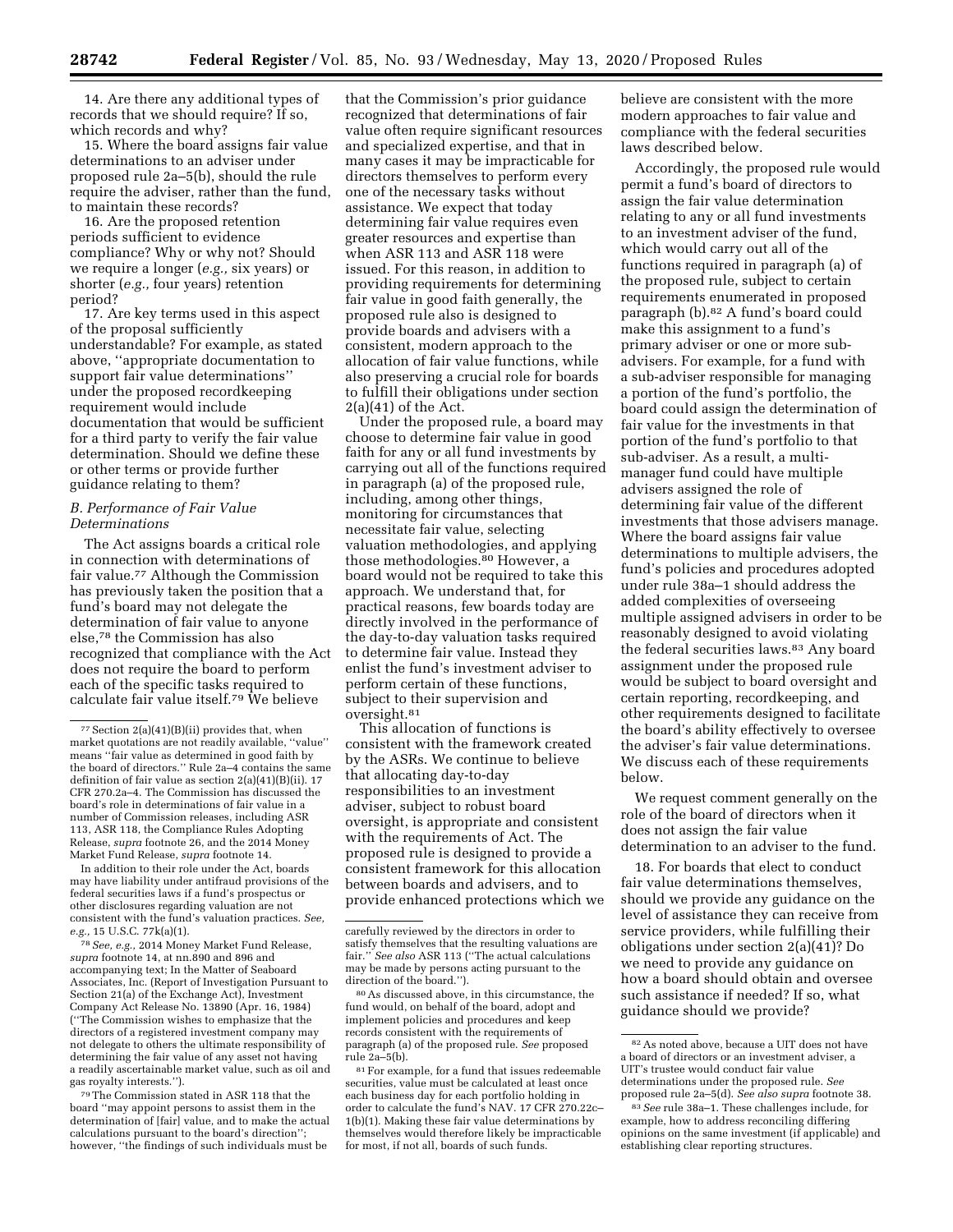### 1. Board Oversight

Where the board assigns fair value determinations to an adviser, the proposed rule would require the board to satisfy its statutory obligation with respect to such determinations by overseeing the adviser. Boards should approach their oversight of fair value determinations assigned to an investment adviser of the fund with a skeptical and objective view that takes account of the fund's particular valuation risks, including with respect to conflicts, the appropriateness of the fair value determination process, and the skill and resources devoted to it.84 Further, in our view effective oversight cannot be a passive activity. Directors should ask questions and seek relevant information. The board should view oversight as an iterative process and seek to identify potential issues and opportunities to improve the fund's fair value processes.85 The proposed rule would require the adviser to report to the board with respect to matters related to the adviser's fair value process, in part to ensure that the board has sufficient information to conduct this oversight.86 Boards should also request follow up information when appropriate and take reasonable steps to see that matters identified are addressed.87

We would expect that boards engaged in this process would use the appropriate level of scrutiny based on the fund's valuation risk, including the extent to which the fair value of the fund's investments depend on subjective inputs. For example, a board's scrutiny would likely be different if a fund invests in publicly traded foreign companies than if the fund invests in private early stage companies. As the level of subjectivity increases and the inputs and assumptions used to determine fair value move away from more objective measures, we expect that the board's level of scrutiny would increase correspondingly.88

We also believe that, consistent with their obligations under the Act and as fiduciaries, boards should seek to identify potential conflicts of interest,

88For a discussion of fund fair value risks generally, see *supra* section II.A.1.

monitor such conflicts, and take reasonable steps to manage such conflicts.89 In so doing, the board should serve as a meaningful check on the conflicts of interest of the adviser and other service providers involved in the determination of fair values.<sup>90</sup> In particular, the fund's adviser may have an incentive to improperly value fund assets in order to increase fees, improve or smooth reported returns, or comply with the fund's investment policies and restrictions.91 Other service providers, such as pricing services or brokerdealers providing opinions on prices, may have incentives (such as maintaining continuing business relationships with the adviser) or may otherwise be subject to pressures to provide pricing estimates that are favorable to the adviser.92 In overseeing the adviser's process for making fair value determinations, the board should understand the role of, and inquire about conflicts of interest regarding, any other service providers used by the adviser as part of the process, and satisfy itself that any conflicts are being appropriately managed.

<sup>90</sup> See, e.g., id. (". . . the Act and our rules rely heavily on fund boards of directors to manage the conflicts of interest that advisers have with funds they manage.''). *See also* Division of Investment Management, SEC, Protecting Investors: A Half Century of Investment Company Regulation, 252 (1992) (''the [Investment Company] Act . . . imposes requirements that assume the standard equipment of a corporate democracy: a board of directors . . . whose function is to oversee the operations of the investment company and police conflicts of interest. . . [W]e believe that independent directors perform best when required to exercise their judgment in conflict of interest situations''); *see also* Investment Company Institute Independent Directors Council, Fair Valuation Series: The Role of the Board at 10 (2006) (''IDC Role of the Board''), available at *[http://www.ici.org/](http://www.ici.org/pdf/06_fair_valuation_board.pdf) pdf/06*\_*fair*\_*valuation*\_*[board.pdf](http://www.ici.org/pdf/06_fair_valuation_board.pdf)* (''Investment professionals, for example, can be important sources of information about the value of securities. At the same time, conflict of interest concerns may be raised when investment professionals assign fair valuations that dramatically boost a fund's performance. These concerns may be heightened when the compensation of the investment professionals is based on the fund's performance. To address these potential concerns, boards may want to consider whether investment professionals responsible for managing a particular fund should have sole or primary authority for determining securities valuations for that fund.'').

91*See, e.g.,* Piper, *supra* footnote 7. For conflicts of the fund's portfolio manager, see *infra* footnote 120 and accompanying text.

92*Cf.* In re Morgan Asset Management, *supra*  footnote 9, at 7 (broker-dealer ''induced to provide interim price confirmations that were lower than the values at which the Funds were valuing certain bonds, but higher than the initial confirmations that the [broker-dealer] had intended to provide'').

Boards should probe the appropriateness of the adviser's fair value processes. In particular, boards should periodically review the financial resources, technology, staff, and expertise of the assigned adviser, and the reasonableness of the adviser's reliance on other fund service providers, relating to valuation.<sup>93</sup> In addition, boards should consider the adviser's compliance capabilities that support the fund's fair value processes, and the oversight and financial resources made available to the CCO relating to fair value.

Boards should also consider the type, content, and frequency of the reports they receive. The proposed rule would require reporting to the board (both periodically and promptly) regarding many aspects of the adviser's fair value determination process as a means of facilitating the board's oversight as discussed below. While a board can reasonably rely on the information provided to it in summaries and other materials provided by the adviser and other service providers in conducting its oversight, it is incumbent on the board to request and review such information as may be necessary to be fully informed of the adviser's process for determining the fair value of fund investments. Further, if the board becomes aware of material matters (whether the board identifies the matter itself or the fund's CCO or adviser or another party identifies the issue), we believe that in fulfilling its oversight duty the board must inquire about such matters and take reasonable steps to see that they are addressed.94

We request comment on this aspect of the proposal:

19. Should we permit boards to fulfill the statutory function to fair value one or more fund investments in good faith by assigning that fair value determination to an adviser to the fund as described above? Would the proposed rule change the services provided by advisers with respect to valuation and, if so, would such a change have any implications for the board's consideration of the advisory contract under section 15(c) of the Act (*e.g.,* changes in compensation)? If so, are there additional responsibilities under the proposed rule for which advisers would seek additional compensation?

<sup>84</sup>*See generally* Investment Company Governance, Investment Company Act Release No. 26520 (July 27, 2004) (''Governance Release'').

<sup>85</sup>*See, e.g.,* Derivatives Release, *supra* footnote 17, at section II.C.

<sup>86</sup>Proposed rule 2a–5(b)(1).

<sup>&</sup>lt;sup>87</sup> For example, we have stated that independent directors should ''bring to the boardroom 'a high degree of rigor and skeptical objectivity to the evaluation of management and its plans and proposals,' particularly when evaluating conflicts of interest.'' *See* Governance Release, *supra* footnote 84.

<sup>89</sup>*See, e.g.,* Governance Release, *supra* footnote 87 (" . . . state law duties of loyalty and care oblige directors to act in the best interest of the fund when considering important matters the Act entrusts to them, such as approval of an advisory contract and the advisory fee.'').

<sup>93</sup>*See* In re Morgan Asset Management, *supra*  footnote 9 (''the Valuation Committee left pricing decisions to lower level employees in Fund Accounting who did not have the training or qualifications to make fair value pricing determinations'').

<sup>94</sup>Proposed rule 2a–5(b)(1)(ii).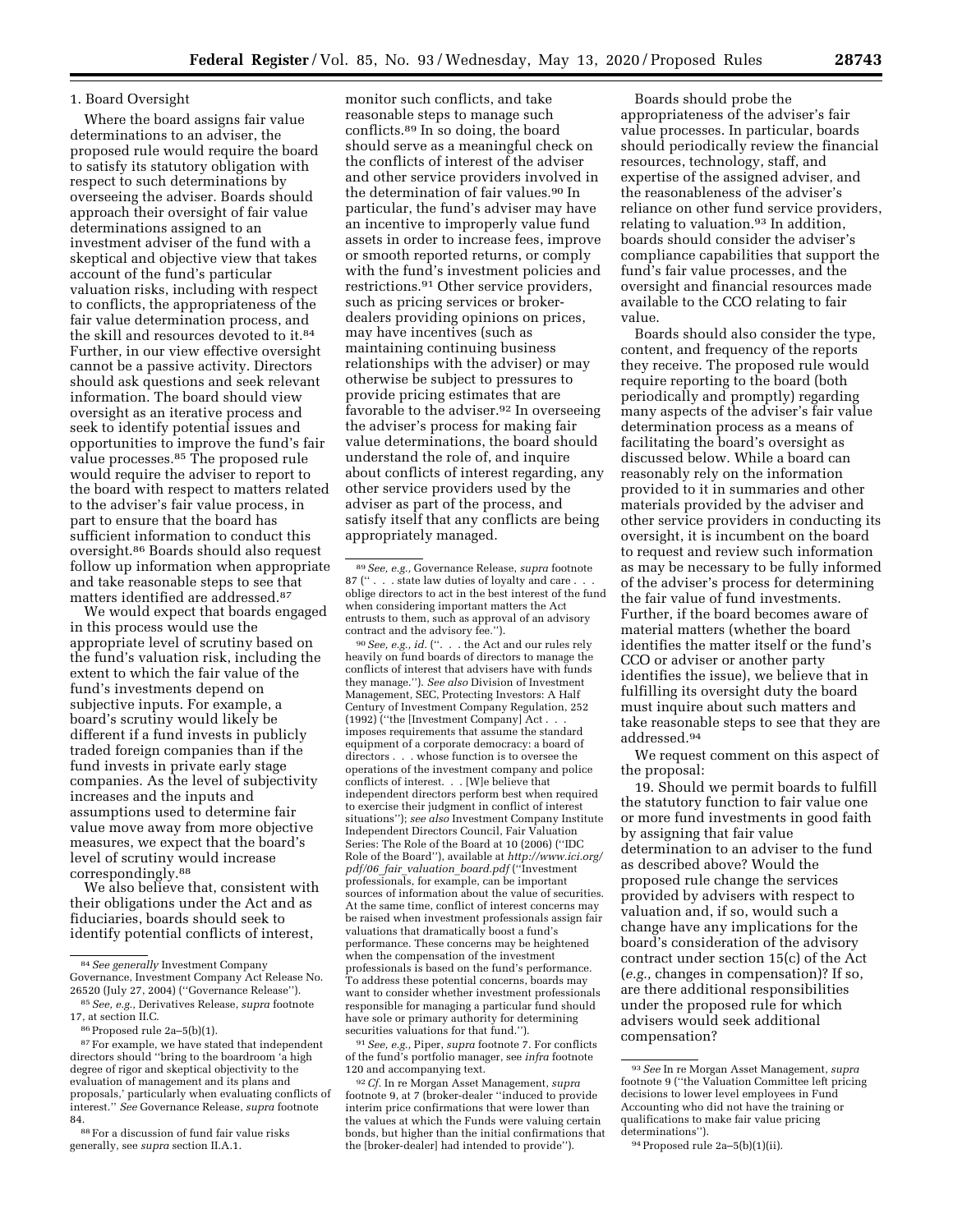20. The rule would permit boards to assign the determination of fair value only to an adviser to the fund. Are there other parties to which we should permit boards to assign such determinations? For example, would it be appropriate to allow boards to assign these determinations to pricing vendors or accounting firms? Are there any parties that fund boards currently rely upon to help make fair value determinations that could adequately be relied upon in the same way as a fund adviser? If we do permit other parties to be assigned the determination of fair value under the final rule, what safeguards, if any, should we include to ensure that the determinations of fair value in good faith are conducted consistent with the proposed rule? For example, should we only permit assignment to non-advisers if they have a fiduciary duty to the fund or if they are regulated by the Commission? Why or why not?

21. As proposed, the rule would require that an assignment to an investment adviser cover all elements of paragraph (a) for a given investment or investments. Should we permit the assignment of particular elements of paragraph (a) to an investment adviser or different advisers? If so, what safeguards should we include to ensure that the determinations of fair value in good faith are conducted consistent with the proposed rule?

22. The proposed rule would permit boards to assign the determination of fair value in good faith to the fund's primary investment adviser or one or more sub-advisers. Should we allow boards to assign this process to subadvisers, or only allow the fund's primary investment adviser to fulfill this role? Why or why not? Should we impose any obligations for the adviser to oversee any assigned sub-adviser? If so, what obligations? For example, should we require in the rule that a fund must establish reconciliation procedures to address situations where sub-advisers have differing views on the fair value of a fund investment?

23. Should we limit the assignment to a single adviser in order to minimize the issues relating to having multiple advisers assigned determinations of fair value under the Act? If so, why? Conversely, should we require additional safeguards in the case of multiple assigned advisers? If so, what should they be? For example, should we require specific policies and procedures or reports, beyond those already required, or those that would be required, under rule 38a–1 or the proposed rule?

24. Should we permit or require anyone other than the trustee of a UIT

to perform the functions described in paragraph (a), such as a person appointed by the trustee? Should we, for example, allow the trustee to assign these determinations to the UIT's sponsor, principal underwriter, or depositor? Would these or any other parties be better equipped to determine the fair value of investments? If the rule were to permit the trustee to assign these determinations to another person, should we require that person to report to the trustee like the adviser would to a board for management companies? What kind of oversight responsibilities should the trustee have? Are there other modifications to the proposed rule that we should make to apply it to UITs given their unmanaged nature and different governance structure compared to other funds?

25. Is our proposed requirement that a board ''oversee'' the adviser sufficient? Should we prescribe in rule 2a–5 additional steps to mitigate the risk of conflicts of interest and other issues related to the fair value process, such as a third party review of the fair value process, or an attestation by the adviser? If so, what should those steps be? What additional costs would they add, and who would bear those costs?

26. As noted above, <sup>95</sup> the proposed rule would define ''board'' as either the fund's entire board of directors or a designated committee of such board composed of a majority of directors who are not interested persons of the fund.96 Are there any actions required in the proposed rule that we should require the full board, rather than a committee, to perform?

27. Would boards assign the fair value determination to an investment adviser with respect to some investments and determine the fair value of other investments themselves? If so, what types of investments would boards most likely assign to an adviser and under what circumstances, and which would they fair value themselves? Should we provide any additional guidance as to how boards would determine the fair value of fund investments where the board does not assign those determinations to an adviser?

#### 2. Board Reporting

Effective information flow is a critical part of a board's oversight of an adviser to whom it has assigned fair value determinations. We understand that boards currently receive a variety of reports from the adviser outlining the operation of the fund's valuation

process.97 While some of the reports currently provided may be useful for boards, others may contain detailed trade-by-trade information, or other dayto day operational data that may not be effective in facilitating the board's oversight. We believe that it is important for the board to receive relevant and tailored information from the adviser to ensure that the board has sufficient insight and data to exercise the oversight contemplated by the proposed rule. We also believe that these reports should familiarize directors with the salient features of the adviser's process and provide them with an understanding of how that process addresses the requirements of rule 2a– 5. Therefore we are proposing the board reporting requirements discussed below.98 These requirements are intended to help ensure that boards receive the amount and type of information that they find most valuable in overseeing the adviser.99

The proposed rule would require the adviser's reports to include such information as may be reasonably necessary for the board to evaluate the matters covered in the reports.100 This requirement is designed to provide the fund's board with sufficient context for the matters covered in the report. This context is necessary in order to facilitate the board's oversight by providing them with enough information to determine whether to ask additional questions or request additional information, as appropriate. For example, we do not believe that it would be consistent with the proposed rule for the adviser to report that there is a new material conflict of interest without the context necessary for the board to evaluate what effect the conflict would have on the adequacy and effectiveness of the adviser's process for determining fair value. The content of the periodic or prompt reports and supplemental information under the proposal could take the form of narrative summaries,

99The requirements we propose in this document would be minimum requirements and fund boards could always ask for additional reporting from advisers. *See infra* footnote 110 and accompanying text.

<sup>95</sup>*See supra* footnote 33.

<sup>96</sup>Proposed rule 2a–5(e)(3).

<sup>97</sup>*See* ''Practical Guidance for Fund Directors on Valuation Oversight,'' Report of the Mutual Fund Directors Forum (June 2012) (available at *[https://](https://mfdf.org/images/Newsroom/Valuation-web.pdf) [mfdf.org/images/Newsroom/Valuation-web.pdf](https://mfdf.org/images/Newsroom/Valuation-web.pdf)*) (''MFDF Valuation Report'') at 14–15.

<sup>98</sup>This would be in addition to any reports required under rule 38a–1. *See* Compliance Rules Adopting Release, *supra* footnote 26, at section II.A.2.c.

 $100$  Proposed rule 2a–5(b)(1). This is similar to the approach we have adopted with regard to money market stress testing and proposed with regard to board oversight of derivatives risk managers. *See*  2014 Money Market Fund Release, *supra* footnote 14, and Derivatives Release, *supra* footnote 17.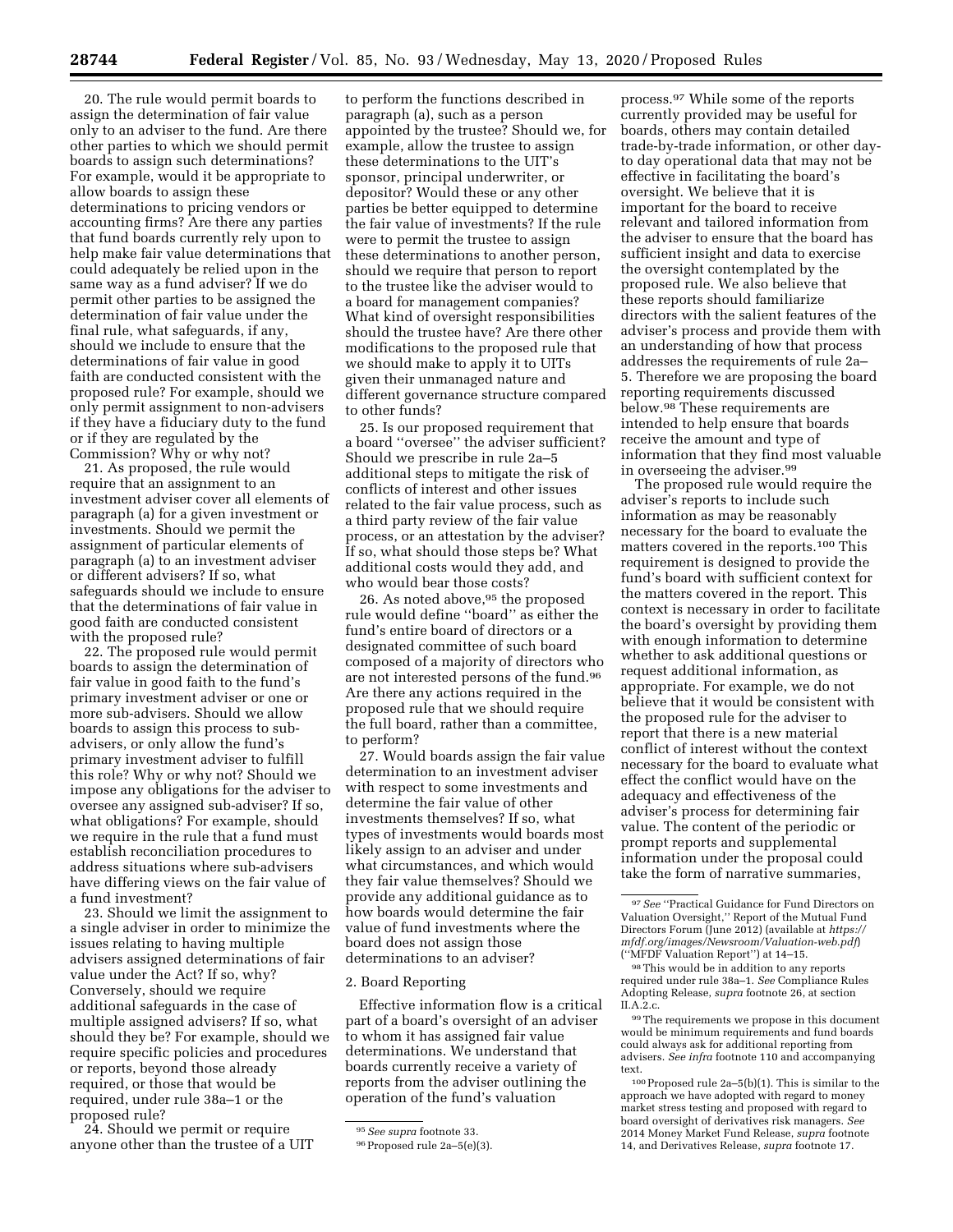graphical representations, statistical analyses, dashboards, or exceptionsbased reporting, among other methods.

### a. Periodic Reporting

Proposed rule 2a–5 would require the adviser, at least quarterly, to provide the board a written assessment of the adequacy and effectiveness of the adviser's process for determining the fair value of the assigned portfolio of investments.101 We understand that the materials currently prepared for boards for purposes of board meetings can include detailed information regarding the fair value process, including a list of each individual portfolio holding that received a fair value since the prior board meeting (*e.g.,* during the quarter).102 Although some boards may find this specific information useful, we are not proposing to mandate this level of detailed reporting because we believe that the board's oversight may be better facilitated through the use of more targeted forms of reporting designed to identify trends, exceptions, or outliers, and generally provide a sufficient overview of the current state of the fair value process.103 Accordingly, the proposed rule would require the adviser's periodic reports to provide the adviser's evaluation of the adequacy and effectiveness of its process for determining fair value. The periodic reports would be required to, at a minimum, include a summary or description of the following information:

• *Material Valuation Risks.* The assessment and management of material valuation risks that would be required under the proposed rule. This would include any material conflicts of interest of the investment adviser and any other service provider.104 As discussed above, we believe that assessing and managing identified valuation risks is an important element for determining fair value in good faith because valuation risks that are not effectively managed can make it more likely that the adviser has incorrectly valued an investment.

• *Material Changes to or Material Deviations from Methodologies.* Any material changes to, or material deviations from, the fair value methodologies established under the

proposed rule.105 This requirement would keep boards informed of such changes or deviations, which may show that the methodologies need to be updated or adjusted, and provide an opportunity for a board to ask questions regarding the reasons for any change or deviation.

• *Testing Results.* The results of any testing of fair value methodologies as part of the required fair value policies and procedures.106 As discussed above, the requirement to test the appropriateness and accuracy of the methodologies used to calculate fair value is designed to help ensure that the selected fair value methodologies are appropriate and that adjustments to the methodologies are made where necessary.

• *Resources*. The adequacy of resources allocated to the process for determining the fair value of the fund's assigned investments, including any material changes to the roles or functions of the persons responsible for determining the fair value.107 The adviser's assessment of the adequacy of these resources may inform a board in determining the level of scrutiny to apply in overseeing an adviser's fair value determinations.

• *Pricing Services.* Any material changes to the adviser's process for overseeing pricing services,108 as well as any material events related to its oversight of such services, such as changes of service providers used or price overrides.109 This information is

106Proposed rule 2a–5(b)(1)(i)(C).

107 Proposed rule 2a-5(b)(1)(i)(D). For example, an adviser should disclose to the board when the adviser seeks to hire a new pricing service to cover a new asset type or when replacing a person with a background in valuation with a person without that background in a position of authority regarding the adviser's fair value process. *See also* proposed rule 2a–5(b)(2).

108 If the board assigns the fair value determination to an adviser under the proposed rule, the board would generally be aware of an adviser initially appointing, and the establishment of the process for overseeing, a pricing service as part of its oversight and approval of the adviser's policies and procedures under rule 38a–1. As a result, we are not specifically proposing to require that information be included in these periodic reports.

109Proposed rule 2a–5(b)(1)(i)(E). There may be times when pricing information from a pricing vendor differs materially from the adviser's view of the then-current fair value of the portfolio holding, and the adviser may seek to contact the pricing vendor to question the basis for the pricing information. Because this difference in pricing suggests that further inquiry is needed to assess the adequacy of the fair value process when these

designed to help the board oversee the adviser's use of pricing services, if applicable, and to help ensure that pricing information received from service providers serves as a reliable input for determining fair value in good faith.

• *Other Requested Information.* Any other materials requested by the board related to the adviser's process for determining the fair value of fund investments.110

These requirements collectively are designed to help ensure that boards obtain the information that they need to exercise their statutory and fiduciary duties and to oversee an adviser. They are intended to supplement, not replace, this oversight. Boards should critically review the information provided to them, particularly with regard to an adviser's reporting on its own conflicts of interest, and request any information that they feel is necessary to conduct that oversight. For example, in addition to the specific items listed above,<sup>111</sup> a board could review and consider, if relevant:

• Summaries of adviser price challenges to pricing information provided by third-party vendors and of price overrides, including back-testing results related to the use of price challenges and overrides;

• Specific calibration and backtesting data, including in the case of back-testing whether fair value prices moved in the same direction (relative to the prior market prices) as the portfolio holdings' next actual market prices, whether fair value prices were closer to the portfolio holdings' next actual market prices than the prior market prices (regardless of the direction), and whether the difference between the fair value prices and the subsequent prices was greater than pre-established tolerance levels;  $112$ 

• Reports regarding portfolio holdings for which there has been no change in price or for which investments have been held at cost for an extended period of time (''stale prices'');

• Reports regarding portfolio holdings whose price has changed outside of

conflicts occur, we are proposing to require this reporting.

111Boards and fund CCOs may also consider requesting or including items such as the examples given in the bullet list below, if relevant, as part of the CCO's annual reports to the board under rule  $38a-1(a)(4)(iii)$ .

112*See supra* footnote 57. In these cases, reports on back-testing could indicate whether fair value is being compared to actual sales prices or to pricing information from pricing services and dealers. In the latter case, the reports could state whether dealer prices are actual bids or firm commitments or are indicative or accommodation quotes that merely represent the opinion of the dealer.

<sup>101</sup>Proposed rule 2a–5(b)(1)(i).

<sup>102</sup>*See* MFDF Valuation Report, *supra* footnote 97, at 14.

<sup>103</sup>Fund boards could always request additional information if they so choose. Proposed rule 2a– 5(b)(1)(i)(F).

<sup>104</sup>Proposed rule 2a–5(b)(1)(i)(A). *See supra*  section II.A.1 discussing this process. For example, the adviser could discuss instances where it challenged the pricing information provided by an affiliated or third party vendor.

<sup>105</sup>Proposed rule 2a–5(b)(1)(i)(B). For example, a report could discuss when key inputs or assumptions are changed and the reasons for the changes. We believe that both a material change and the reason for it would be information that may be reasonably necessary for the board to evaluate such changes.

 $110$  Proposed rule 2a–5(b)(1)(i)(F).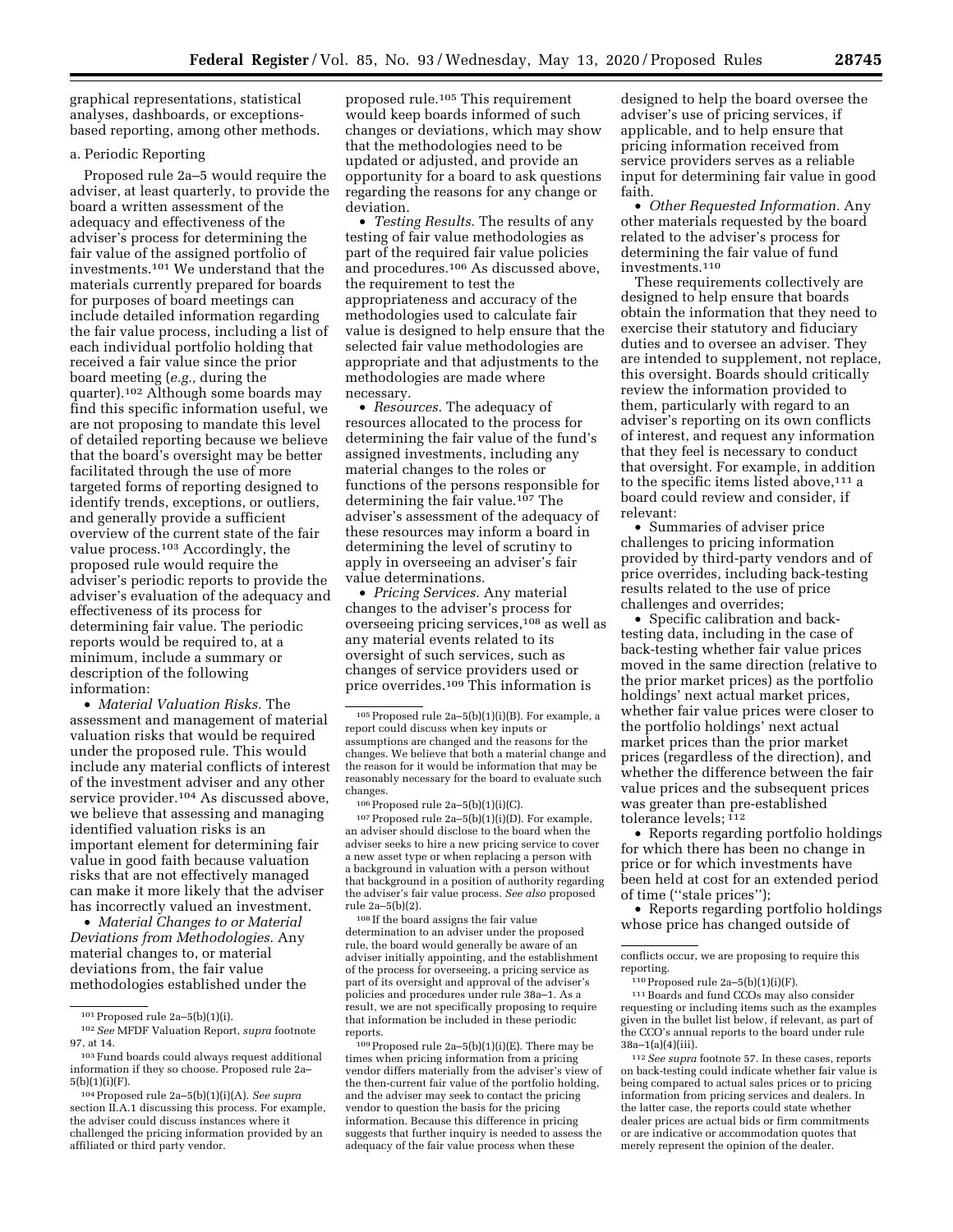predetermined ranges over a set period of time;

• Narrative summaries or reports on pricing errors, including the date of any error, the cause, the impact on the fund's NAV, and any remedial actions taken in response to the error;

• Reports on the adviser's due diligence of pricing services used by the fund;

• The results of testing by the fund's independent auditor provided to the audit committee;

• Reports analyzing trends in the number of the fund's portfolio holdings that received a fair value, as well as the percent of the fund's assets that received a fair value; and

• Reports on the number and materiality of securities whose fair values were determined based on information provided by broker-dealers; the broker-dealers most frequently used for this purpose; and the results of backtesting on the information they provided.

We request comment on our proposed requirement that advisers periodically provide a written evaluation of the adequacy and effectiveness of the adviser's process for determining the fair value of the assigned portfolio of investments, including, at a minimum, certain specified summaries or descriptions.

28. Is the proposed periodic reporting requirement appropriate? What resources would be required for an adviser to provide the required quarterly assessment of the adequacy and effectiveness of the adviser's process? Are there additional or different matters that we should require advisers to address in the periodic reports? Are there some items that we should not require? If so, which, and why?

29. Should we require a different minimum reporting frequency for periodic reports? Should we, for example, require advisers to provide these reports monthly or in connection with each regularly scheduled board meeting? Should we require some or all of the specified information to be provided less frequently, such as annually?

30. Is what should be included in an assessment clear? Should we include additional guidance to explain what this entails? Are the other key terms used in the proposal, such as ''assess,'' and ''material'' sufficiently understood or is further guidance advisable for those terms? Should they be defined in the rule, and, if so, how? Should the rule use different terms, and, if so, which terms?

31. Are there circumstances in which boards should receive specific

information on each individual portfolio holding that received a fair value during the quarter or certain such holdings?

32. We are proposing to require that all price overrides be reported as supplemental information to the board as part of the periodic report. Should we limit which price overrides must be reported, and, if so, how? Alternatively or in addition, should we require reporting regarding all price challenges, even those that do not lead to overrides?

33. Is there additional specific information that we should require to be part of these periodic reports? Are there any other reports that some boards currently receive that should be required under the proposed rule?

34. In light of their importance, should the rule impose specific requirements beyond reporting regarding pricing services? For example, should any pricing services used be explicitly approved by the board? Should there be a required finding or report by the adviser as to pricing services' adequacy and effectiveness?

### b. Prompt Board Reporting

We also believe that it is important for the adviser to notify the board of certain issues as they arise that may require their immediate attention. Proposed rule 2a–5 would require that the adviser promptly report to the board in writing on matters associated with the adviser's process that materially affect, or could have materially affected, the fair value of the assigned portfolio of investments, including a significant deficiency or a material weakness in the design or implementation of the adviser's fair value determination process or material changes 113 in the fund's valuation risks.114 These reports, like the periodic reports discussed above, also must include such information as may be reasonably necessary for the board to evaluate the matter covered in the report.

''Could have materially affected'' is intended to capture certain circumstances where, for example, a matter was detected which affected one security and which may not be material on its own, but, had the matter not been identified, could have materially affected the larger assigned portfolio of investments or some subset of that portfolio.115 This concept is not

intended to mandate reporting in circumstances where, at the time the matter was detected, it did not seem that the matter would materially affect the fair value of the assigned portfolio but the matter later ended up having such an effect.

We are proposing to require the adviser to provide these reports promptly, but in no event later than three business days after the adviser becomes aware of the matter, rather than waiting until the next periodic report.<sup>116</sup> We believe it is appropriate that the board receive prompt reports regarding matters that materially affect fair value determinations because the proposed rule would allow the board to assign to an adviser fair value determinations otherwise allocated to the board under the Act, and there may arise an issue of such importance that requires prompt board attention. We recognize that the kind of matters that may require this prompt reporting (*i.e.,* outside of the periodic reports) may vary. Some situations may warrant an immediate report, while in other cases it may be appropriate for the adviser to take some additional time to evaluate how to address the matter before engaging the board. We believe that requiring such a report to be ''prompt,'' but in no event later than three business days after the adviser becomes aware, balances the need for the board to be timely informed of material valuation issues, while allowing the adviser to evaluate and respond appropriately.

We also understand, however, that there may be some circumstances when an adviser becomes aware of an issue that may affect fair value of the portfolio but that the materiality of a given event may be in question. In such a case, an adviser may need additional time to determine and verify whether an event has or could materially affect the fair value of the portfolio assigned to the adviser. Accordingly, we believe that if an adviser needs some reasonable amount of time after becoming aware of the matter to verify and determine its materiality, that verification period would not be counted as part of the ''prompt'' trigger period. In general, we believe that this verification and final determination process should be completed within three business days or less, including the day that the adviser became aware of the triggering event. Therefore, any prompt reports generally should occur no more than three business days after the adviser becomes

<sup>113</sup>For example, a significant increase in price challenges or overrides likely would reflect a material change to the fund's valuation risks that should be promptly reported to the board, 114Proposed rule 2a–5(b)(1)(ii).

<sup>115</sup>*See* PCAOB AS 2201 An Audit of Internal Control Over Financial Reporting That is Integrated with An Audit of Financial Statements, Appendix A—Definitions .A7 (defining ''material weakness''

and ''reasonable possibility''). *See also* Sarbanes-Oxley Act, *supra* footnote 21, at Title III Sec. 302(a)(5).

<sup>116</sup> *Id.*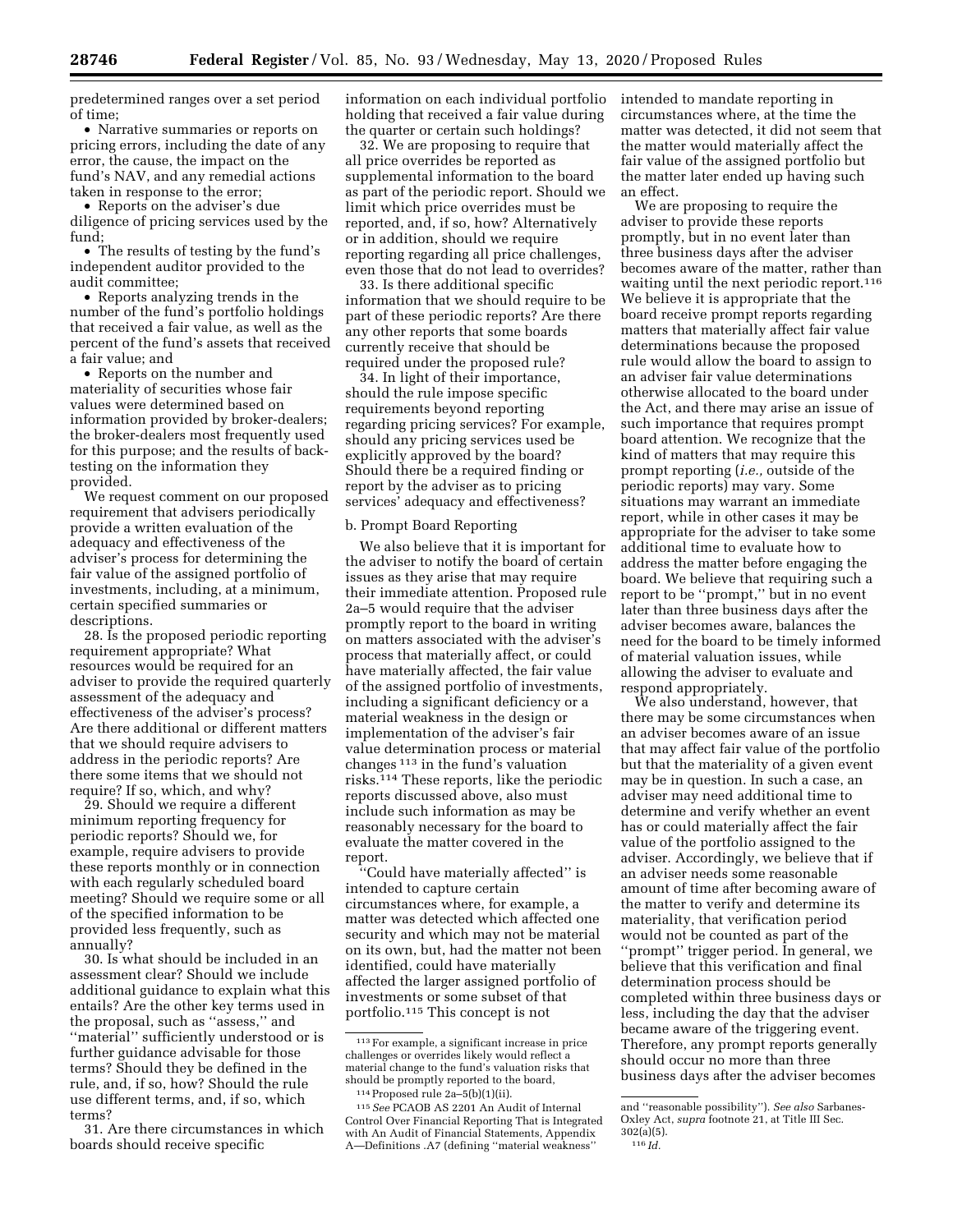aware of the event, but the adviser may, to the extent necessary, take limited additional time (but in no event more than three business days) for the verification and final determination process.

We request comment on our proposed requirement regarding prompt reporting on certain matters associated with the adviser's process that materially affect, or could have materially affected, the fair value of the assigned portfolio of fund's investments.

35. Are the proposed prompt reporting requirements appropriate? Are there additional or different matters that we should require advisers to address in their prompt reports?

36. Should the trigger for prompt reporting be tied to a specific bright line or instead be dependent on facts and circumstances? For example, instead of the trigger being when the adviser becomes aware of the matter should it instead be when the event occurs? If so, would advisers reasonably be able to know when such events occur such that they could report in a timely fashion? Alternatively, should it be when the adviser determines and verifies the impact of the event regardless of how long it takes after the adviser becomes aware of the matter?

37. Are the standards of ''materially affecting'' or ''could have materially affected" sufficiently understood? Should we provide more context on what these terms mean, specifically as they relate to the context of material weaknesses? Should we instead adopt a different standard, such as one that uses specific triggers, to identify matters for prompt reporting? If so, which triggers? For example, should we instead require reporting when a specific number of price overrides have occurred?

38. Should we identify any other issues that the adviser should report promptly to the board? For example, instead of requiring any changes to the fund's fair value methodologies to be reported during the periodic reports, should we instead require that they also be reported promptly? Alternatively, are there matters that would be required to be reported promptly that should instead be reported as part of the periodic report?

39. Is the specified timeline for prompt reporting appropriate or should we consider different time frames? For example, should we require that an adviser report to the board within 1 or 10 business days? Should the time frame be different for certain types of circumstances? If so, which ones?

40. Will advisers be able to make the appropriate determinations in the limited time discussed above? Will

advisers need more than three business days to make such a materiality decision? Is three days too long? Should we specify a time for making materiality decision in the rule?

41. The proposed rule would require all reports to be in writing, including prompt reports. Should we provide that in the case of prompt reports, advisers could make oral reports so long as adequate records are kept?

42. Should we require that, if the report is not made to the full board, the designated board committee make a report to the full board within a specified time frame, such as at the next regularly scheduled meeting?

43. Should we permit the adviser to make prompt reports to a pre-identified individual director? What controls should we require if we did permit this? For example, should that director be required to be one of the independent directors?

#### 3. Specification of Functions

If the board assigns the fair value determination requirements for one or more fund investments to an adviser, the proposed rule would require the adviser to specify the titles of the persons responsible for determining the fair value of the assigned investments, including by specifying the particular functions for which the persons identified are responsible.117 If the adviser uses a valuation committee or similar body to assist in the process of determining fair value, the fair value policies and procedures generally should describe the composition and role of the committee, or reference any related committee governance documents as appropriate. In addition, the fair value policies and procedures also should identify the specific personnel with duties associated with price challenges, including those with the authority to override a price, and the roles and responsibilities of such persons, and establish a process for the review of price overrides.118

In addition, the proposed rule would require the adviser to reasonably segregate the process of making fair value determinations from the portfolio management of the fund.119 One significant source of potential adviser conflicts of interest in the fair value determination process is the level and kinds of input that fund portfolio managers or persons in related functions have in the design or modification of fair value methodologies, or in the

calculation of specific fair values.120 In many circumstances, the fund's portfolio manager may be the most knowledgeable person at an investment adviser regarding a fund's portfolio holdings. For this reason, it may be appropriate for portfolio managers to provide input into the process for determining the fair value of fund investments. On the other hand, because portfolio management personnel are often compensated in part based on the returns of the fund, a portfolio manager's incentives may not be fully aligned with the fund's with respect to determination of fair value, and a portfolio manager therefore should not be making the fair value determinations.121

Further, we believe that a fund generally should consider the extent of influence portfolio managers may have on administration of the fair value process, and seek to provide independent voices and administration of the process as a check on any potential conflicts of interest to the extent appropriate.122 Separation of functions facilitates these important checks and balances, and funds could institute this proposed requirement through a variety of methods, such as independent reporting chains, oversight arrangements, or separate monitoring systems and personnel. The proposed rule would require reasonable segregation of functions, rather than taking a more prescriptive approach, such as requiring funds to implement strict protocols regarding communications between specific personnel, to allow funds to structure their fair value determination process and portfolio management functions in ways that are tailored to each fund's facts and circumstances, including the size and resources of the fund's adviser. In this regard, the reasonable segregation requirement is not meant to indicate that portfolio management must necessarily be subject to a communications ''firewall.'' We recognize the important perspective and insight regarding the value of fund holdings that portfolio management

<sup>117</sup>Proposed rule 2a–5(b)(2).

<sup>118</sup>*See also* proposed rule 2a–5(a)(4). 119*See* In re Morgan Asset Management, *supra*  footnote 9.

<sup>120</sup> *Id.* at 4 (fund's portfolio manager ''actively screened and influenced a broker-dealer to change the price confirmations [and] failed to advise . when he received information indicating that the Fund's prices for certain securities should be reduced.").

 $121$  In addition, as the person most directly responsible for the fund's investments, the portfolio manager may also be concerned about the reputational or career implications of the fund's performance, or its compliance with investment limitations, which can provide an incentive to smooth returns or otherwise misvalue portfolio

<sup>&</sup>lt;sup>122</sup> See Liquidity Risk Management Release, *supra* footnote 3, at section III.H.1.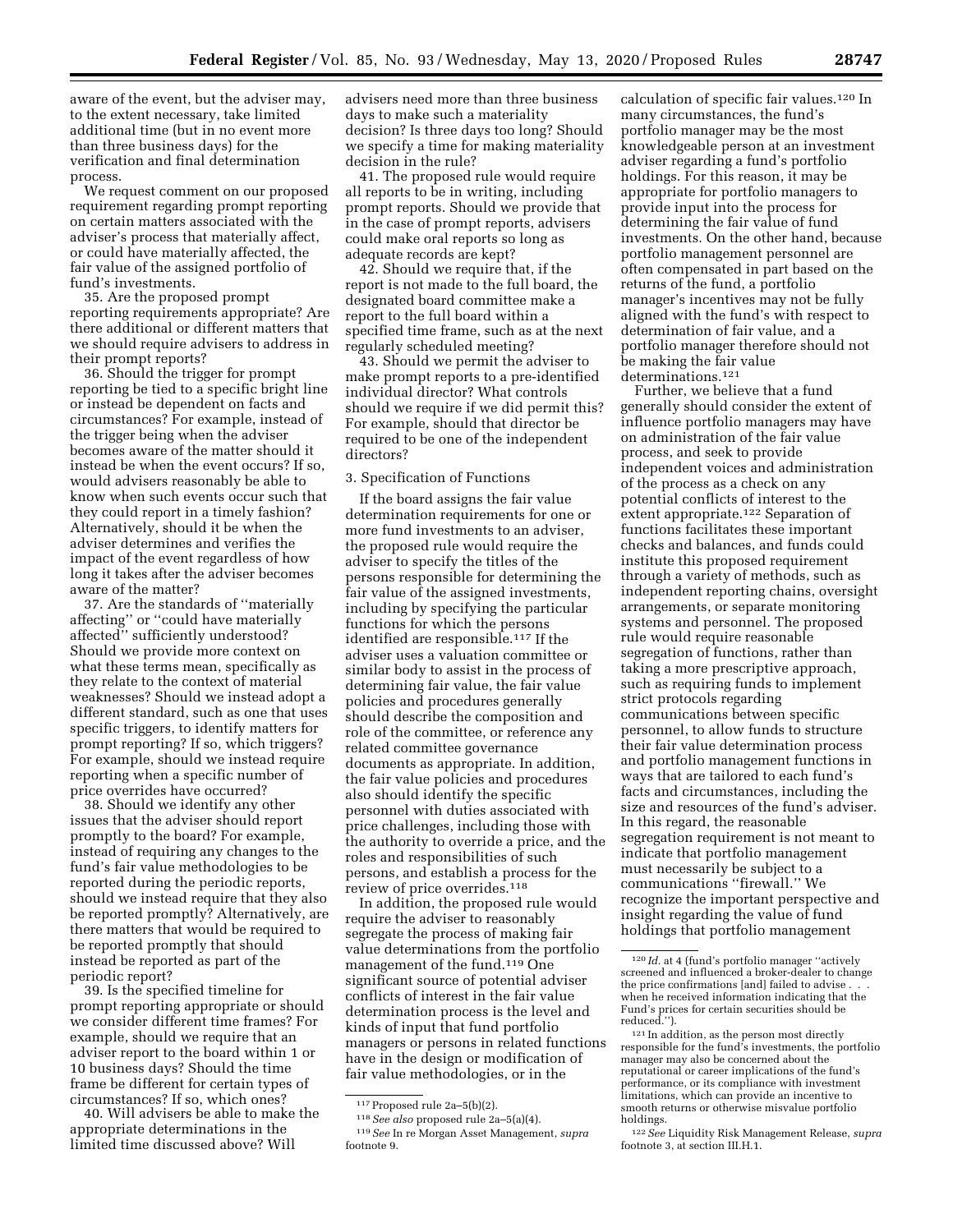personnel can provide. Accordingly, this segregation requirement would not prevent portfolio managers from providing inputs that are used in the fair value determination process, as noted above. Instead, this reasonable segregation requirement is designed to help reduce and manage potential conflicts of interest. Keeping the functions reasonably segregated in the context of fair value determinations should help mitigate the possibility that these competing incentives diminish the effectiveness of fair value determinations.

We request comment on this proposed requirement.

44. Should the rule require assigned advisers to reasonably segregate the process of making fair value determinations from the portfolio management of the fund? Would this pose any difficulty for particular types of entities, for example funds managed by small advisers?

45. Is there a better way to prevent conflicts between a portfolio manager's incentives and a fund's interest, for example, in determination of investment values that do not result in dilution of purchasing or redeeming investors? Should we provide any additional clarification regarding the proposed reasonable segregation requirement? If so, what changes should we make? Should we add or change any specific requirements? For example, should we prohibit portfolio management from having any involvement in the fair value process or should we generally prohibit their involvement outside of certain situations beyond making fair value determinations? If so, what level of involvement should we permit? Further, should we exempt smaller advisers from this requirement or clarify that this is a key risk and thus, where feasible, such personnel should be segregated, without making segregation an explicit regulatory requirement? Are there effective steps, other than segregation, that funds currently use to manage the potential conflicts of portfolio management personnel that the rule should require instead of segregation? If so, what are they and why should they be required instead?

#### 4. Records of Assignment

Under the proposed rule, in addition to the records that would need to be kept as part of a good faith determination of fair value generally, a fund must also keep records related to the fair value determinations assigned to the adviser. Specifically, the fund would be required to: (1) Keep copies of the reports and other information

provided to the board required by the rule and (2) a specified list of the investments or investment types whose fair value determinations have been assigned to the adviser pursuant to the requirements of the proposed rule.123 In each case, these records would be required to be kept for at least five years after the end of the fiscal year in which the documents were provided to the board or the investments or investment types were assigned to the adviser, the first two years in an easily accessible place.<sup>124</sup>

As discussed above, funds must create and retain certain documentation, including the reports that advisers make to the fund board.125 Further, we believe that a clear identification of the investments or investment types that the board has assigned to the adviser would facilitate the board's oversight of the adviser's fair value determinations.126 These proposed recordkeeping requirements are designed to achieve these objectives and to facilitate compliance, and related regulatory oversight, with the proposed rule.

We request comment on these proposed additional recordkeeping requirements.

46. Are there any additional types of records that we should require the fund to maintain in connection with the assignment process? Why or why not?

47. Should we apply any or all of the proposed recordkeeping requirements of this section to the adviser, rather than the fund? If so, which requirements?

48. Are the holding periods sufficient to evidence compliance? Why or why not? Should they be different (*e.g.,* six years)?

#### *C. Readily Available Market Quotations*

The board's role in the valuation of a portfolio holding for purposes of fair value depends on whether or not market quotations are readily available for such a holding. Under section 2(a)(41) of the Investment Company Act, if a market quotation is readily available for a portfolio holding, it must be valued at the market value. Conversely, if market quotations are ''not readily available,'' the holding's value must be fair value as determined in good faith by the board.127

Neither the Investment Company Act nor the rules thereunder currently define ''readily available.'' However, we understand that industry practice has developed to incorporate many of the

concepts of ASC Topic 820 when evaluating whether market quotations are readily available.128

The proposed rule would provide that a market quotation is readily available for purposes of section 2(a)(41) of the Investment Company Act with respect to an investment only when that quotation is a quoted price (unadjusted) in active markets for identical investments that the fund can access at the measurement date, provided that a quotation will not be readily available if it is not reliable.129 Fair value, as defined in the Act, therefore must be used in all other circumstances.130 As discussed previously, we believe that for a fair value methodology to be appropriate under the proposed rule, it must be determined in accordance with U.S. GAAP. As mentioned above, U.S. GAAP requires funds to maximize the use of relevant observable inputs and minimize the use of unobservable inputs. However, under U.S. GAAP there are circumstances where otherwise relevant observable inputs become unreliable.131 Consistent with this, a quote would be considered unreliable under proposed rule 2a–5(c) in the same circumstances where it would require adjustment under U.S. GAAP or where U.S. GAAP would require consideration of additional inputs in determining the value of the security. For example, under current U.S. GAAP, funds looking to the proposed rule would use previous closing prices for securities that principally trade on a closed foreign market to calculate the value of that security, except when an event has occurred since the time the value was established that is likely to have resulted in a change in such value.<sup>132</sup> In

129Proposed rule 2a–5(c). ASC Topic 820 defines level 1 inputs as ''[q]uoted prices (unadjusted) in active markets for *identical* assets . . . that the reporting entity can access at the measurement date.'' ASC Topic 820–10–20 (emphasis added). In ASR 113, the Commission interpreted ''readily available market quotations'' to refer ''to reports of current public quotations for securities similar in all respects to the securities in question.'' Despite the respective references to ''securities similar in all respects'' in the Commission's prior guidance and ''identical assets'' in ASC Topic 820, we view these respective definitions as being substantively the same.

130Proposed rule 2a–5(e)(2). *See also supra*  section II.A.2.

131*See* ASC Topic 820–10–35–41C (outlining circumstances when a reporting entity shall make an adjustment to a Level 1 input).

132*See id.* at b.

<sup>123</sup>Proposed rule 2a–5(b)(3).

<sup>124</sup>Proposed rule 2a–5(b)(3).

<sup>125</sup>*See supra* section II.A.6.

<sup>126</sup>Proposed rule 2a–5(b)(3).

<sup>127</sup>Section 2(a)(41).

<sup>128</sup>We acknowledge that specific references and principles in U.S. GAAP may change over time. When referencing ASC Topic 820 throughout this release, we intend to reference the accounting topic on Fair Value Measurements within U.S. GAAP and the principles therein.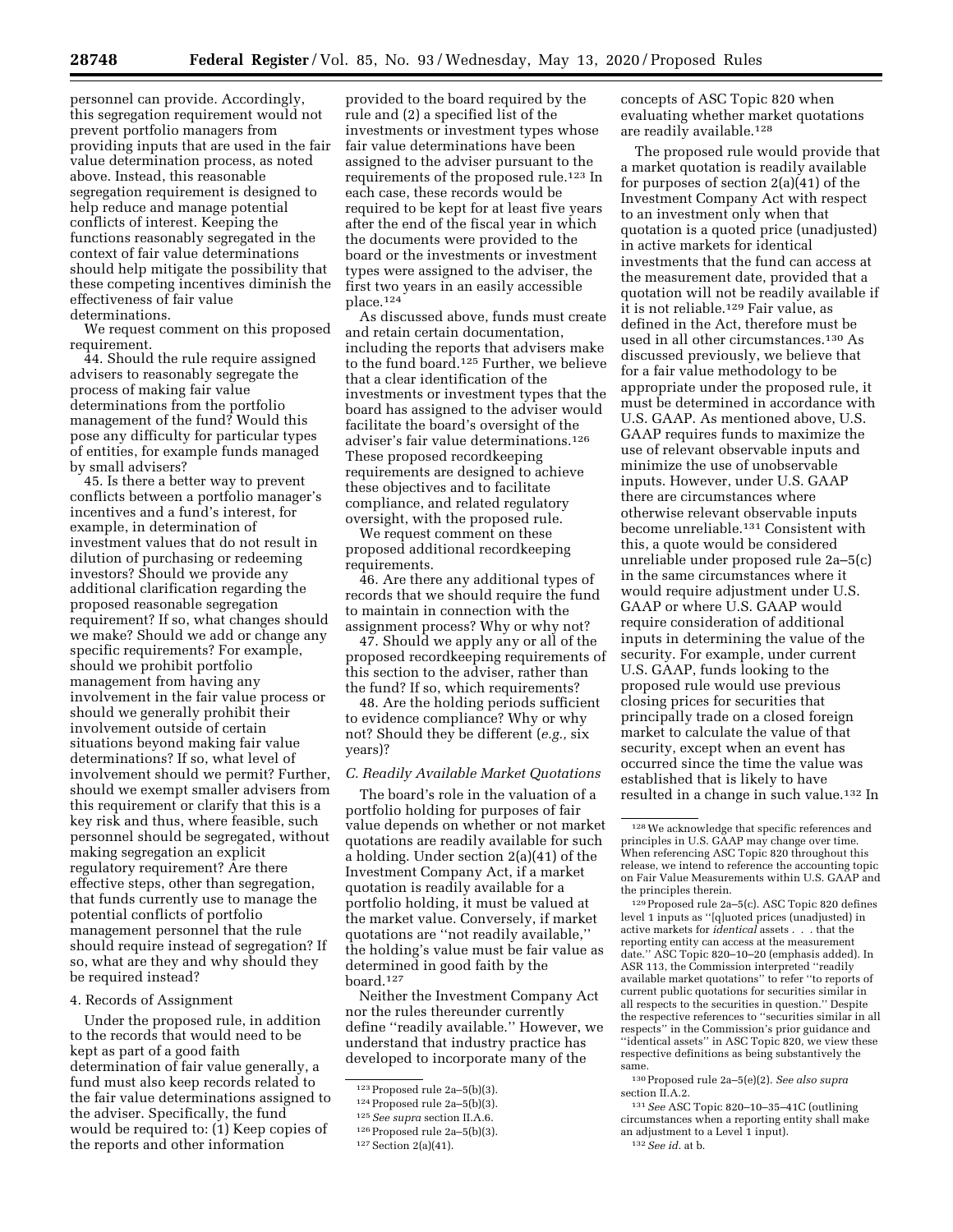such circumstances, the fund would need to fair value the security.

As we have stated previously, evaluated prices are not, by themselves, readily available market quotations.133 In addition, ''indications of interest'' and ''accommodation quotes,'' for example, would not be ''readily available market quotations'' for the purposes of proposed rule 2a–5.134

We request comment on our proposed definition of when market quotations are readily available for purposes of section 2(a)(41) and rule 2a–4.

49. Is the proposed definition of when market quotations are readily available under the Investment Company Act appropriate? Should we look elsewhere than or in addition to ASC Topic 820?

50. How should we address investments in pooled vehicles, such as registered investment companies, that are valued at NAV, not at a market price? Do funds currently treat such investments as securities that are fair valued? What would be the burdens on boards of funds that invest substantially in such vehicles (*e.g.,* funds of funds)? To the extent that a board assigned the determination of fair values of such investments to a fund's adviser, would the adviser's use of NAV involve the conflicts of interest or other concerns underlying paragraph (b) of the proposed rule?

51. Would this provision cause any compliance issues with other elements of the proposed rule, ASC Topic 820, or any other provision of the federal securities laws?

52. This definition is designed to track concepts in U.S. GAAP. Should we instead expressly refer to U.S. GAAP in the rule text to ensure that consistency with U.S GAAP in case of changes over time? For example, should the rule instead provide that ''market quotations are readily available for purposes of section 2(a)(41) of the Act with respect to an investment only when the investment's value is determined under generally accepted accounting principles of the United States based solely on quoted, unadjusted prices in active markets for identical investments that the fund can access at the measurement date?''

53. Should the Commission define readily available market quotations via rulemaking as proposed, or should we instead provide interpretive guidance?

54. Do practitioners understand what it means in this context for the fund to have access to identical investments at

the measurement date? Should some other standard be used, such as ''readily access'' or ''reasonably access''?

## *D. Rescission of Prior Commission Releases*

In ASR 113 and ASR 118, the Commission provided specific guidance for funds regarding the ''inclusion'' (or recognition), ''valuation'' (or measurement), and disclosure of investment securities.135 Since the Commission issued that guidance, we believe that developments in the FASB accounting standards have modernized the approach to accounting topics addressed in ASR 113 and ASR 118. Further, as noted above, market and fund investment practices have evolved considerably.136 As a result, the fundspecific accounting guidance for recognition, measurement, and disclosure provided in those statements may no longer be necessary.

Several examples illustrate how FASB accounting standards have addressed the topics covered in the ASRs. First, ASR 118 provides guidance related to the ''inclusion,'' or recognition, of securities in a portfolio. Today, U.S. GAAP provides authoritative standards applicable to the recognition of investments by investment companies for financial reporting purposes.137 For example, ASC Topic 946: *Financial Services—Investment Companies* (''ASC Topic 946'') requires that an investment company recognize security purchases and sales as of the date on which the investment company agrees to purchase or sell the investment.138 It also provides that securities acquired in private placements and tender offers are required to be recognized as of the date the investment company obtained legal rights and obligations relating to the transferred securities.139

In addition, ASRs 113 and 118 provide guidance related to the valuation and disclosure of securities for financial reporting purposes. Again,

137Rule 2a–4(a)(2) under the Investment Company Act provides that, for purposes of calculating the NAV of a redeemable security, ''changes in holdings of portfolio securities shall be reflected no later than in the first calculation on the first business day following the trade date.'' The ''first business day following the trade date'' is commonly referred to as T+1. We believe that our proposed rescission of ASR 113 and ASR 118 is consistent with the provisions of rule 2a–4.

U.S. GAAP provides authoritative standards applicable to the measurement of fund investments and related disclosures for financial reporting purposes. For example, ASC Topic 946 requires that investment companies measure investments in debt and equity securities, as well as other investments, at fair value.140 ASC Topic 820, in turn, defines ''fair value'' as ''the price that would be received to sell an asset or paid to transfer a liability in an orderly transaction between market participants at the measurement date.'' 141 ASC Topic 820 also provides a framework for measuring fair value as well as principles for financial statement disclosures.142

The Commission historically has recognized FASB pronouncements as authoritative for financial reporting purposes in the absence of any contrary Commission determination.143 In Financial Reporting Release No. 70,144 the Commission stated its determination that the FASB and its parent organization, the Financial Accounting Foundation, satisfied the criteria in section 19(b) of the Securities Act and, accordingly, FASB financial accounting and reporting standards are recognized as ''generally accepted'' under the federal securities laws.145 As a result, registrants are required to comply with those standards for recognition, measurement and disclosure in preparing financial statements filed with the Commission, unless the Commission provides otherwise.146 Accordingly, we believe ASR 113 and ASR 118 are not necessary to clarify fund obligations with respect to these accounting topics. We further believe that, because the guidance contained in ASR 113 and ASR 118, on the one hand, and U.S. GAAP, on the other, require funds to reach similar results with respect to the recognition, measurement, and disclosure of fund portfolio holdings, such guidance is not necessary to supplement the requirements of U.S. GAAP. We believe that the measurement concepts under

 $143$  *See* Rule  $4-01(a)(1)$  of Regulation S–X [17 CFR 210.4–01(a)(1)]. *See also* ASR 150 (Dec. 20, 1973)

 $^{\rm 144}$  Policy Statement: Reaffirming the Status of the FASB as a Designated Private-Sector Standard Setter, Investment Company Act Release No. 26028 (Apr. 25, 2003) [68 FR 23333 (May 1, 2003)] (''FR–

<sup>133</sup>*See* 2014 Money Market Fund Release *supra*  footnote 14, at text accompanying n.895.

<sup>134</sup>*See* Liquidity Risk Management Release, *supra*  footnote 3, at nn.800–801 and accompanying text.

<sup>135</sup>*See* ASR 113 (''1. The Problems of Valuation'' and ''2. The Problems of Portfolio Management''); ASR 118. ASR 118 refers to the concepts of ''inclusion'' and ''valuation'' of securities in the portfolio, which we believe are equivalent to the U.S. GAAP concepts of recognition and measurement, respectively.

<sup>136</sup>*See supra* section I.

<sup>138</sup>*See* ASC 946–320–25–1. 139*See* ASC 946–320–25–2.

<sup>140</sup>*See* ASC 946–320–35–1 and ASC 946–325– 35–1.  $141\text{ As noted above, the term ''fair value'' is used}$ 

in sections II.A and II.B as defined in ASC Topic 820. See supra footnote 13.

<sup>&</sup>lt;sup>142</sup> ASC Topic 820 defines fair value at ASC 820–<br>10–20. *See also* ASC Topic 820–10–50.

<sup>70&#</sup>x27;'). 145 15 U.S.C 77s(b). 146*See* FR–70, *supra* footnote 144; rule 4–01(a)(1) of Regulation S–X.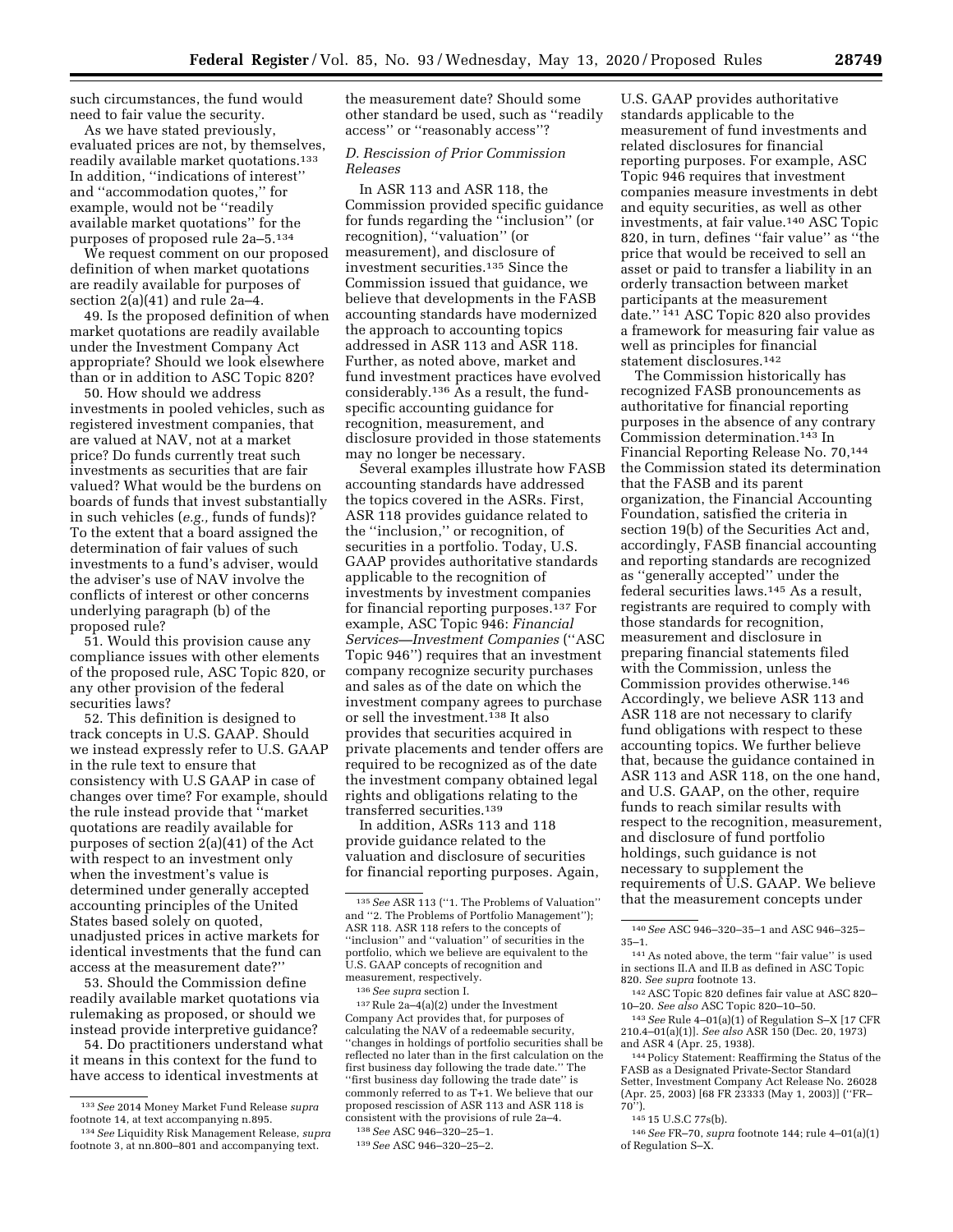ASC Topic 820 are consistent with the Investment Company Act and the Commission's prior statements that fair value is the amount that an owner of a portfolio holding might reasonably expect to receive upon its ''current sale.'' 147 As a result, we propose to rescind the Commission's prior guidance in ASR 113 and ASR 118.148 Additionally, in light of the Sarbanes-Oxley Act giving the PCAOB the authority to establish or adopt professional standards for auditors, subsequent to the release of the Commission guidance in ASR 118, we no longer believe that it is necessary to retain the specific requirement in ASR 118 for an independent accountant of a fund to verify all quotations for securities with readily available market quotations at the balance sheet date. Accordingly, we are proposing to rescind ASR 118, including this specific requirement.149

In addition to the discussions in ASR 113 and ASR 118 regarding accounting, auditing, and the role of the board in determining fair value, these releases also discuss other matters. Because we believe that many of these statements would be superseded by the rule we are proposing here, or have also been superseded by subsequent requirements under U.S. GAAP, we propose to rescind ASR 113 and ASR 118 in their entirety.150 We continue to believe that

148We also are proposing to make conforming amendments to 17 CFR 210.6–03 (rule 6–03 of Regulation S–X).

149The proposed rescission would eliminate the Commission's auditing guidance to verify all quotations of securities with readily available market quotations at the balance sheet date, implicating the auditor's requirement to test the valuation assertion for all securities. This proposal does not impact the statutory requirement in section 30(g) of the Investment Company Act, which requires the independent public accountant to verify securities owned, either by actual examinations, or by receipt of a certificate from the custodian, which implicates the auditor's requirement to test the existence assertion for all securities. The statutory requirement under section 30(g) of the Investment Company Act remains distinct from the requirements in auditing standards established by the PCAOB.

150The discussion of liquidity in ASR 113 under the heading ''2. The Problems of Portfolio Management'' has been rendered moot by the

the improper valuation of fund investments that materially affects the NAV of the shares being offered or, in the case of an open-end fund, redeemed, could violate the anti-fraud provisions of the federal securities laws.151

We do not propose to modify the Commission's prior guidance regarding the use of the amortized cost method because the Commission recently considered this topic in the 2014 Money Market Fund Release, and we do not believe that further guidance in this area is required at this time.152

55. Do commenters agree that all of the guidance provided in ASR 113 and ASR 118 has been rendered unnecessary by subsequent developments, including developments in the fund industry, subsequent Commission statements, rulemakings, and developments related to U.S. GAAP, and the requirements of the proposed rule, if adopted? Is there any guidance contained in either of ASR 113 and ASR 118, accounting or otherwise, that commenters believe it is necessary or desirable to retain?

56. To the extent prior guidance has not already been incorporated into U.S. GAAP, is there any prior guidance that should be recommended for incorporation into U.S. GAAP by the FASB?

57. We have previously stated that fair value is what ''the owner might reasonably expect to receive . . . upon [a] current sale."<sup>153</sup> Are the concepts of ''current sale'' in ASR 118 and ''exit price'' in U.S. GAAP identical? If not, what are the differences between the two standards and how should we address such gap?

58. The proposal does not address the views the Commission has expressed

<sup>151</sup>*See also* ASR 113. 152*See* 2014 Money Market Fund Release *supra*  footnote 14. *See also* Accounting Series Release No. 219, Valuation of Debt Instruments by Money Market Funds and Certain Other Open-End Investment Companies, (May 31, 1977) (stating that, under certain circumstances, funds may determine the fair value of debt securities that mature in 60 days or fewer by using the amortized cost method).<br><sup>153</sup> ASR 118.

related to the use of amortized cost in valuing portfolio securities with maturity dates of 60 days or less.154 Is there other valuation guidance that the proposal should address? Do funds or advisers look to any other guidance on valuation that would be relevant for the Commission to address?

59. Our proposal to rescind ASR 118 would eliminate the Commission's statement in that release regarding verification by an independent accountant of all quotations for securities with readily available market quotations at the balance sheet date. Should we maintain that position regarding independent verification of quotations for all securities for which market quotations are available? What are the benefits or costs associated with independent verification of quotations for all portfolio investments?

60. Is there any other Commission valuation rule (such as rule 6.02(b) of Regulation S–X) or guidance that we should consider rescinding or amending in light of the proposal? If so, why?

## *E. Existing Staff No-Action Letters, Other Staff Guidance, and Proposed Transition Period*

In addition to the proposal to rescind ASR 113 and ASR 118, certain staff letters and other staff guidance addressing a board's determination of fair value and other matters covered by proposed rule 2a–5 would be withdrawn or rescinded in connection with any adoption of this proposal. Upon the adoption of any final rule, some letters and other guidance, or portions thereof, would be moot, superseded, or otherwise inconsistent with the final rule and, therefore, would be withdrawn or rescinded. If commenters believe that additional letters or other guidance, or portions thereof, should be withdrawn or rescinded, they should identify the letter or guidance, state why it is relevant to the proposed rule, how it or any specific portion thereof should be treated, and the reason therefor. Based on the proposed rule, staff letters and guidance that would be withdrawn or rescinded would include, but would not necessarily be limited to, all of the staff letters and other staff guidance listed below.

<sup>147</sup> In ASR 118 the Commission stated that, as a general principle, fair value of a security would be the amount that a fund might reasonably expect to receive for the security upon its current sale. (The ''current sale'' standard also is referred to as the ''exit price'' standard.) In U.S. GAAP, ASC Topic 820 defines fair value as the price that would be received to sell an asset or paid to transfer a liability between market participants at the measurement date under current market conditions (an exit price).

adoption of rule 22e–4 on liquidity risk management programs. The discussion in ASR 113 under the heading ''3. The Problem of Disclosure'' has been rendered obsolete by the repeal of Form N–8B–1 and the adoption of our current disclosure forms. *See, e.g.,* Investment Company Registration and Report Forms and Reporting Requirements, Revision of Forms, Reports and Regulations, Investment Company Act Release No. 10378 (Aug. 28, 1978) (''Forms N–1 and N–2 . . . replace Form N-8B-1"); Registration Form Used by Open-End Management Investment Companies; Guidelines, Investment Company Act Release No. 13436 (Aug. 22, 1983) (Form N–1A replaces Form N–1); Form N–1A; Form N–2.

<sup>154</sup>*See* 2014 Money Market Fund Release, *supra*  footnote 14. These views were codified in the ''Codification of Financial Reporting Policies'' at section 404.05.c.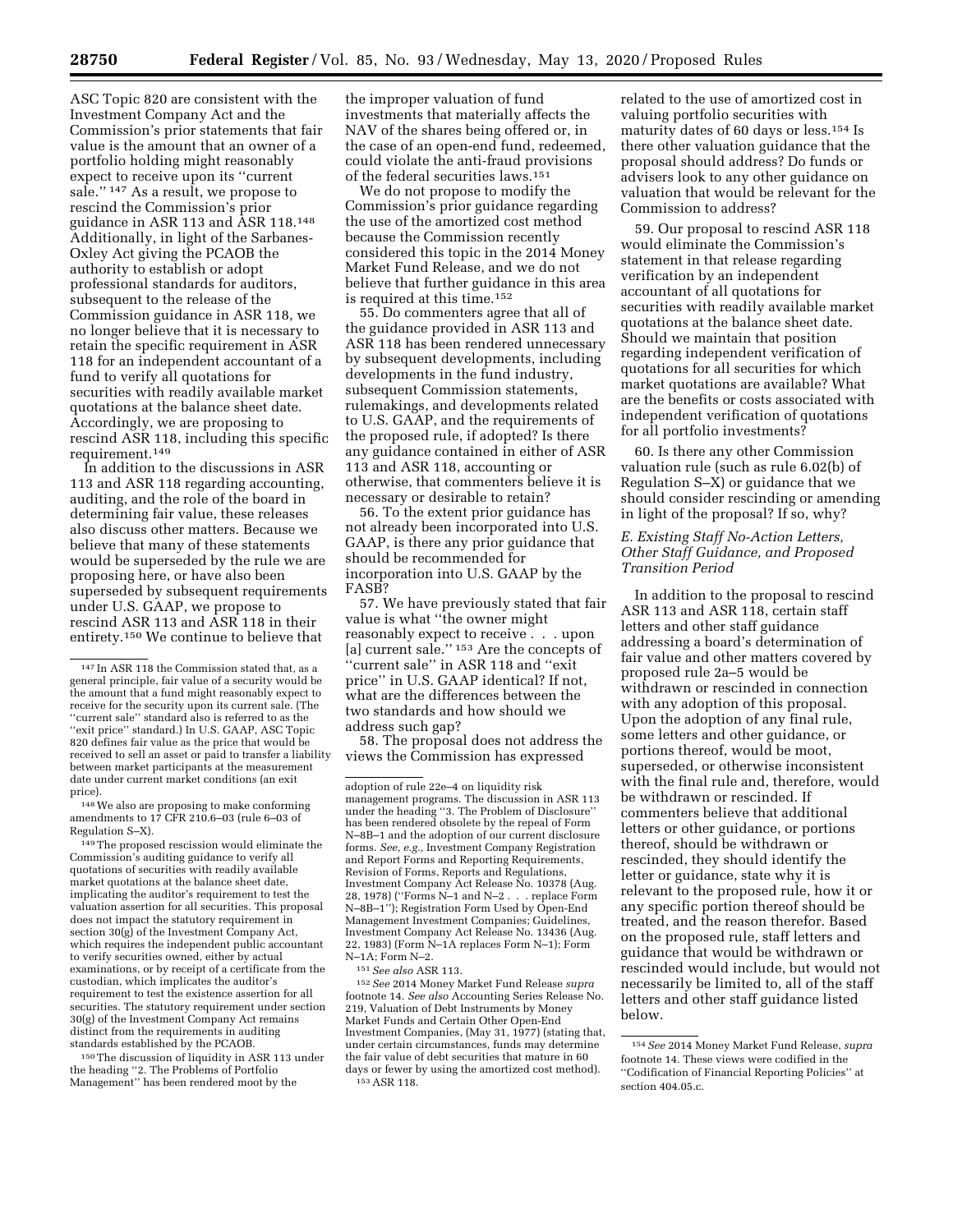| Name                                                                                                                                                                                                                   | Date                           | Topic                                                                                                                                                                                                            |  |  |
|------------------------------------------------------------------------------------------------------------------------------------------------------------------------------------------------------------------------|--------------------------------|------------------------------------------------------------------------------------------------------------------------------------------------------------------------------------------------------------------|--|--|
| The Putnam Growth Fund and Putnam International Eq-<br>uities Fund. Inc                                                                                                                                                | Feb. 21, 1973<br>Jan. 23, 1981 | Delegation to a board valuation committee.<br>Fair value of portfolio securities which trade on a<br>closed foreign exchange.                                                                                    |  |  |
| Form N-7 for Registration of Unit Investment Trusts   Mar. 17, 1987<br>under the Securities Act of 1933 and the Investment<br>Company Act of 1940, Investment Company Act Re-<br>lease No. 15612, Appendix B, Guide 2. |                                | Fair value for UITs to be determined by the trustee or<br>its appointed person.                                                                                                                                  |  |  |
| Valuation Guidance Frequently Asked Questions (FAQ 1<br>only).                                                                                                                                                         | Dec. 8, 1999<br>Apr. 30, 2001  | Fair value generally.<br>Fair value generally.<br>Fund directors' responsibilities when determining<br>whether an evaluated price provided by a pricing<br>service, or some other price, constitutes fair value. |  |  |

We also are proposing a one-year transition period to provide time for funds and their advisers to prepare to come into compliance with proposed rule 2a–5. Accordingly, we propose that the effective date of any adoption of this proposal would be one year following the publication of the final rule in the **Federal Register**. We propose to rescind ASR 113 and 118 at that time, and the identified guidance would be withdrawn.

We request comment on the proposed rescissions and transition period.

61. Are there any other staff letters or guidance pieces that should be rescinded or withdrawn should proposed rule 2a–5 be adopted?

62. Alternatively, should the Commission codify any staff letters or other staff guidance pieces, for example, FAQ 2 in the 2014 Valuation Guidance Frequently Asked Questions? If so, commenters should identify the positions and explain why commenters believe they should be codified.

63. Do commenters agree that a oneyear transition period to provide time for funds and their advisers to prepare to come into compliance with proposed rule 2a–5 is appropriate? Should the period be shorter or longer?

64. Should the transition period be the same for all funds that would be subject to proposed rule 2a–5, as proposed? Alternatively, should we adopt tiered transition periods for smaller entities? For example, should we provide an additional six months in the transition period for smaller entities (or some other shorter or longer period)?

65. Instead of a fixed transition period of one year, should we tie the transition period to the fiscal year end of funds? For example, should the transition period instead start for each fund at the beginning of its fiscal year end after the one-year period following adoption of any rule?

#### **III. Economic Analysis**

#### *A. Introduction*

The proposed rule would provide requirements for determining fair value in good faith for purposes of section 2(a)(41) of the Act and rule 2a–4 thereunder. This determination would involve assessing and managing material risks associated with fair value determinations; selecting, applying, and testing fair value methodologies; evaluating any pricing services used; adopting and implementing certain written policies and procedures; and maintaining certain records.155 The proposed rule would permit a fund's board of directors to assign the fair value determination relating to any or all fund investments to an investment adviser of the fund, which would carry out all of the functions required under the rule, subject to board oversight and certain reporting, recordkeeping, and other requirements designed to facilitate the board's ability to effectively oversee the adviser's fair value determinations.156 Finally, the proposed rule would define when market quotations are readily available for purposes of section 2(a)(41) of the Act.157 We are sensitive to the economic effects that may result from the proposed rule, including the benefits, costs, and the effects on efficiency, competition, and capital formation.158 Section 2(c) of the Investment Company Act requires us, when engaging in rulemaking that requires us to consider or determine whether an action is consistent with the public interest, to also consider, in addition to the protection of investors, whether the

action will promote efficiency, competition, and capital formation.

The proposed rule would provide a consistent framework for boards to comply with their obligations under section 2(a)(41) of the Investment Company Act and would permit boards to assign fair value determinations to an investment adviser, which would carry out all of the functions required under the proposed rule, subject to oversight and other conditions. Permitting a fund's board to assign fair value determinations to an investment adviser recognizes the developments discussed in Section I above, including the increased complexity of many fund portfolios and the in-depth expertise needed to accurately fair value such complex investments. The proposed rule also recognizes the important role that fund investment advisers now play and the expertise they provide in the fair value determination process given market and regulatory developments over the past fifty years. Permitting a fund's board to assign fair value determinations to the adviser would allow the board to focus its time and attention on other matters related to the fund, such as the oversight of the investment adviser. This could lead to a more efficient use of boards' resources and therefore improve funds' governance for the benefit of fund investors. The proposed rule would impose one-time costs to funds to review the proposed rule's requirements and modify their fair value practices, policies and procedures, reporting, and recordkeeping to comply with the proposed rule. Further, to the extent that fair value determinations would be assigned to a fund's investment adviser, the investment adviser may have to incur ongoing costs to satisfy the new fair value obligations. The investment adviser ultimately may pass through some of these ongoing costs to funds and their investors.

We discuss the potential effects of the proposed rule as well as possible alternatives to the proposed rule in

<sup>155</sup>*See* proposed rule 2a–5(a).

<sup>156</sup>*See* proposed rule 2a–5(b).

<sup>157</sup>*See* proposed rule 2a–5(c).

<sup>158</sup>Our analysis of the proposed rule takes into account the rescission of ASR 113 and ASR 118 as well as the withdrawal and rescission of certain staff letters and other guidance addressing a board's determination of fair value and other matters covered by proposed rule 2a–5 (*see* Sections II.D. and II.E. above).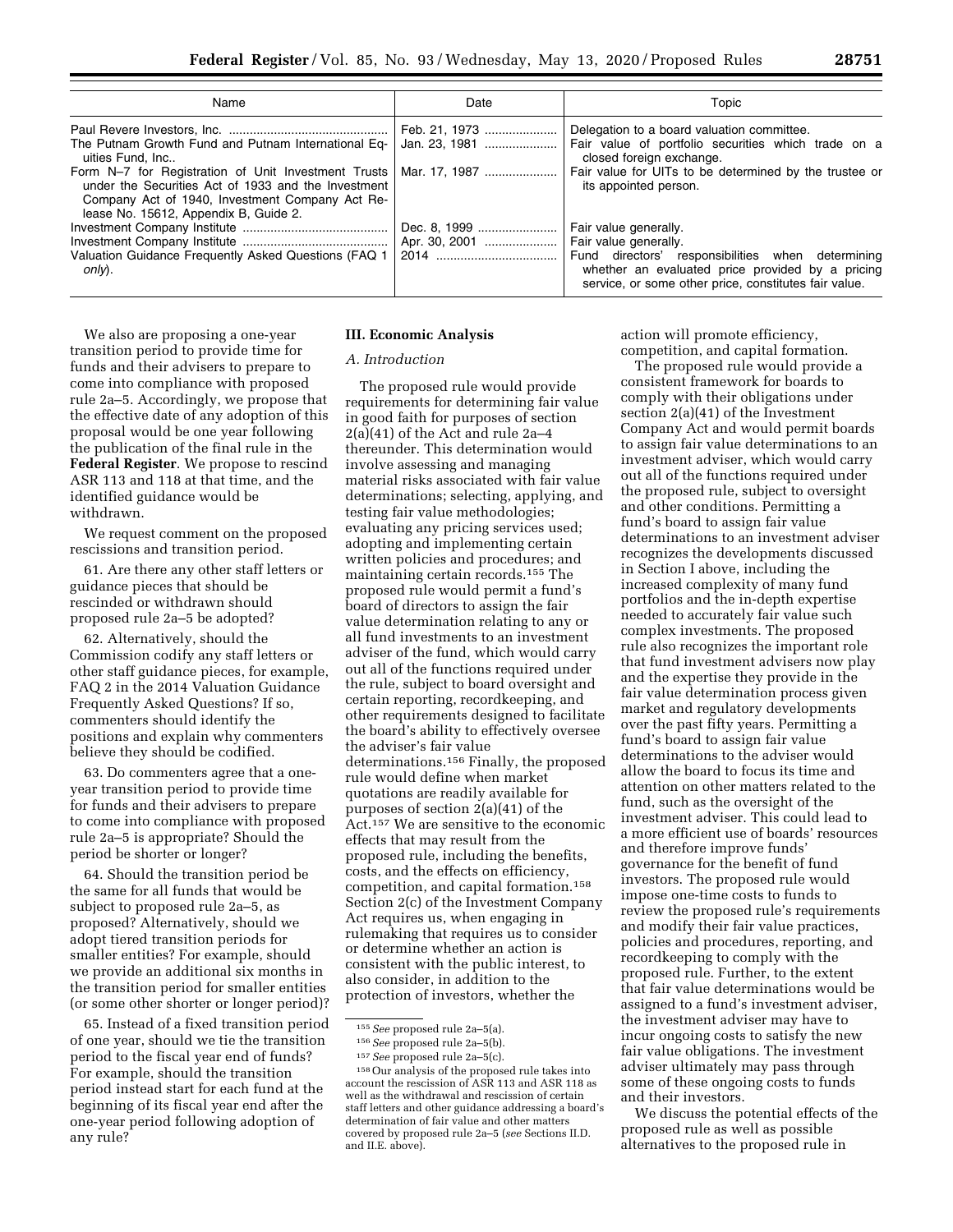more detail below. Where possible, we have attempted to quantify the costs, benefits, and effects on efficiency, competition, and capital formation expected to result from the proposed rule. In some cases, however, we are unable to quantify the economic effects because we lack the information necessary to provide a reliable estimate. Where we are unable to quantify the economic effects of the proposed rule, we provide a qualitative assessment of the potential effects and encourage commenters to provide data and information that would help quantify the benefits, costs, and the potential impacts of the proposed rule on efficiency, competition, and capital formation.

# *B. Economic Baseline*

1. Current Regulatory Framework

To understand the effects of the proposed rule, we compare the proposed rule's requirements to the current regulatory framework and current industry practices. As discussed in greater detail in Section I above, the regulatory framework regarding fair value determinations and the role of the board of directors in the determination of fair value is set forth in the Investment Company Act and the rules thereunder. The Commission has also expressed its views on the role of the board regarding fair value under the Investment Company Act in several releases, including ASR 113 and ASR 118, the 2014 Money Market Fund Release, and the Compliance Rules Adopting Release.159

Section 2(a)(41) of the Investment Company Act defines the value of assets for which market quotations are not readily available as fair value as determined by the board of directors in good faith. As discussed above, the Commission acknowledged in ASR 113 and ASR 118 that the board need not itself perform each of the specific tasks required to calculate fair value in order to perform its role under section 2(a)(41). However, ASR 113 and ASR 118 stated that the board should choose the methods used to arrive at fair value and continuously review the appropriateness of such methods.160 In addition, the Commission stated that boards should consider all appropriate factors relevant to the fair value of securities for which market quotations

are not readily available.161 Finally, the Commission stated that whenever technical assistance is requested from individuals who are not directors, the findings of such individuals must be carefully reviewed by the directors in order to satisfy themselves that the resulting valuations are fair.162 The 2014 Money Market Fund Release stated that funds ''may consider evaluated prices from third-party pricing services, which may take into account these inputs as well as prices quoted from dealers that make markets in these instruments and financial models.'' 163 The 2014 Money Market Fund Release also stated that ''evaluated prices provided by pricing services are not, by themselves, 'readily available' market quotations or fair values 'as determined in good faith by the board of directors' as required under the Investment Company Act.'' 164 In addition, the Commission discussed in that release the factors that the fund's board of directors may want to consider ''before deciding to use evaluated prices from a pricing service to assist it in determining the fair values of a fund's portfolio securities.'' 165

Finally, the Compliance Rules Adopting Release stated the Commission's view that rule 38a–1 requires compliance policies and procedures with respect to fair value.166

### *2. Current Practices*

Our understanding of boards' current fair value practices is based on fund disclosures, staff discussions with industry representatives, staff's experience, and review of relevant industry publications and academic papers.167 We expect that fund's policies and procedures generally reflect their fair value practices.168 We discuss below our understanding of current practices but acknowledge that practices may vary across funds and through time. We lack detailed data on the fair value practices of each individual fund and fund board, but, based on available inputs, we preliminarily believe that

<sup>161</sup>*See supra* footnote 15. 162ASR 118 *supra* footnote 16. 163 2014 Money Market Fund Release, *supra*  footnote 14. 164 *Id.* 

166Compliance Rules Adopting Release, *supra*  footnote 26, at 74718. 167*See, e.g.,* Investment Company Institute,

Independent Directors Council, ICI Mutual Insurance Company, The Role of the Board, Spring 2005 (''ICI and IDC Report''); K&L Gates, Mutual Fund Valuation and Liquidity Procedures, 2013 (''K&L Report''); K&L Gates, Mutual Fund Pricing and Fair Valuation, 2016; MFDF Valuation Report, *see supra* footnote 97.

many of the requirements of the proposed rule are generally similar to current practice. We request data and other information on current fund practices in Section III.E below.169

*Fair Value Calculation.* Most fund boards do not play a day-to-day role in the pricing of fund investments.170 Typically, an investment adviser to the fund or other service providers perform the actual day-to-day fair value calculations.<sup>171</sup> In addition to performing day-to-day calculations, investment advisers also typically assist the board in developing the fund's fair value methodologies.172

*Fair Value Practices—Assess and manage risks.* It is our understanding that boards play an important role in identifying and managing the fund's valuation risks.173 Examples of valuation risks that funds often address include changes in market liquidity, reliance on a single source for pricing data, reliability of data obtained from pricing services for securities that are not traded on exchanges, reliability of data provided by credit rating agencies, use of internal information provided by portfolio managers to estimate fair values, use of internally developed

170*See, e.g.,* Investment Company Institute, Independent Directors Council, ICI Mutual Insurance Company, An Introduction to Fair Valuation, Spring 2005 (''ICI Fair Valuation Report''), at 7. Nevertheless, ''[t]here may be circumstances at a particular fund group that leads a board and adviser to determine that it is desirable for an independent director to be involved in dayto-day decision-making, whether as part of the adviser's valuation committee or by reviewing and ratifying the committee's decisions daily.'' *See*  MFDF Valuation Report, *supra* footnote 97, at 9.

171*See, e.g.,* MFDF Valuation Report, *supra*  footnote 97, at 4.

173*See, e.g.,* MFDF Valuation Report, *supra*  footnote 97, at 6–8; Deloitte Insights, 2019. Fair valuation pricing survey, 17th edition, executive summary (''Deloitte Survey''), at 10. We lack information on how the Deloitte survey sample was constructed or how the survey data was collected and so we cannot speak to the representativeness of the sample or the unbiasedness of the survey responses. Nevertheless, the results of the survey are largely consistent with the Commission staff's experience and in line with practices as described in prior Commission staff's letters. *See, e.g.,* staff letters in Section II.E.

<sup>159</sup>*See supra* footnotes 1, 12, 14, and 26. *See also*  Section I for a discussion of other aspects of funds' regulatory framework that are related to boards' fair value role (*e.g.,* the Sarbanes-Oxley Act and ASC Topic 820).

<sup>160</sup>*See supra* footnote 14.

<sup>165</sup> *Id.* 

<sup>168</sup>*See, e.g.,* ICI and IDC Report, *supra* footnote 167, at 6–7.

<sup>169</sup>Funds have discretion in the type of disclosures they provide regarding their fair value determinations. Our review of N–1A, 485APOS, 485BPOS, N–2, and POS 8C Forms filed with the Commission between January 1, 2019 and December 31, 2019 showed that only 13% of the open-end funds and closed-end funds disclose information related to board's fair value practices, out of which 37% explicitly state that the investment adviser assists the board in the fair value determinations. Nevertheless, the results of our review should be interpreted with caution because funds' disclosures of fair value practices are unstructured and results may be sensitive to the algorithm used to identify those disclosures.

<sup>172</sup>*See, e.g.,* K&L Report, *supra* footnote 167, at 14; MFDF Valuation Report, *supra* footnote 97, at 11.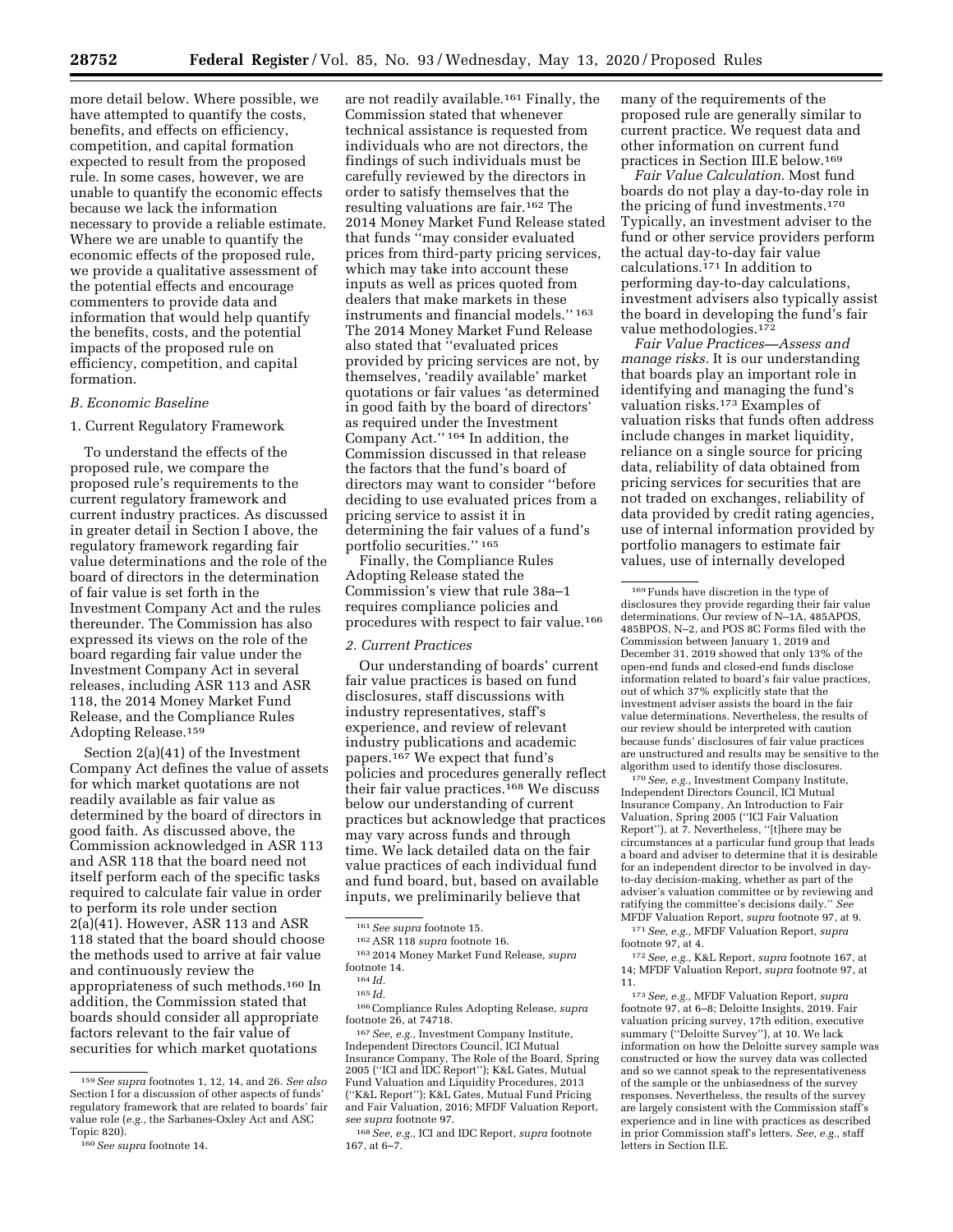models to value securities, extensive use of matrix pricing, the process surrounding the adviser's price overrides, timely identification of material events, and valuation risks arising from new investments.174 Funds' valuation practices generally focus on mitigating potential conflicts of interest of the investment adviser as well as conflicts of interest of other parties that assist the board with fair value determinations (*e.g.,* portfolio managers).175 In particular, some investment advisers currently have in place processes to address potential conflicts of interest when portfolio management personnel provides input regarding valuation for a fund.176

Valuation risks can change with changes in market conditions and changes in fund investments. Hence, funds may periodically review any previously-identified valuation risks.177 Some boards meet with the fund's chief risk officer or members of the risk committee on a periodic basis to discuss the valuation of the portfolio securities as part of the assessment and management of previously identified risks.178

*Fair Value Practices—Establish fair value methodologies.* Further, it is our understanding that funds that invest in securities that are fair valued have in place written policies and procedures that detail the methodologies used when calculating fair values.179 The methodologies often establish a suggested ranking of the pricing sources that an adviser should use when valuing securities, and different rankings can be established for different types of securities.<sup>180</sup> Many funds periodically review the appropriateness and accuracy of the methodologies used in

176*See, e.g.,* MFDF Valuation Report, *supra*  footnote 97, at 9.

177*See, e.g.,* MFDF Valuation Report, *supra*  footnote 97, at 8.

178According to a Deloitte Survey, 34% of survey participants reported that the board or one of its subcommittees met with the chief risk officer or members of the risk committee to discuss valuation matters. *See* Deloitte Survey, *supra* footnote 173, at 10.

179*See, e.g.,* ICI and IDC Report, *supra* footnote 167, at 6–7; MFDF Valuation Report, *supra* footnote 97, at 5.

180*See, e.g.,* MFDF Valuation Report, *supra*  footnote 97, at 5.

valuing securities and make any necessary adjustments.181 Further, funds generally monitor the circumstances that may necessitate the use of fair values.182 For example, many funds establish triggering mechanisms in their policies and procedures to monitor circumstances that require the use of fair value methodologies, and third-party pricing services may be used to identify those triggering events.183

*Fair Value Practices—Test fair value methodologies.* We understand that funds generally test the appropriateness and accuracy of the internally selected methodologies used to value securities. Funds may utilize methods such as back-testing to review the appropriateness and accuracy of the methodologies used.184 We understand that many funds use systems to identify security valuations that may require additional attention, such as security prices that have not changed over a period of time and changes in prices beyond a certain threshold.185

*Fair Value Practices—Identify responsibilities.* Based on our understanding of current industry practices, we believe that funds generally allocate fair value functions,186 which may be reflected in a written charter or the fund's valuation policies and procedures.187 As discussed above, an investment adviser to the fund assists the board with the day-to-day fair-value process. This allocation of valuation functions can help boards understand and monitor the level of involvement of portfolio managers in the valuation process. Portfolio managers can provide valuable inputs to the valuation of fund securities, but they are subject to conflicts of interest. Some boards create separate valuation committees with

182*See, e.g.,* MFDF Valuation Report, *supra*  footnote 97, at 5.

183*See, e.g.,* ICI and IDC Report, *supra* footnote 167, at 6–7 and 10–11; MFDF Valuation Report, *supra* footnote 97, at 5.

184*See, e.g.,* ICI Fair Valuation Report, *supra*  footnote 170, at 17–18.

clearly established functions that help the board provide oversight of the investment advisers' valuation practices.188 If used, the structure of the valuation committees can differ across funds. Finally, fund policies and procedures may include ''escalation procedures'' that describe the circumstances under which certain investment adviser personnel or board members should be notified when fair value issues arise that are not addressed in existing fair value policies and procedures.189

*Fair Value Practices—Evaluate Pricing Services.* We understand that funds frequently use third-party pricing service providers to assist in determining fair values.190 Before engaging a pricing service, boards may review background information on the vendor, such as the vendor's operations and internal testing procedures, emergency business continuity plans, and methodologies and information used to form its recommended valuations.191 Boards may develop an understanding of the circumstances in which third-party pricing services would provide assistance in securities valuation.192 In reviewing the performance of these pricing services, boards also may seek input from the fund's adviser or the pricing service itself, including probing whether the investment adviser performed adequate due diligence when selecting the service.193 In particular, boards may consider whether the adviser tests prices received from pricing services against subsequent sales or open prices, whether the pricing services are periodically reviewed, and to what extent the pricing service considers adviser input. Funds may establish procedures for ongoing monitoring of the pricing services—including pricing service's presentations to the board, investment adviser's due diligence, and on-site visits to the pricing service—to determine whether the pricing service continues to have competence in valuing particular securities and maintains an adequate control

190*See, e.g.,* MFDF Valuation Report, *supra*  footnote 97, at 10; ICI and IDC Report, *supra*  footnote 167, at 10–11.

<sup>174</sup>*See, e.g.,* MFDF Valuation Report, *supra*  footnote 97, at 6–8.

<sup>175</sup>According to a Deloitte survey, ''22 percent of survey participants noted that their boards seek to identify areas in the valuation process where there might be a conflict of interest and provide oversight relative to these conflicts.'' *See* Deloitte Survey, *supra* footnote 173, at 10. The cited statistic does not imply that the remaining funds do not have policies in place to manage conflicts of interest of investment advisers but it means that any such policies may not be valuation specific.

<sup>181</sup>According to the Deloitte survey, 72% of survey participants performed periodic reviews of valuation models relating to private equity investments to determine the appropriateness and accuracy relative to the investment being valued, and 56% of participants reported that the valuation models used for private equity investments are explicitly subject to internal control policies and procedures. According to the same survey, 63% of survey participants made a change or revision to their valuation policies over the last year. *See*  Deloitte Survey, *supra* footnote 173, p. 9 and 14.

<sup>185</sup>*See, e.g.,* ICI and IDC Report, *supra* footnote 167, at 6–78.

<sup>186</sup>*See generally* MFDF Valuation Report, *supra*  footnote 97, at 9; ICI and IDC Report, *supra* footnote 167, at 8–10.

<sup>187</sup>*See, e.g.,* ICI and IDC Report, *supra* footnote 167, at 10.

<sup>188</sup>*See, e.g.,* ICI and IDC Report, *supra* footnote 167, at 8–10.

<sup>189</sup>*See, e.g.,* ICI and IDC Report, *supra* footnote 167, at 7.

<sup>191</sup>*See, e.g.,* ICI and IDC Report, *supra* footnote 167, at 11.

<sup>192</sup>*See, e.g.,* MFDF Valuation Report, *supra*  footnote 97, at 10.

<sup>193</sup>*See, e.g.,* MFDF Valuation Report, *supra*  footnote 97, at 11.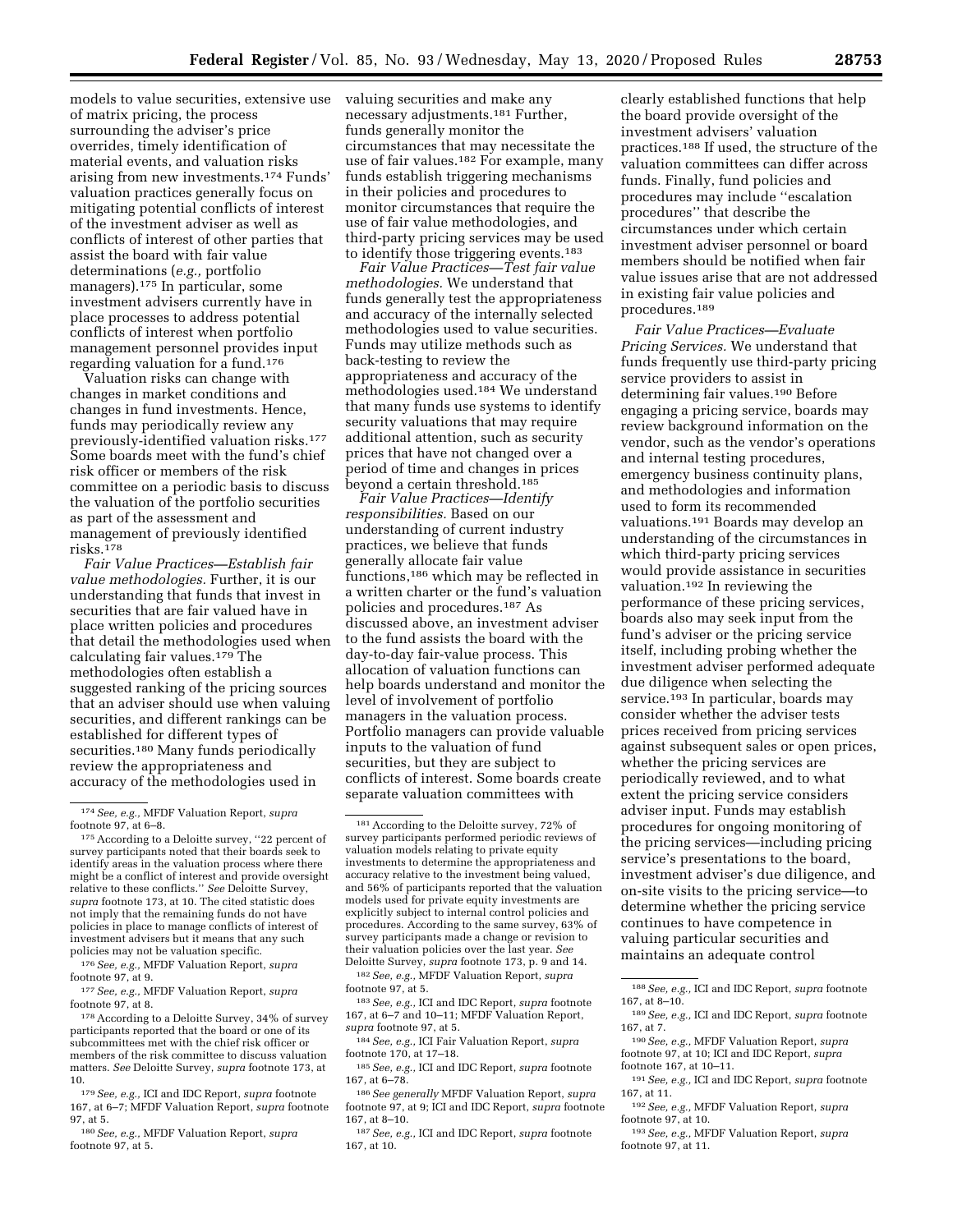environment.194 Further, boards may seek to understand the circumstances under which the adviser may override the prices obtained by the pricing service provider.<sup>195</sup>

*Board Reporting.* As part of their current fair value practices, boards may review on a periodic basis reports regarding the fair value of fund securities.<sup>196</sup> Many boards review fair value determinations quarterly but some boards review the determinations more or less frequently depending on the type of fund securities and the market conditions.197 Boards also may have adhoc discussions on valuation matters outside of their regular meetings.198 Boards may consider the information they want in valuation reports, and, in some circumstances, a board member may play an active role in shaping the content of the valuation reports given to the board.199 The content of reports the boards receive depends on the type of fund and fund investments.200 The type of general information that the boards may receive include a summary of backtesting data and an analysis of the impact of fair values on the fund's NAV.201 The reports also may include more specific information about securities that are more difficult to value, such as the fair values assigned to each security, the size of the holding,

the effect of the fair value on the fund's NAV, and the rationale for the decision to fair value.202 Some board reports may also include security-specific information in cases where investment advisers override prices provided by pricing services.203 Finally, some funds also include in board reports the minutes of, or summary memoranda and other written documentation from, valuation committee meetings held during the prior period.204

Valuation reports may vary depending on the volume and complexity of fair value determinations.205 For example, some boards require a case-by-case review of each asset that received fair value, whereas other boards require the adviser to provide a report on an asset that was assigned a fair value and this report is intended to provide a sample of the methodology that is used by the investment adviser.206

*Recordkeeping.* It is our understanding that most funds currently retain records related to fair value determinations as required by section 31 and the rules thereunder of the Investment Company Act. These records generally include identifying information for each portfolio security, data used for pricing, and any other information related to price determinations and fund valuation policies and procedures.

### 3. Affected Parties

The proposed rule would affect all funds that invest in securities that must be fair valued under the Act, those funds' boards of directors, investment advisers, and investors. Table 1 below presents descriptive statistics for the funds that could be affected by the proposed rule. As of January 2020, there were 13,733 registered investment companies: (i) 12,379 open-end funds; (ii) 666 closed-end funds; (iii) 674 UITs; and (iv) 14 variable annuity separate accounts registered as management companies.207 As of the same date, (i) open-end funds held total net assets of \$28,184 billion; (ii) closed-end funds held total net assets of \$301 billion; (iii) UITs held total net assets of \$1,883 billion; and (iv) variable annuity separate accounts registered as management companies held total net assets of \$234 billion. As of September 2019, there were 98 BDCs with \$64 billion in total net assets.208 Not all funds hold investments that must be fair valued under the Act. In addition, for those funds that hold investments that must be fair valued under the Act, the extent of those investments varies. Hence, the proposed rule would affect only a subset of the funds listed in Table 1 below.

# TABLE 1—DESCRIPTIVE STATISTICS FOR FUNDS

|                            | Number of<br>funds | Total net assets<br>(in billion $$$ ) |
|----------------------------|--------------------|---------------------------------------|
| <b>UITs</b><br><b>BDCs</b> | 666<br>674<br>98   | 28,184<br>301<br>.883<br>234<br>64    |
|                            | I3 831             | 666                                   |

Sources: Form 10–K; Form 10–Q; Form N–CEN

- reports. 204*See, e.g.,* ICI and IDC Report, *supra* footnote
- 167, at 13. 205*See, e.g.,* MFDF Valuation Report, *supra*  footnote 97, at 14.
- 206*See, e.g.,* MFDF Valuation Report, *supra*  footnote 97, at 14.

207We estimate the number of registered investment companies by reviewing the most recent filings of Forms N–CEN filed with the Commission

as of January 2020. Open-end funds are series of trusts registered on Form N–1A. Closed-end funds are trusts registered on Form N–2. UITs are variable annuity separate accounts organized as UITs registered on Form N–4, variable life insurance separate accounts organized as UITs registered on Form N–6, or series, or classes of series, of trusts registered on Form N–8B–2. Separate accounts registered as management companies are trusts registered on Form N–3.

208Estimates of the number of BDCs and their net assets are based on a staff analysis of Form 10–K and Form 10–Q filings as of September 2019, which are the most recent available filings. Our estimates include BDCs that may be delinquent or have filed extensions for their filings, and they exclude 8 wholly-owned subsidiaries of other BDCs and feeder BDCs in master-feeder structures.

<sup>194</sup>*See, e.g.,* MFDF Valuation Report, *supra* 

footnote 97, at 11. 195*See, e.g.,* MFDF Valuation Report, *supra* 

footnote 97, at 10–11. 196*See, e.g.,* ICI and IDC Report, *supra* footnote

<sup>167,</sup> at 12–13. 197*See, e.g.,* MFDF Valuation Report, *supra*  footnote 97, at 10. *See also* Deloitte Survey, *supra*  footnote 173, at 10, stating that 26% of the participants mentioned that the board held a

valuation discussion in the prior 12 months with

management outside of a regularly scheduled<br>meeting to address a valuation matter or question. <sup>198</sup> See, e.g., MFDF Valuation Report, *supra* 

footnote 97, at 14. 199*See, e.g.,* MFDF Valuation Report, *supra* 

footnote 97, at 14.

<sup>200</sup>*See, e.g.,* MFDF Valuation Report, *supra*  footnote 97, at 14.

<sup>201</sup>*See, e.g.,* ICI and IDC Report, *supra* footnote

<sup>167,</sup> at 12. 202*See, e.g.,* ICI and IDC Report, *supra* footnote

<sup>167,</sup> at 12–13. 203*See, e.g.,* ICI and IDC Report, *supra* footnote 167, at 13. *See also* Deloitte Survey, *supra* footnote 173, at 10, noting that 74% of the participants in the 2019 survey reported that their boards receive price challenge information as part of the valuation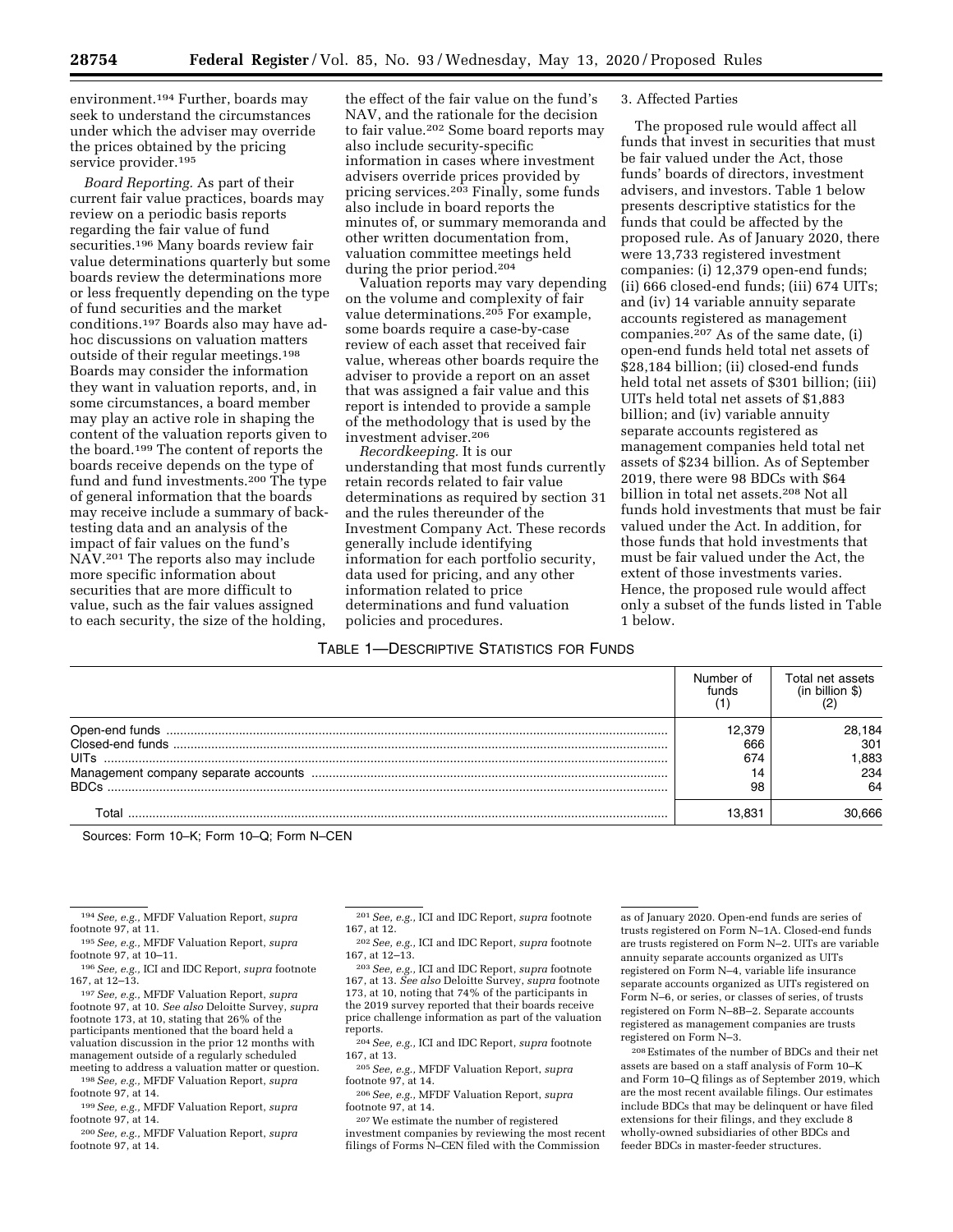To understand the extent of current boards' involvement in the valuation of funds' investments and the extent to which the proposed rule would affect funds' operations, we examine funds' investments under the U.S. GAAP fair value hierarchy.209 For purposes of this economic analysis, we treat investments that are valued using Level 1 inputs as investments for which readily available market quotations would be available, and investments valued using Level 2 and 3 inputs as investments that would be fair valued in good faith by the fund's board of directors.210 We therefore expect that funds that hold more securities that are measured using Level 2 and 3 inputs would be more affected by the proposed rule than funds that do

not invest in these kinds of securities or hold fewer of them.

Table 2 provides descriptive statistics on funds' investments in securities measured based on Levels 1, 2, and 3 inputs using Form N–PORT data as of January 2020.211 As Table 2 shows, there are 11,436 funds with \$24,338 billion in net assets that filed Form N– PORT.212 About 63% of fund assets are valued using Level 1 inputs. Nevertheless, the average percentage of securities valued using Level 1 inputs varies with the type of fund, ranging from 26% for closed-end funds to 99% for ETFs registered as UITs. About 33% of fund assets are valued using Level 2 inputs, and this percentage varies with the type of fund. Only a small

percentage of fund assets are valued using Level 3 inputs.213

Finally, untabulated analysis shows that 28% of the funds only report securities valued using Level 1 inputs.214 Consequently, we estimate that approximately 9,986 funds could be affected by the proposal, of which 9,501 are not UITs.215 Nevertheless, even though the proposed rule would be relevant for all funds with investments valued using non-Level 1 inputs, not all of those funds would have to materially change their practices under the proposed rule. As discussed in more detail below, the effects of the proposed rule would depend on the extent to which funds' current practices differ from the requirements of the proposed rule.

| Number of<br>funds | Total net<br>assets<br>(in billion \$) | Average level<br>1 Inputs | Average level<br>2 Inputs | Average level<br>3 Inputs | Average "N/A"<br>Inputs |  |
|--------------------|----------------------------------------|---------------------------|---------------------------|---------------------------|-------------------------|--|
| (1)                | (2)                                    | (3)                       | (4)                       | (5)                       | (6)                     |  |
| 10,841<br>577<br>5 | 23.429<br>303<br>389                   | 63%<br>26%<br>99%         | 33%<br>60%<br>$0\%$       | 0.2%<br>4%<br>$0\%$       | $1\%$<br>9%<br>$0\%$    |  |

209According to ASC 820, assets and liabilities are classified as using Level 1, Level 2, or Level 3 inputs. Level 1 inputs are ''quoted prices (unadjusted) in active markets for identical assets or liabilities that the reporting entity can assess at the measurement date.'' Level 2 inputs are ''inputs other than quoted prices included within Level 1 that are observable for the asset or liability, either directly or indirectly." Level 3 inputs are ''unobservable inputs for the asset and liability.'' *See* Financial Accounting Standards Board, Fair Value Measurement (Topic 820).

210*See* proposed rule 2a–5(c). *See also supra*  Section II.C.

211UITs (other than the ETFs registered as UITs) and BDCs do not file Form N–PORT, and thus are excluded from Table 2.

We estimate the statistics in Table 2 by reviewing the most recent filings of Forms N–PORT filed with the Commission as of January 2020. The average ratio of securities by fair value hierarchy (*i.e.,*  Columns 3 to 6 in Table 2) is retrieved from Item C.8 of Form N–PORT. Our analysis excludes funds with non-positive net assets and funds with total assets less than net assets because these observations are likely data errors. The Average Level 1, Level 2, and Level 3 Inputs is the average ratio of Level 1, Level 2, or Level 3 long positions divided by the fund's total gross assets across all funds within each fund category. Open-end funds are series of trusts registered on Form N–1A. Closed-end funds are trusts registered on Form N– 2. ETFs registered as UITs are series, or classes of series, of trusts registered on Form S–6. Separate accounts registered as management companies are trusts registered on Form N–3.

The last row in Table 2 represents the sum of the previous rows within the same column for Columns 1 and 2, and it represents the asset-weighted average of the previous rows within the same column for columns 3 to 6.

212The number of open-end funds, closed-end funds, ETFs registered as UITs, and separate accounts registered as management companies that filed Form N–PORT (*i.e.,* 11,436 in Table 2) is

smaller than the number of open-end funds, closedend funds, ETFs registered as UITs, and separate accounts registered as management companies that filed Form N–CEN (*i.e.,* 13,067 in Table 1) because, as of the N–PORT data collection date, N–PORT only covered large fund groups. Large fund groups are funds that together with other investment companies in the same ''group of related investment companies'' have net assets of \$1 billion or more as of the end of the most recent fiscal year of the fund. Filing Form N–PORT will begin in April 2020 for small fund groups. *See* Amendments to the Timing Requirements for Filing Reports on Form N–PORT, Interim Final Rule, Release No. IC–33384; File No. S7–02–19. Nevertheless, large fund groups represent 84% of all open-end funds, closed-end funds, ETFs registered as UITs, and separate accounts registered as management companies in terms of total net assets  $(84\% = $24,338$  billion total net assets in Table 2/\$29,093 billion total net assets for open-end funds, closed-end funds, ETFs registered as UITs, and variable annuity separate accounts registered as management companies in Table 1).

Total net assets in Form N–CEN also may be different than total net assets in Form N–PORT because Form N–CEN reports average net assets estimated over the reporting period while Form N– PORT reports point-in-time net assets as of the reporting date.

213Securities that are valued at NAV, and thus do not have a level associated with them, are classified as ''N/A'' in Form N–PORT. These investments have no level under the U.S. GAAP fair value hierarchy and for purposes of this analysis we assume they are securities for which there are no readily available market quotations. Nevertheless, the valuation of those securities arguably requires less effort than the valuation of securities valued using Level 2 and 3 inputs because funds' NAVs are easily obtainable. About 1% of the fund assets are classified as ''N/A'' securities.

The sum of the average using Level 1, 2, 3, and ''N/A'' within each fund category may not sum up to one hundred percent due to rounding error.

 $21428\% = (3,209$  open-end funds with securities valued using only Level 1 inputs that filed Form N– PORT + 29 closed-end funds with securities valued using only Level 1 inputs that filed Form N–PORT + 5 ETFs registered as UITs with securities valued using only Level 1 inputs that filed Form N–PORT + 3 variable annuity separate accounts registered as management companies with securities valued using only Level 1 inputs that filed Form N–PORT)/ 11,436 funds that filed Form N–PORT. *See supra*  footnote 211.

 $2159,986$  funds = 13,733 registered investment companies that filed Form N–CEN from Table 1  $above - 3.845$  registered investment companies that filed Form N–CEN and are estimated to hold securities valued using only Level 1 inputs + 98 BDCs from Table 1 above.  $3,845 = 28\%$ <sup>\*</sup> 13,733 registered investment companies that filed Form N– CEN from Table 1 above. *See supra* footnote 214 for the estimation of the 28%.

This calculation assumes that the distribution of securities valued using Level 1 inputs for registered investment companies that filed Form N–PORT is similar to the distribution of securities valued using Level 1 inputs for registered investment companies that filed Form N–CEN. This calculation also assumes that all 98 BDCs in our sample hold a nonzero amount of securities valued using Level 2 and Level 3 inputs because BDCs are required to invest at least 70% of their assets in private or public U.S. firms with market values of less than \$250 million, and these investments usually are securities valued using Level 2 or Level 3 inputs. *See* 15 U.S.C. 80a– 54(a).

Under the proposed rule 2a–5(d), if the fund is a unit investment trust, the fund's trustee must carry out the requirements related to fair value determinations. Hence, UITs would not bear onetime costs associated with oversight and reporting (*see* proposed rule 2a–5(b)) because the trustees of UITs would perform all fair value determinations. 9,501 = 9,986 affected funds×485 affected UITs. 485  $= 674$  UITs that filed Form N–CEN  $-$  (1×28% of funds that only report securities valued using Level 1 inputs).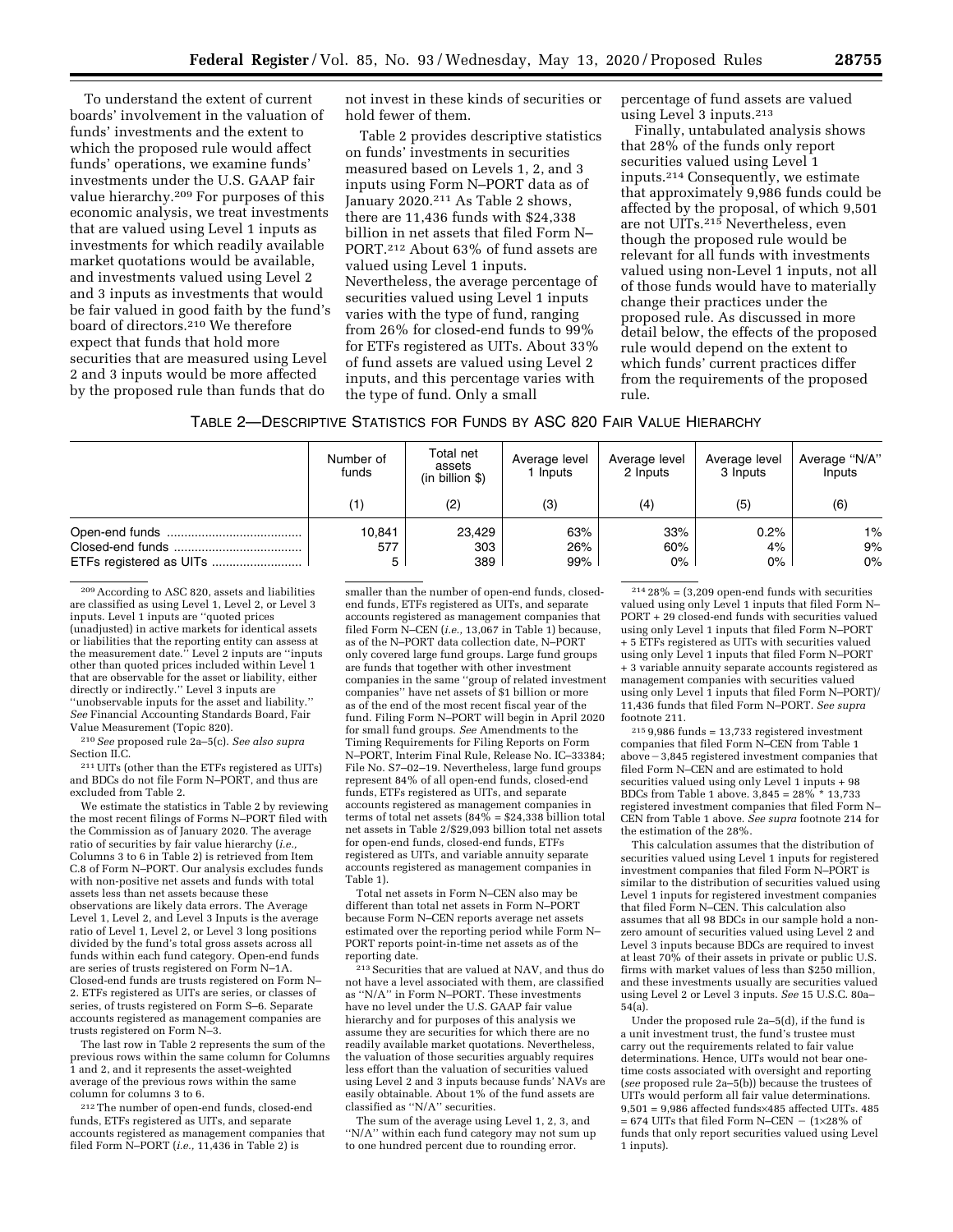# TABLE 2—DESCRIPTIVE STATISTICS FOR FUNDS BY ASC 820 FAIR VALUE HIERARCHY—Continued

|                                          | Number of<br>funds | Total net<br>assets<br>(in billion \$) | Average level<br>l Inputs | Average level<br>2 Inputs | Average level<br>3 Inputs | Average "N/A"<br>Inputs |
|------------------------------------------|--------------------|----------------------------------------|---------------------------|---------------------------|---------------------------|-------------------------|
|                                          | (1)                | (2)                                    | (3)                       | (4)                       | (5)                       | (6)                     |
| Management<br>company<br>separate<br>ac- | 13                 | 217                                    | 73%                       | 26%                       | $0\%$                     | $0\%$                   |
| Total/Average                            | 11,436             | 24,338                                 | 63%                       | 33%                       | $0\%$                     | $1\%$                   |

Source: Form N–PORT

As of January 2020, there were 1,921 investment advisers that provide portfolio management services to funds and these investment advisers managed assets equal to \$28,517 billion.216

Finally, as of December 2018, there were 57.2 million U.S. households and 101.6 million individuals owning U.S. registered investment companies that could be affected by the proposed rule.217

### *C. Benefits and Costs and Effects on Efficiency, Competition, and Capital Formation of Proposed Rule*

### 1. General Economic Considerations

Unbiased and accurate valuation of fund investments is important because it affects the prices at which fund securities are purchased or sold in the secondary market and also affects the prices at which fund securities are purchased or redeemed in the primary market. The valuation of fund securities is also important because it can affect funds' fee and performance calculations, and also can affect funds' compliance with regulatory requirements. Finally, properly valuing a fund's investments is a critical component of the accounting and financial reporting for investment companies.218

Under the Investment Company Act, whenever market quotations are readily available, these market quotations must be used to determine fund asset values.219 Whenever market quotations are not readily available, the value must be the fair value of fund holdings as determined by the board in good faith. This fair value determination can involve the use of complex methodologies, multiple data sources, and various assumptions. Today, we

understand that, typically, boards determine the methodologies used to fair value fund investments, but rely on the adviser for the day-to-day calculation of fair values.220

Nevertheless, fund investment advisers have conflicts of interest, which could bias the fair value process.221 In particular, investment advisers have incentives to inflate fund asset values (or deflate fund liability values) because they typically receive a management fee that is calculated as a percentage of the value of assets under management.<sup>222</sup> Relatedly, investment advisers have incentives to inflate fund asset values because investors tend to invest more in funds that performed well in recent periods, which would

220*See, e.g.,* MFDF Valuation Report, *supra* 

 $\,$  221 Some academic literature suggests that fund fair values are not always measured in an accurate and unbiased way. *See, e.g.,* Vikas Agarwal et al., Private Company Valuations by Mutual Funds, (Working Paper, 2019) available at *[https://ssrn.com/](https://ssrn.com/abstract=3066449)  [abstract=3066449;](https://ssrn.com/abstract=3066449)* Rahul Bhargava et al., Exploiting International Stock Market Correlations with Open-End International Mutual Funds, 25 J. Bus. Fin. & Acct. 765 (1998); Scott Cederburg & Neal Stoughton, Discretionary NAVs, (Working Paper, 2019) available at *[https://www.wu.ac.at/fileadmin/wu/d/i/](https://www.wu.ac.at/fileadmin/wu/d/i/finance/BBS-Papers/SS2019/20190515_STOUGHTON.pdf) [finance/BBS-Papers/SS2019/20190515](https://www.wu.ac.at/fileadmin/wu/d/i/finance/BBS-Papers/SS2019/20190515_STOUGHTON.pdf)*\_ *[STOUGHTON.pdf;](https://www.wu.ac.at/fileadmin/wu/d/i/finance/BBS-Papers/SS2019/20190515_STOUGHTON.pdf)* John M. R. Chalmers et al., On the Perils of Financial Intermediaries Setting Security Prices: The Mutual Fund Wild Card Option, 56 J. Fin. 2209 (2001); Nandini Chandar & Robert Bricker, Incentives, Discretion, and Asset Valuation in Closed-End Mutual Funds, 40 J. Acct. Res., 1037 (2002) (''Chandar and Bricker 2002''); Jaewon Choi et al., Sitting Bucks: Zero Returns in Fixed Income Funds, (Working Paper, 2019) available at *[https://papers.ssrn.com/sol3/papers.](https://papers.ssrn.com/sol3/papers.cfm?abstract_id=3244862) [cfm?abstract](https://papers.ssrn.com/sol3/papers.cfm?abstract_id=3244862)*\_*id=3244862;* Cici et al. 2011, supra footnote 7; *Vladimir* Atanasov et al., Mismarking Fraud in Mutual Funds, (Working Paper, 2019) available at *[http://www.fmaconferences.org/](http://www.fmaconferences.org/Glasgow/Papers/Fraud_in_OpenEndMutualFunds_2018_1126.pdf) Glasgow/Papers/Fraud*\_*in*\_*[OpenEndMutualFunds](http://www.fmaconferences.org/Glasgow/Papers/Fraud_in_OpenEndMutualFunds_2018_1126.pdf)*\_ *2018*\_*[1126.pdf.](http://www.fmaconferences.org/Glasgow/Papers/Fraud_in_OpenEndMutualFunds_2018_1126.pdf)* 

222*See, e.g.,* Joseph Golec, Regulation and the Rise in Asset-Based Mutual Fund Management Fees, 26 J. Fin. Res. 19 (2003) for evidence on the percentage of mutual funds that use asset-based management fees.

In addition to explicit contracts that link investment advisers' compensation to fund size, there may be implicit contracts that provide incentives to investment advisers to mismeasure fund investments. For example, investment advisers may mismeasure fund investments to meet or beat certain benchmarks. *See, e.g.,* Chandar and Bricker 2002, *supra* footnote 221.

increase assets under management and ultimately increase investment advisers' compensation.223 Investment advisers also have incentives to mismeasure fund investments in a way that would result in smooth reported fund performance over time to lower the funds' perceived risk.224 Finally, investment advisers may mismeasure fund investments as a result of expending less effort to value assets than the effort required to ensure accurate and unbiased valuations.225

The degree of conflicts of interest may vary across funds. In particular, investment advisers' incentives to misreport fund investments may be more pronounced for funds that face higher competition to attract new investors and for actively managed funds that face higher demands from investors to beat certain benchmarks. Relatedly, investment advisers' incentives to underinvest in effort may be higher for funds whose performance is more difficult to measure and evaluate, and thus investment advisers' performance is also more difficult to measure and evaluate (*e.g.,* funds that hold complex investments).226 Boards of directors currently serve as a check on the conflicts of interest of the adviser

Portfolio managers also have incentives to inflate fund asset values and thus increase fund performance because fund performance is positively related to the portfolio managers' compensation and negatively related to the probability that a portfolio manager will be terminated. *See, e.g.,* Judith Chevalier & Glenn Ellison, Career Concerns of Mutual Fund Managers, 114 Q.J. Econ. 389 (1999); Linlin Ma et al., Portfolio Manager Compensation in the U.S. Mutual Fund Industry, 74 J. Fin. 587 (2018).

224*See, e.g.,* Cici et al. 2011, *supra* footnote 7. 225 Investment advisers may have incentives to underinvest in effort (or ''shirk'') because they do not internalize the benefits accruing to the fund board of directors and fund investors from the expenditure of effort to estimate accurate and unbiased fair values. *See, e.g.,* David Brown & Shaun Davies, Moral hazard in asset management, 125 J. Fin. Econ. 311 (''Brown and Davies 2017'').

226*See, e.g.,* Brown and Davies 2017, *supra*  footnote 225.

 $^{\rm 216}\, {\rm Based}$  on Item 5.D. of Forms ADV filed with the Commission as of January 2020.

<sup>217</sup> Investment Company Institute, 2019 Fact Book: A Review of Trends and Activities in the Investment Company Industry, available at *[https://](https://www.ici.org/pdf/2019_factbook.pdf)  [www.ici.org/pdf/2019](https://www.ici.org/pdf/2019_factbook.pdf)*\_*factbook.pdf,* accessed on December 5, 2019.

<sup>218</sup>*See* Section I above for more discussion on the importance of accurate and unbiased valuation of fund securities.

<sup>219</sup>*See* section 2(a)(41) and rule 2a–4.

<sup>223</sup>*See, e.g.,* Judith Chevalier & Glenn Ellison, Risk Taking by Mutual Funds as a Response to Incentives, 105 J. Pol. Econ. 1167 (1997); Erik R. Sirri & Peter Tufano, Costly Search and Mutual Fund Flows, 53 J. Fin. 53, 1589 (1998).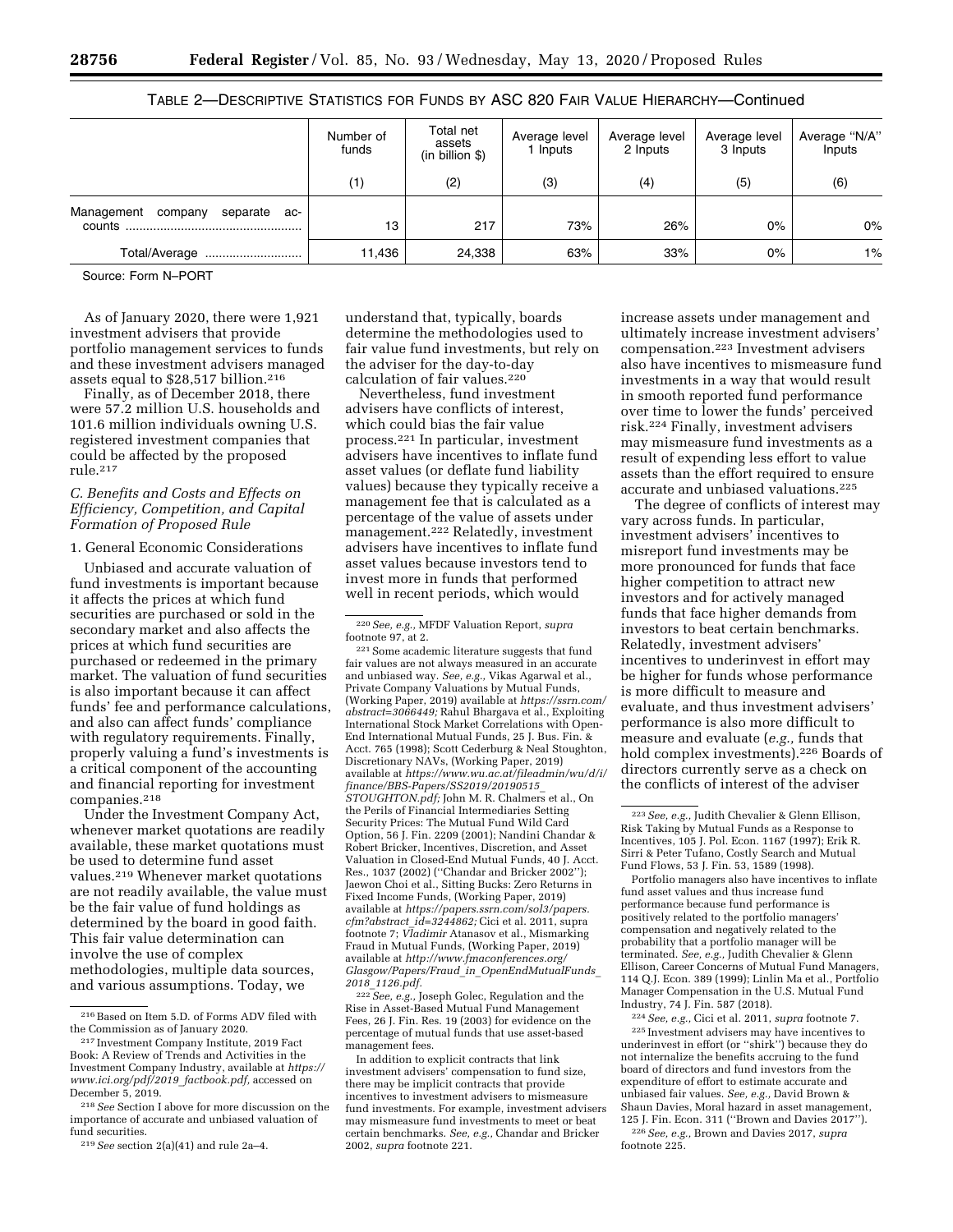and the other service providers involved in the calculations of fair values.<sup>227</sup>

As discussed in Section I above, since ASR 113 and 118 were first issued roughly fifty years ago, funds' investment practices have changed, the regulatory framework under which funds operate has evolved, and there have been significant advances in technology and communication. The proposed rule would provide an updated framework for valuation under the Investment Company Act that is more suitable to current market realities. The proposed rule retains the important safeguard of board oversight of fair value determinations, while making more efficient use of boards' time and expertise and recognizing the important role of fund investment advisers in the fair value determination process.

The proposed rule differs from the current regulatory framework and funds' current practices in the following ways. First, under the current regulatory framework, funds have flexibility to determine their fair value policies and procedures, reporting, and recordkeeping requirements. The proposed rule would differ from the current regulatory framework because it would mandate more specific fair value practices, policies and procedures, reporting, and recordkeeping requirements and those requirements would be explicitly imposed on funds and performed by boards or advisers.<sup>228</sup> In particular, the proposed rule would prescribe more specific elements that fair value policies and procedures adopted under the rule must address as compared to the current framework under rule 38a–1.229 For example, in addition to the fair value policies and procedures that are required pursuant to rule 38a–1, the proposed rule would require the written policies and procedures to be reasonably designed to address, in the context of methodologies, the selection and application of a methodology in a consistent manner, the specification of which methodologies apply to new types of fund investments in which a fund intends to invest, and testing of the appropriateness and accuracy of the selected methodology, including identifying the testing methods and minimum frequency of testing.230 In addition, unlike under proposed rule 2a–5, there is currently no requirement regarding the frequency and content of

periodic valuation reports and the promptness and content of ad hoc valuation reports the board receives. The proposed rule would require quarterly periodic reporting as well as prompt reporting no later than three business days after the adviser becomes aware of certain matters relevant to fair value. Also, the proposed rule specifies the matters that the adviser must, at a minimum, cover in its periodic reporting to the board. Finally, rule 38a– 1 requires the maintenance of records related to the fund's compliance policies and procedures for five years.231 The proposed rule would apply the same retention period, but it would require the maintenance of records that are specific to fair value determinations.232 Further, the proposed rule would require the adviser to maintain copies of the reports and other information provided to the board under the rule whenever the board assigns the determination of fair value to an investment adviser to the fund.

Second, we understand that funds' current practices regarding their fair value policies and procedures, reporting, and recordkeeping are generally consistent with the requirements of the proposed rule. Nevertheless, there is variation in funds' fair value practices, and the practices of certain funds may be more or less extensive and thorough than the requirements of the proposed rule. Consequently, the proposed rule would impose uniform minimum requirements on all affected funds related to their fair value policies and procedures, reporting, and recordkeeping.

Third, under the current regulatory framework, boards choose the methodologies used to determine the fair value of the funds' investments, continuously review the appropriateness of such methods, consider all appropriate factors relevant to the fair value of securities for which market quotations are not readily available, and carefully review the findings of individuals that are not directors whenever technical assistance is requested from those individuals.<sup>233</sup> In addition, it is our understanding that some boards currently ratify all or some of the fair value calculations of an investment adviser to the fund. Under the proposed rule, boards may assign a fair value determination to an investment adviser of the fund, who would carry out all of those functions.<sup>234</sup> It is our understanding

that funds' investment advisers already assist the board with respect to many of those functions subject to the board's oversight.

Under the proposed rule, fund boards would have discretion to assign the fair value determination to an investment adviser to the fund, who would carry out all of the functions that would be required under the rule. When deciding whether to assign fair value determinations to an investment adviser to the fund, a board would consider certain trade-offs. In particular, fund boards' decisions to oversee investment advisers' fair value determinations instead of determining fair value themselves would depend on the amount of investments that must be fair valued, the nature and complexity of the valuation of those investments, the type of fund, the investment adviser's willingness to assume additional fair value responsibilities, and the fund's current practices. Boards of funds that hold more securities that must be fair valued and harder-to-value securities may be more likely to assign these fair value determinations to an adviser and oversee the process of determining fair value by the assigned adviser because investment advisers may be better suited to value certain investments. It may also depend on the type of fund. For example, a board of an open-end fund that must calculate NAVs on a daily basis may be more likely to assign to an investment adviser the determination of fair values (on which fund's NAV is based) than the board of a fund that calculates value less regularly. The decision to oversee investment advisers' fair value determinations would also depend on investment advisers' willingness to assume the assigned responsibilities. Such willingness would depend on investment advisers' valuation expertise and experience, whether the investment advisers have available resources to satisfy their new obligations, and the extent to which the investment advisers could pass through to the fund and its investors any higher costs associated with the increased responsibilities. Finally, a board's decision to assign responsibilities under the proposed rule would depend on the expected costs of compliance, which would ultimately depend on how different funds' current practices and policies and procedures are from the requirements of the proposed rule.

We lack detailed and representative information on funds' current fair value practices and we do not have visibility into boards' decision-making processes when seeking the investment advisers' assistance with fair value

<sup>227</sup>*See supra* footnote 175. 228*See* proposed rule 2a–5(a) and (b). 229*Compare* proposed rule 2a–5(a)(1)–(5) *with*  Compliance Rules Adopting Release, *supra* footnote 26. *See also supra* footnote 28 and accompanying text.

<sup>230</sup>*See* proposed rule 2a–5(a)(2), (3), and (5).

<sup>231</sup>*See* rule 38a–1(d). *See also supra* footnote 72.

<sup>232</sup>*See* proposed rule 2a–5(a)(6) and (b)(3).

<sup>233</sup>*See supra* Section III.B.1.

<sup>234</sup>*See* proposed rule 2a–5(b).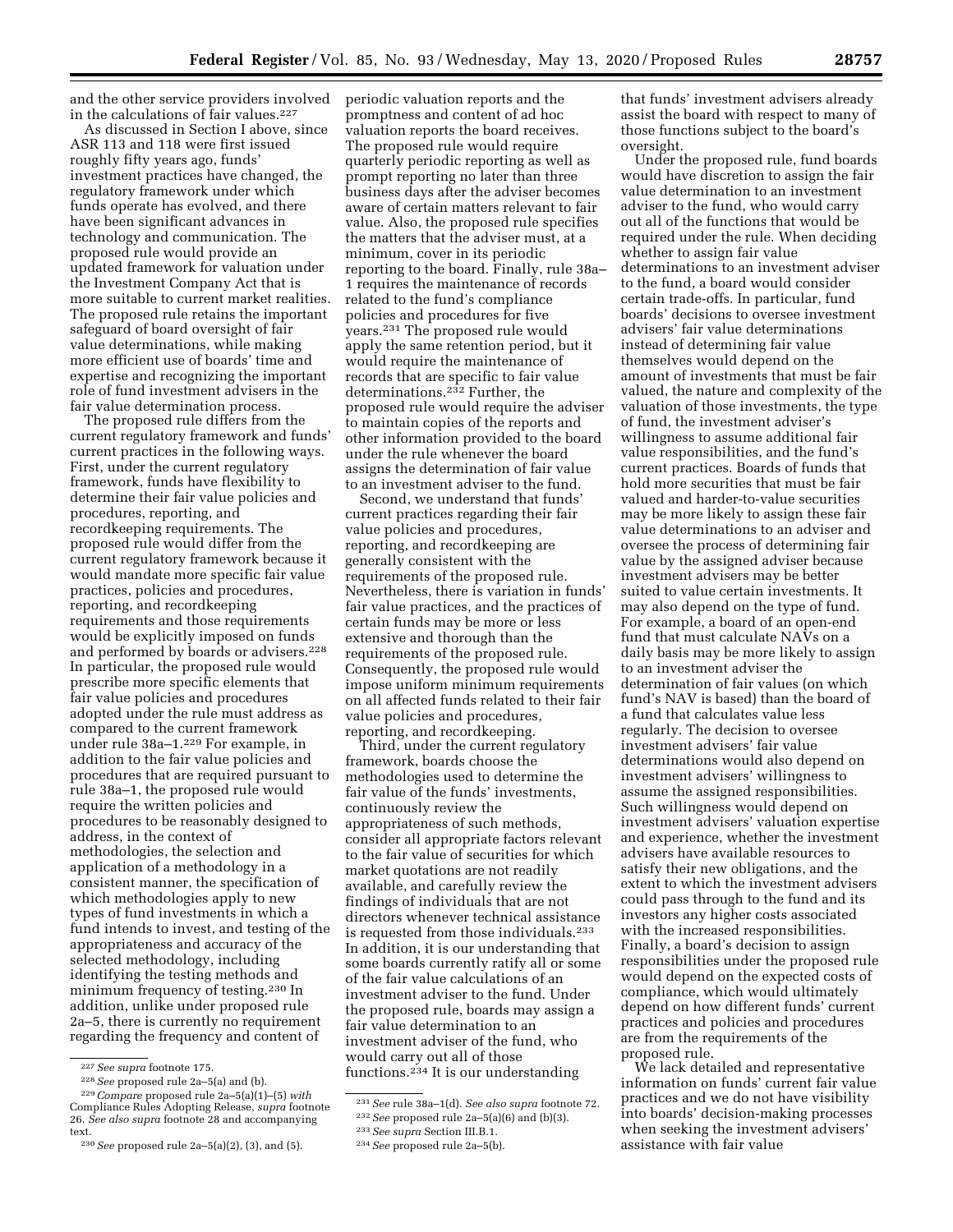determinations.235 Further, boards' decision-making processes with respect to seeking the investment advisers' assistance with fair value determinations is complex. Hence, we are unable to accurately estimate the number of fund boards that would assign responsibilities to an adviser under the proposed rule instead of the boards making fair value determinations in good faith themselves. Nevertheless, we believe that most boards would assign these responsibilities to an investment adviser to the fund because the investment adviser has valuation experience and expertise and is involved with the fund's operations on a daily basis and, thus, may be better suited than the board to deal with fair value matters that arise on a daily basis. Further, advisers already provide significant assistance with the fair value determinations to the board of directors and so funds would not be required to significantly modify their operations if they choose to assign fair value determinations to an investment adviser to the fund under the proposed rule. As a result, for the purpose of our economic analysis, we assume that all funds that have some securities that would need to be fair valued would be affected parties.

We expect that the effects of the proposed rule could differ across funds. In particular, under the proposed rule, if the fund is a unit investment trust, the fund's trustee must carry out the fair value determinations.<sup>236</sup> Hence, UITs would not bear any costs associated with oversight and reporting. We expect the effects of all other aspects of the rule to be similar for UITs and other funds. Further, the proposed rule would have larger effects on funds that currently do not utilize advisers in the fair value process but would choose under the proposed rule to assign the fair value determination of fund investments to an investment adviser to the fund. In addition, the proposed rule would also have a larger effect on funds for which a larger percentage of their investments do not have readily available market quotations because those funds would be required to determine the fair value of a larger percentage of their investments in compliance with the rule. The proposed rule would also have larger effects on funds whose current fair value policies and procedures,

reporting, and recordkeeping requirements differ more from the proposed rule's requirements. The proposed rule could have a larger effect on smaller funds because of economies of scale in the adoption and implementation of the proposed rule's requirements. In particular, as discussed in detail in Section III.C.3 below, there are certain fixed costs associated with the implementation of the proposed rule's requirements, such as testing and preparing methodologies, policies and procedures, and training materials, and those fixed costs would be less burdensome for larger funds, who could spread those costs across a larger amount of assets under management. Finally, whenever the fair value determinations would be assigned to the fund's investment adviser, the requirement to reasonably segregate the investment adviser's process of making fair value determinations from the portfolio management could be more costly for smaller investment advisers than for larger ones. The reason is that smaller investment advisers could lack the staff and resources to segregate portfolio management personnel from those making fair value determinations as efficiently as larger advisers or might only be able to meet this requirement by hiring additional personnel.

We discuss the benefits and costs of the proposed rule as well as the effects on efficiency, competition, and capital formation in detail below.

### 2. Benefits

The proposed rule would mandate specific fair value functions, including written policies and procedures, reporting, and recordkeeping that funds would have to have in place to comply with the statute, and would define which securities are considered to have readily available market quotations under section 2(a)(41) of the Act. This increased specificity could reduce compliance costs in that funds may expend less effort and time to design policies and procedures, reporting, and recordkeeping under the proposed rule than trying to determine appropriate compliance under the statute alone.<sup>237</sup> For funds whose current practices are more burdensome than the proposed rule's requirements, this increased specificity also could reduce compliance costs to the extent that funds might be less likely to put in place overly burdensome and unnecessary policies and procedures,

reporting, and recordkeeping to comply with the statute.<sup>238</sup> Relatedly, the proposed rule and the rescission of existing no-action letters and guidance would increase certainty because funds would follow a single rule rather than following various no-action letters and guidance when determining fair values, which could ultimately reduce compliance costs.239 Lower costs of compliance for funds ultimately could benefit fund investors to the extent that any cost savings would be passed down to them in the form of lower fund operating expenses.

In addition, the proposed rule would benefit funds and their investors because it would allow boards to allocate more fair value responsibilities to an investment adviser to the fund, and thus could free board resources tied to valuation and redirect them to oversight or other matters in which board action may be more valuable.240 In particular, for funds whose boards of directors would assign the fair value determinations to an investment adviser to the fund, the boards would no longer be required to choose the methodologies used to determine the fair value of the funds' investments, continuously review the appropriateness of such methods, consider all appropriate factors relevant to the fair value of securities for which market quotations are not readily available, and carefully review the findings of individuals that are not directors whenever technical assistance is requested from those individuals. We lack detailed data on boards' current practices and so we are unable to estimate these cost savings but we request comment on this point in Section III.E. below.241

Finally, the proposed rule would require all funds to adopt specific policies and procedures related to fair value determinations. In addition, whenever the board assigns the fair value determination relating to a fund investment to an investment adviser, the

241*See supra* footnote 235.

 $\rm ^{235}$  The industry reports cited in Section III.B.2 above only provide qualitative information on certain aspects of funds' current practices. *See also supra* footnote 173 for a discussion of limitations of the Deloitte survey data. Finally, funds have discretion in the type of disclosures they provide regarding their fair value determinations. *See supra*  footnote 169.

<sup>236</sup>*See* proposed rule 2a–5(d).

<sup>237</sup>Any such benefits could be at least partially limited by the fact that mandating specific fair value functions for all funds could lead to the adoption of fair value functions that are appropriate for most but not all funds.

<sup>238</sup>Nevertheless, we acknowledge that because the proposed rule is principles based, the possibility still exists that some funds may put in place additional policies and procedures, reporting, and recordkeeping that are not required by the proposed rule.

<sup>239</sup>Academic literature provides evidence consistent with the idea that uncertainty has negative effects on investment and growth. *See, e.g.,*  Nicholas Bloom et al., Uncertainty and Investment Dynamics, 74 Rev. Econ. Stud. 391 (2007); Nicholas Bloom, The Impact of Uncertainty Shocks, 77 Econometrica, 623 (2009); Scott R. Baker et al., Measuring Economic Policy Uncertainty, 131 Q. J. Econ. 1593 (2016).

<sup>240</sup>This benefit would not accrue to UITs because under the proposed rule the trustees of UITs would carry out the requirements of the proposed rule. *See*  proposed rule 2a–5(d).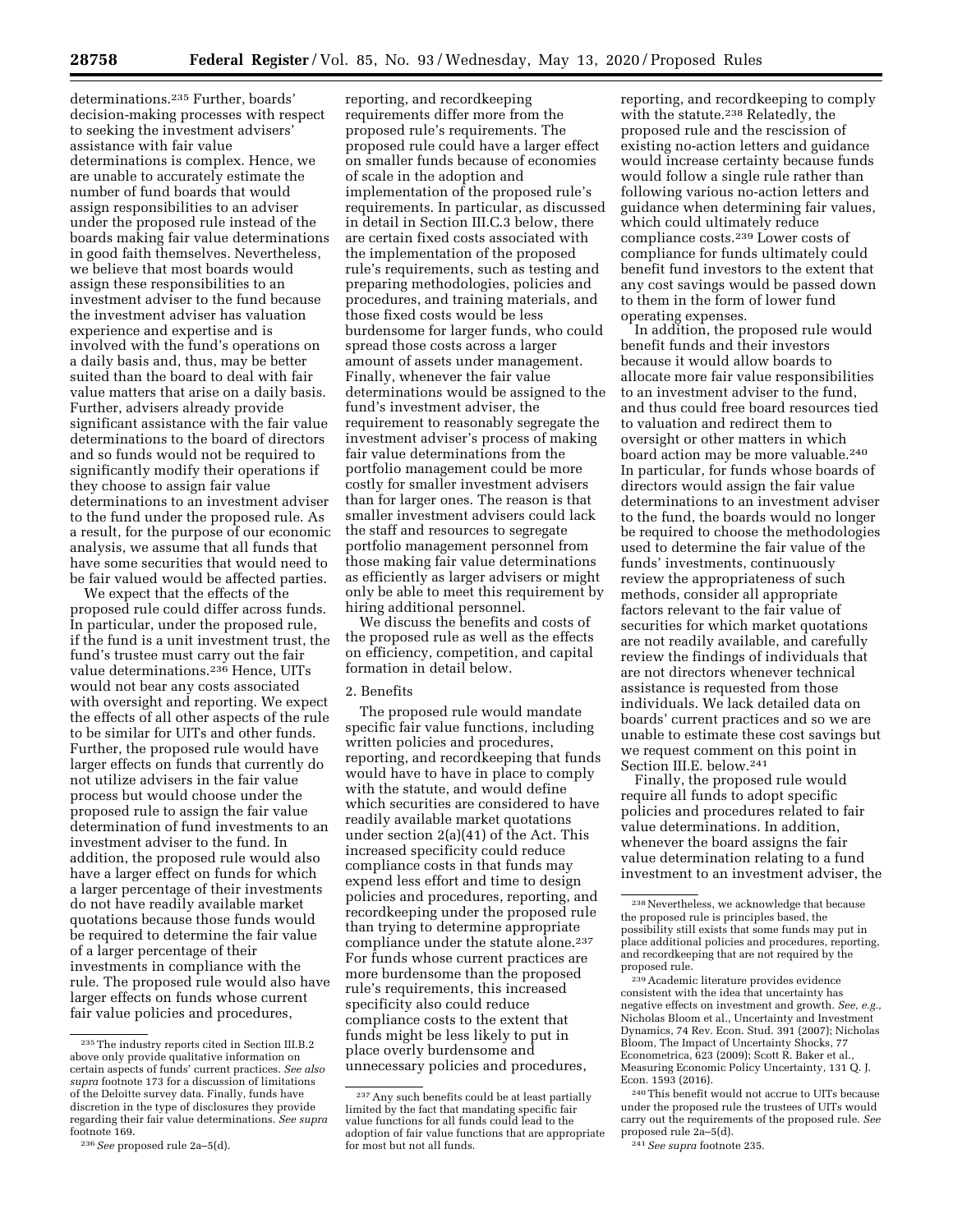proposed rule would require the board's effective oversight of the investment adviser's conflicts of interest related to fair value determinations. To the extent that certain funds' fair value policies and procedures currently are less thorough than the policies and procedures of the proposed rule and certain boards' oversight of the investment advisers' conflicts of interest is less effective than under the proposed rule, the proposed rule could decrease the likelihood that fund investments would be inaccurately fair valued.242 This is because the proposed rule could create a more robust valuation framework and could help to address any conflicts of interest of the investment adviser, which could result in more accurate and unbiased asset prices. Any such effects likely would be more pronounced for investors of funds that are not publicly traded (*e.g.,* openend funds and BDCs) because there is no secondary market for the shares of those funds and fund investors can only trade at NAV, which is determined by the fund's fair value determinations. Nevertheless, this may not have a significant effect because it is our understanding that many funds currently have in place fair value practices that are similar to the proposed rule's requirements and boards oversee the investment adviser's assistance with fair value calculations.

#### 3. Costs

The proposed rule would impose onetime costs on funds and their investors.243 We expect that funds would incur one-time costs to review the proposed rule's requirements and modify, as necessary, their fair value practices, policies and procedures, and recordkeeping to comply with the proposed rule. Funds whose boards would assign the fair value determinations to the investment adviser would also incur one-time costs to review the proposed rule's requirements and modify their oversight and reporting procedures to comply with the rule. Even though we understand that most funds currently

have in place practices related to fair value determinations, those practices differ across funds and also may differ from the proposed rule's requirements. In particular, the types of policies and procedures that funds have in place related to fair value determinations, the frequency and content of periodic board reporting, the promptness and content of ad hoc board reporting, and the extent and duration of recordkeeping may differ under the proposed rule compared to current practices.

Our staff estimates that the one-time incremental costs necessary to ensure compliance with the proposed rule would range from \$100,000 to \$600,000 per fund, depending on the current fair value practices of the fund.244 These estimated costs are attributable to the following activities: (i) Reviewing the proposed rule's requirements; (ii) developing new (or modifying existing) policies and procedures, reporting, and recordkeeping requirements to align with the requirements of the proposed rule; (iii) integrating and implementing those policies and procedures, reporting, and recordkeeping requirements to the rest of the funds' activities; (iv) preparing new training materials and administering training sessions for staff in affected areas; and (v) independent board members consulting their independent counsel on whether fair value determinations should be assigned to the fund's investment adviser and how to set up appropriate policies and procedures, reporting, and recordkeeping requirements. We expect that the onetime incremental cost necessary to ensure compliance with the proposed rule would depend on the fund's current fair value practices and the amount and valuation complexity of fund investments that must be fair valued. In particular, the one-time costs would be closer to the lower end of the range for funds whose current practices are more similar to the requirements of the proposed rule and funds with fewer and easier-to-value fund investments. Further, the one-time costs would be closer to the lower end of the range for funds that belong to fund complexes

because certain aspects of the one-time costs are fixed costs that could be spread across multiple funds in the case of fund complexes.

As discussed above, out of the 13,831 funds, we estimate that 9,986 would be affected the proposed rule, and thus incur the one-time costs associated with the proposed rule.245 We estimate that 70% of the one-time costs would be attributable to funds reviewing and updating the current practices and related policies and procedures to comply with the proposed rule's requirements; 15% of those costs would be attributable to funds reviewing and updating current recordkeeping processes to align with the proposed rule's requirements; and the remaining 15% of those costs would be attributable to funds reviewing and updating the current board reporting processes to comply with the proposed rule's requirements. Hence, we estimate the aggregate one-time costs of the proposed rule to range between \$991.3 million and \$5.9 billion.246

For funds whose boards would assign the fair value determinations to the funds' investment advisers, those onetime costs would be borne by the investment adviser, and could be ultimately passed through to the fund shareholders in the form of higher management fees. For funds whose boards determine the fair values themselves, those one-time costs could be ultimately passed through to the fund shareholders in the form of higher operating expenses. We expect that the vast majority of the boards would assign fair value determinations relating to an investment adviser to the fund, and so the majority of the one-time costs would be borne by the fund's investment adviser, and ultimately could be passed through to the fund shareholders in the form of higher management fees.

The proposed rule also could impose ongoing costs on all funds that hold securities without readily available market quotations because those funds

5.9 billion = (485 UITs that would be affected by the proposed rule  $\times$  \$600,000 maximum one-time costs of the proposed rule  $\times$  85%) + (9,501 openend funds, closed-end funds, variable annuity separate accounts, and BDCs that would be affected by the proposed rule  $\times$  \$600,000 maximum onetime costs of the proposed rule).

<sup>242</sup>*See supra* Section III.C.1. for a discussion related to investment advisers' conflicts of interest.

<sup>243</sup>The proposed rule requires funds to evaluate any pricing services that assist funds with the fair value determinations. *See* proposed rule 2a–5(a)(4). To the extent that the proposed rule's requirements related to pricing services differ from funds' current practices, the proposed rule could have secondorder effects on pricing services' operations because pricing services could adjust their operations to cater to their clients' new demands. Because we believe that funds' current practices are generally similar to the proposed rule's requirements related to the evaluation of pricing services, we believe that the proposed rule would not have significant effects on pricing services.

 $^{\rm 244}$  The one-time cost estimates used in the economic analysis may differ from the cost estimates in Section IV below because (i) the cost estimates in the economic analysis capture all costs associated with the proposed rule while the cost estimates in Section IV capture only costs related to information collection burdens and (ii) the cost estimates in the economic analysis capture incremental costs associated with the proposed rule while the cost estimates in Section IV capture total costs. Hence, the cost estimates in Section IV below serve as an upper bound of costs related to information collection burdens for funds that do not have in place currently any practices that are similar to the proposed rule's requirements.

<sup>245</sup>*See supra* footnote 215.

 $246991.3$  million = (485 UITs that would be affected by the proposed rule  $\times$  \$100,000 minimum one-time costs of the proposed rule  $\times\,85\%) + (9{,}501$ open-end funds, closed-end funds, variable annuity separate accounts, and BDCs that would be affected by the proposed rule  $\times$  \$100,000 minimum one-time costs of the proposed rule).  $85\% = 70\%$  of the onetime costs attributable to reviewing fair value practices and policies and procedures + 15% of the one-time costs attributable to reviewing recordkeeping practices. *See supra* footnote 215.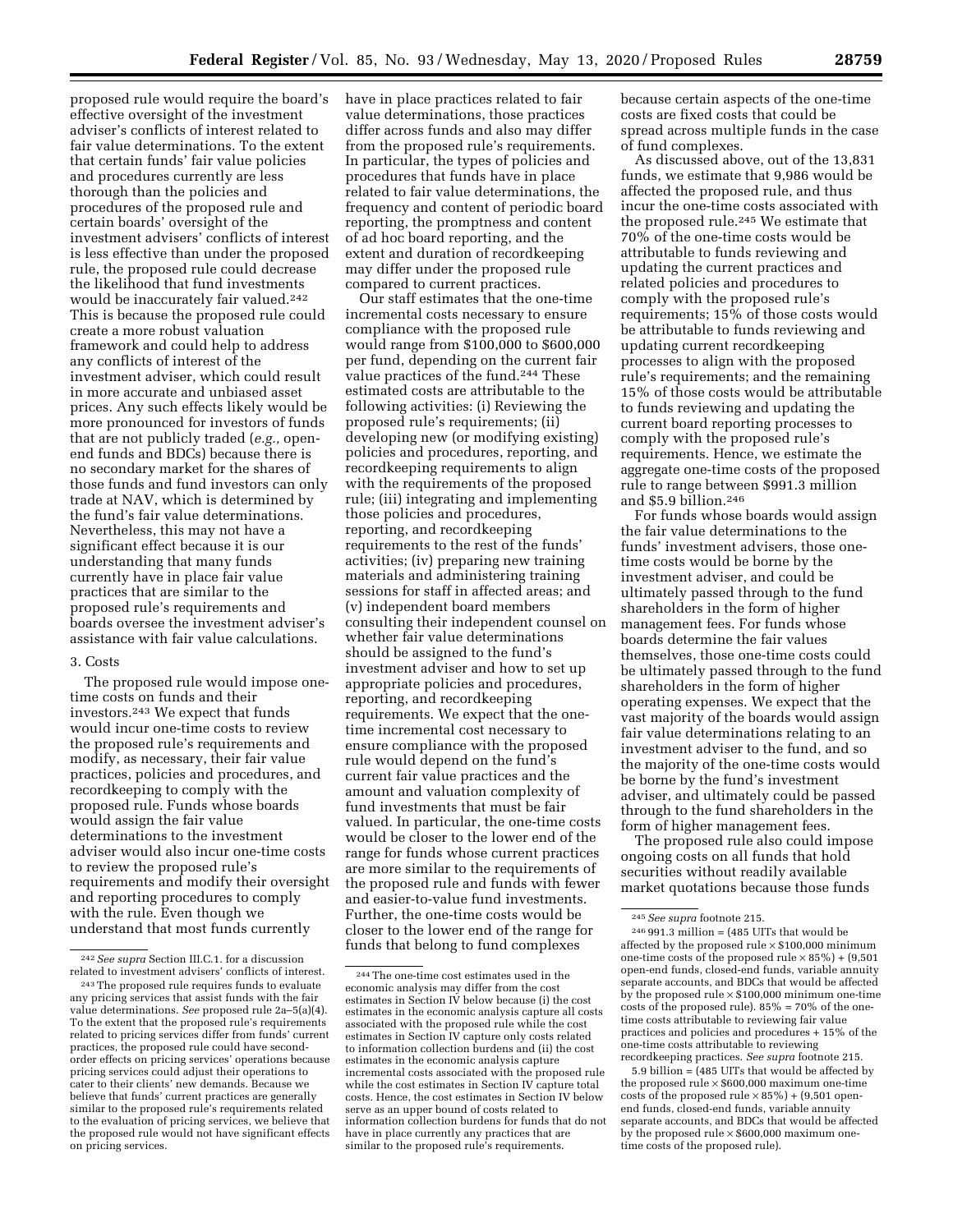would be required to comply with the proposed rule's policies and procedures, reporting, and recordkeeping requirements. Nevertheless, we believe that funds' incremental ongoing costs associated with this aspect of the proposed rule would be limited to the extent that, as discussed in Section III.B.2. above, funds currently have in place practices, policies and procedures, reporting, and recordkeeping associated with fair value determinations that are similar to the proposed rule's requirements. Certain funds might put in place policies and procedures, reporting, and recordkeeping to comply with the proposed rule that are more costly than the funds' current practices, while other funds might set up policies and procedures, reporting, and recordkeeping as a result of the proposed rule that would result in lower ongoing costs than the costs of current practice. We acknowledge that funds whose practices, policies and procedures, reporting, and recordkeeping are less costly than the proposed rule's requirements would bear additional ongoing costs under the proposed rule. We lack detailed data on funds' fair value practices, policies and procedures, reporting, and recordkeeping, and so we are unable to estimate the net incremental ongoing costs of the proposed rule on funds, but we request comment on this topic in Section III.E. below.247

The proposed rule also would mandate more detailed and specific policies and procedures, reporting, and recordkeeping than the current regulatory framework, which could decrease funds' flexibility to design policies and procedures, reporting, and recordkeeping that better meet their preferences. Consequently, funds could bear costs to implement practices (*e.g.,*  quarterly periodic reporting) that are incompatible with the way they would approach these matters absent rule 2a– 5. Any such costs could be borne ultimately by fund investors in the form of higher operating expenses.

For funds whose boards would assign the fair value determinations to the funds' investment advisers, the proposed rule could impose additional ongoing costs associated with boards' oversight of the investment adviser's fair value determinations and review of board reports. Nevertheless, we believe that funds' incremental ongoing costs associated with this aspect of the proposed rule would be limited to the extent that boards or funds currently have in place policies to ensure appropriate oversight of an investment

adviser's assistance with fair value calculations and boards currently review periodic and ad-hoc reports related to fair value determinations prepared by the fund's investment adviser. Hence, we do not believe that this aspect of the proposed rule would impose any significant incremental ongoing costs on boards and fund investors compared to the ongoing costs under current practices.248 We acknowledge, however, that to the extent boards' current oversight of investment advisers' fair value calculations and boards' current practices with respect to review of valuation reports is inconsistent with the proposed rule's requirements, funds would bear ongoing costs to comply with the proposed rule.

Relatedly, to the extent that fair value determinations would be assigned to an investment adviser to the fund, such investment advisers would incur ongoing costs to satisfy their new fair value obligations. Those costs would be attributable to adopting and implementing policies and procedures, reporting, and recordkeeping to ensure compliance with the proposed rule's requirements. The magnitude of those costs would depend on how investment advisers' current practices compare to the requirements of the proposed rule. Investment advisers could demand higher fees as a compensation for the increased valuation responsibilities. Depending on the level of competition in the fund investment adviser industry, those higher fees could be passed on to fund investors in the form of higher fund fees. We lack data to estimate any cost increases and the pass-through rate of those cost increases to fund investors but we request comment on this issue in Section III.E. below.

Finally, to the extent that the board would assign the fair value determinations relating to any or all of fund investments to the investment adviser, the proposed rule would provide the adviser—which has conflicting interests—a greater role in fair value determinations relative to current practices.249 Nevertheless, we believe that any impact from such conflicts would be limited because the proposed rule contains explicit requirements related to the identification, assessment, and

management of any material conflicts of interest of the investment adviser, including the requirement to reasonably segregate the investment adviser's process of making fair value determinations from the portfolio management, and funds currently have in place policies to manage conflicts of interest of investment advisers that may not be valuation specific.

4. Effects on Efficiency, Competition, and Capital Formation

Under the proposed rule, boards may assign fair value determinations to an investment adviser and oversee the investment adviser's fair value determinations instead of determining fair value themselves, which could free board resources tied to valuation and redirect them to oversight or other matters. As a result, the proposed rule could lead to more efficient use of boards' resources and therefore improve funds' governance for the benefit of fund investors. The proposed rule also could improve the efficiency of fund operations because it would allow boards more flexibility to oversee the investment advisers' fair value determinations instead of determining fair values themselves.

As discussed above, the proposed rule would mandate specific fair value policies and procedures and effective oversight of an assigned investment adviser, which could ultimately improve the efficiency of funds' asset prices. The proposed rule could improve the efficiency of asset prices because it could create a more robust valuation framework and it could help mitigate any conflicts of interest of the investment adviser, which ultimately could result in more accurate and unbiased asset prices. A potential increase in asset price efficiency could improve boards' monitoring of funds' and investment advisers' performance and could benefit capital formation because more accurate and unbiased prices permit the allocation of resources to their most efficient use. Nevertheless, we believe that any such effects likely would be small because many funds currently have in place fair value practices that are generally similar to the proposed rule's requirements and boards oversee the investment adviser's assistance with fair value calculations.

We do not believe that the proposed rule would have any material effects on competition because the effects of the rule likely would be small in light of the proposed rule's similarities to current practices. In particular, as discussed in Section III.C.3. above, the main costs arising from the proposed rule are the one-time costs to comply with the rule.

<sup>247</sup>*See supra* footnote 235.

<sup>248</sup>We do not believe that the proposed rule would result in cost savings associated with boards' involvement in the determination of fair values because we believe that boards would reallocate time and attention to overseeing the adviser's fair value determinations or other activities unrelated to fair valuing fund investments.

<sup>249</sup>*See supra* Section III.C.1. for a discussion related to investment advisers' conflicts of interest.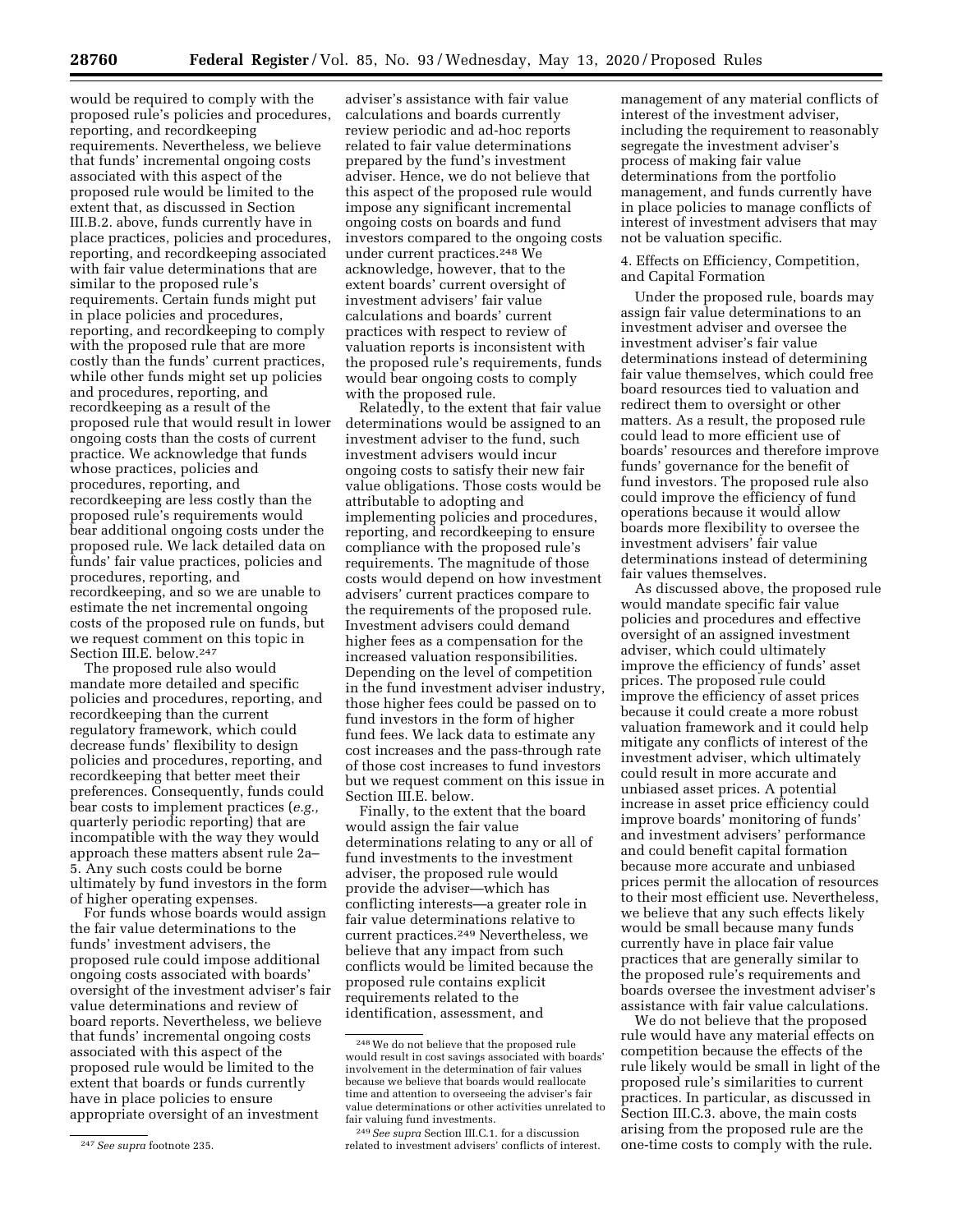Even though these costs could be more burdensome for smaller fund complexes, we believe that these costs would not affect competition in the fund industry, especially when considering that these are one-time costs that can be amortized over a number of years and because we believe that only few funds would incur costs at the higher end of the cost range estimate (*i.e.,* between \$100,000 and \$600,000). Consequently, we believe that the proposed rule would not affect competition in the fund industry.

In addition, the proposed rule's requirement to reasonably segregate the investment adviser's process of making fair value determinations from the portfolio management likely would more significantly affect those smaller investment advisers that lack the staff and resources necessary to effect such segregation as efficiently as larger advisers and would otherwise need to hire additional personnel. Nevertheless, we do not believe that this requirement of the proposed rule would have a material effect on competition in the fund investment adviser industry because many smaller investment advisers to funds currently have in place processes to address the potential conflicts of interest whenever portfolio management personnel provides input to valuation.

### *D. Reasonable Alternatives*

#### 1. More Principles-Based Approach

The proposed rule mandates the performance of certain prescribed functions to determine the fair value of fund investments in good faith. As an alternative to the proposed rule, we considered a more principles-based approach that would not specify the types of fair value functions that must be performed, but instead would only state that funds should have in place policies and procedures, reporting, and recordkeeping that would allow fair values to be determined in good faith by the board of directors or the investment adviser. The benefits of such an approach would be that funds would have more flexibility to tailor their policies and procedures, reporting, and recordkeeping to their valuation needs. Nevertheless, under such an approach funds could be less certain on how to comply with the proposed rule. To the extent this alternative would reduce certainty for funds, it could increase compliance costs to the detriment of fund investors, and it would not adequately ensure that the board provides sufficient oversight over the investment adviser's fair value

determinations.250 In addition, if certain funds within a fund complex would use the additional flexibility afforded by a more principles-based approach to set up policies and procedures, reporting, and recordkeeping arrangements that are different from one another, such flexibility could increase the cost of board oversight. This could occur because a board that is shared across funds within a fund complex would not be able to apply a similar framework across the various funds it oversees. Further, a more principles-based approach would not mandate a minimum prescribed set of fair value policies and procedures, reporting, and recordkeeping, unlike the proposed rule that would provide a consistent framework for funds to apply. Consequently, not all funds necessarily would put in place adequate policies and procedures, reporting, and recordkeeping to achieve accurate and unbiased fair value determinations.

2. Assignment of Responsibilities to Service Providers Other Than Investment Advisers

Under the proposed rule, the board may assign the fair value determinations to an investment adviser to the fund, which would carry out all of the functions required under the rule. As an alternative, we considered allowing the board to assign the fair value determinations to service providers other than the investment adviser, such as a pricing service provider. Such an approach would provide additional flexibility to the board to assign the fair value determinations to appropriate persons. As a result, this alternative could free up board resources tied to the determination of fair value and redirect them to oversight, in situations where an adviser was unwilling or unable to accept the responsibility to determine the fair value of fund investments and another third party was available to accept the assignment. Nevertheless, such an approach potentially could limit a board's ability to effectively oversee the service provider that performs the fair value determinations because the board does not have the same level of visibility, access to information, and control over the actions of service providers other than the investment adviser. Further, even though service providers may have a contractual obligation to perform

valuation services for the fund, those service providers, unlike an adviser to a fund, may not owe a fiduciary duty to the fund, and thus their obligation to serve the fund's and its shareholders' best interests is limited. Hence, such an alternative approach could compromise the integrity of the fair values.

3. Not Permit Boards To Assign Fair Value Determinations to an Investment Adviser

As discussed in more detail above, unlike the current regulatory framework, the proposed rule would permit fund boards to assign the fair value determinations to an investment adviser. In addition, relative to the current regulatory framework, the proposed rule would mandate more specific fair value policies and procedures, reporting, and recordkeeping. As an alternative to the proposed rule, we considered not permitting fund boards to assign the fair value determinations to an investment adviser to the fund but instead only requiring funds to adopt the policies and procedures, reporting, and recordkeeping as described in the proposed rule. We also considered requiring boards periodically to ratify the fair value determinations calculated by the fund's adviser using the methodology determined by the board. Such an approach could prescribe minimum requirements with respect to valuation policies and procedures, reporting, and recordkeeping. Nevertheless, such an approach would not allow funds the flexibility to leverage the fair value expertise of the investment adviser and assign a role to the fund's board that is more in line with the board's experience and expertise. Relatedly, we believe that such an approach would not result in more efficient use of boards' time and more efficient fund operations, and would not result in improvements in fund governance, which would ultimately benefit fund investors.

### *E. Request for Comment*

We request comment on all aspects of our economic analysis, including the potential costs and benefits of the proposed rule and alternatives thereto, and whether the proposed rule, if adopted, would promote efficiency, competition, and capital formation. Commenters are requested to provide empirical data, estimation methodologies, and other factual support for their views, in particular, on costs and benefits estimates. In addition, we request comment on the following:

58. Is our understanding regarding boards' current fair value practices

<sup>250</sup>We acknowledge that under the proposed rule, funds could face some uncertainty regarding how to comply with the proposed rule's requirements. Nevertheless, we believe that a more principlesbased approach than the proposed rule would increase further any uncertainty regarding how to comply with the proposed rule's requirements.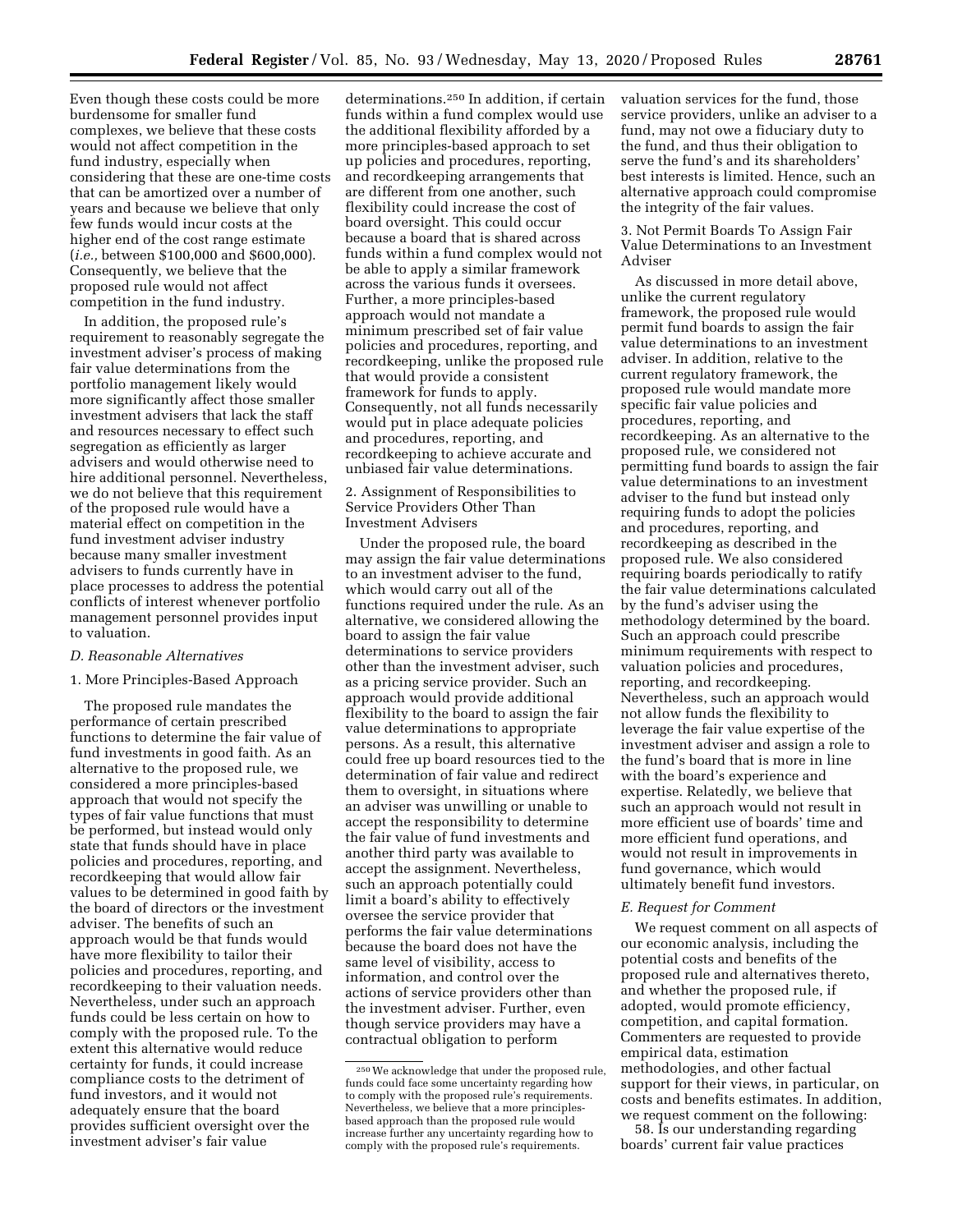correct? If not, please describe boards' current fair value practices. In particular, how do boards determine the fair values of fund investments in good faith? What type of assistance do boards receive with respect to fair value determinations? Who assists the board with the fair value determinations? To what extent and under what circumstances does information from pricing services assist the board with fair value determinations? What kinds of services do pricing services provide? What percentage of fund boards receive assistance with the fair value determinations? Does this percentage differ with the type of fund or with the type of fund investments? What types of fair value practices and policies and procedures do funds have in place? What types of reports related to valuation do fund boards currently receive and how frequently do they receive these reports? What types of records related to valuation do funds retain? For how long do they retain these records? Do these practices differ with the type of fund or with the type of fund investments?

59. Is our assumption correct that the vast majority of current and prospective fund boards would assign fair value determinations to an investment adviser under the proposed rule? If not, what percentage of current and prospective funds would assign the fair value determinations to an investment adviser to the fund? Do these percentages vary with the type of fund or with the type of fund investments? What factors would boards consider when deciding whether to assign the fair value determinations to an investment adviser to the fund?

60. What percentage of fund independent board members have valuation experience and expertise? Please provide data on the percentage of fund independent board members that have valuation experience and expertise by fund type.

61. Are there any entities affected by the proposed rule that are not discussed in the economic analysis? In which ways would those entities be affected by the proposed rule? Please provide an estimate of the number and size of those affected entities and of the nature and magnitude of the effect. Is our assessment correct that the effects of the proposed rule on UITs would be similar to the effects of the proposed rule on other funds, except for the fact that UITs would not bear any costs associated with oversight and reporting and their trustees would not receive any of the benefits associated with assigning fair value determinations to an investment adviser? Is our understanding correct

that the proposed rule would not have significant effects on pricing services? If not, please describe any effects the proposed rule would have on pricing services.

62. Do UITs' exposures to investments that use Level 1, 2, and 3 inputs differ from the exposure of other registered investment companies? What percentage of UITs hold investments that use Level 1, 2, and 3 inputs respectively?

63. In which ways do funds' current practices differ from the policies and procedures, reporting, and recordkeeping and other activities mandated by the proposed rule? Is our understanding correct that current funds' practices are largely similar to the policies and procedures, reporting, and recordkeeping and other requirements of the proposed rule?

64. Are there any costs and benefits of the proposed rule that are not discussed in the economic analysis? If so, please describe the types of costs and benefits and provide a dollar estimate of these costs and benefits.

65. Please provide any estimates of the board time and other savings arising from the assignment of fair value determinations to an investment adviser to the fund under the proposed rule. What is the source of these savings? How would the board utilize any savings as the result of the assignment of the fair value determinations to an investment adviser to the fund under the proposed rule? Would the boards engage in additional activities at meetings or would the boards instead spend less time on fund matters? Please provide dollar estimates (mean, median, standard deviation, minimum, and maximum) of these savings? Would these savings differ by fund? If yes, in which way?

66. Please provide a list of activities that would give rise to one-time costs for funds under the proposed rule. Also please provide dollar estimates (mean, median, standard deviation, minimum, and maximum) of the one-time costs that funds would incur. Would these costs differ by fund? If yes, in which ways? What percentage of these costs would be borne by the board and what percentage by an investment adviser to the fund? What percentage of these costs would be passed on to fund investors in the form of higher operating expenses or higher management fees?

67. Is our understanding correct that the incremental ongoing operating costs for funds would be minimal under the proposed rule? If not, please provide an estimate of the number of funds that would bear ongoing costs under the proposed rule. Also, please describe the activities that would give rise to ongoing costs for funds under the proposed rule, and an estimate of the costs associated with each activity. Would these costs differ by fund? If yes, in which ways? Which of these costs would be borne by the board and which by the investment adviser to the fund? What percentage of these costs would be passed down to fund investors in the form of higher operating expenses or higher management fees?

68. Would the proposed rule increase the fees of investment advisers or trustees of UITs? If yes, why and how? Please provide an estimate of the increase in the investment advisers' or trustees' fees.

69. What would be the effects of the proposed rule, including any effects on efficiency, competition, and capital formation? Would the proposed rule be beneficial or detrimental to funds and their investors? Would the proposed rule affect competition in the fund industry? If yes, why? Would the proposed rule affect the efficiency of the prices of fund investments? If so, in which way?

70. Would a more principles-based approach relative to the proposed rule be preferable? If yes, why? If we did adopt such an approach, what safeguards would be necessary to ensure that fair value determinations are not influenced by conflicts of interest?

71. Would it be preferable to allow the board to assign the fair value determinations to service providers other than the investment adviser, such as a pricing service provider? If yes, why?

72. Would it be preferable to not permit boards to assign fair value determinations to an investment adviser to the fund but only mandate fair value policies and procedures, reporting, and recordkeeping requirements that are similar to the proposed rule's requirements? If yes, why?

## **IV. Paperwork Reduction Act Analysis**

#### *A. Introduction*

Proposed rule 2a–5 would result in new ''collection of information'' requirements within the meaning of the Paperwork Reduction Act of 1995 (''PRA'').251 The title for the new collection of information would be ''Rule 2a–5 under the Investment Company Act of 1940, Fair Value.'' The Commission is submitting these collections of information to the Office of Management and Budget (''OMB'') for review in accordance with 44 U.S.C. 3507(d) and 5 CFR 1320.11. An agency

<sup>251</sup> 44 U.S.C. 3501–3520.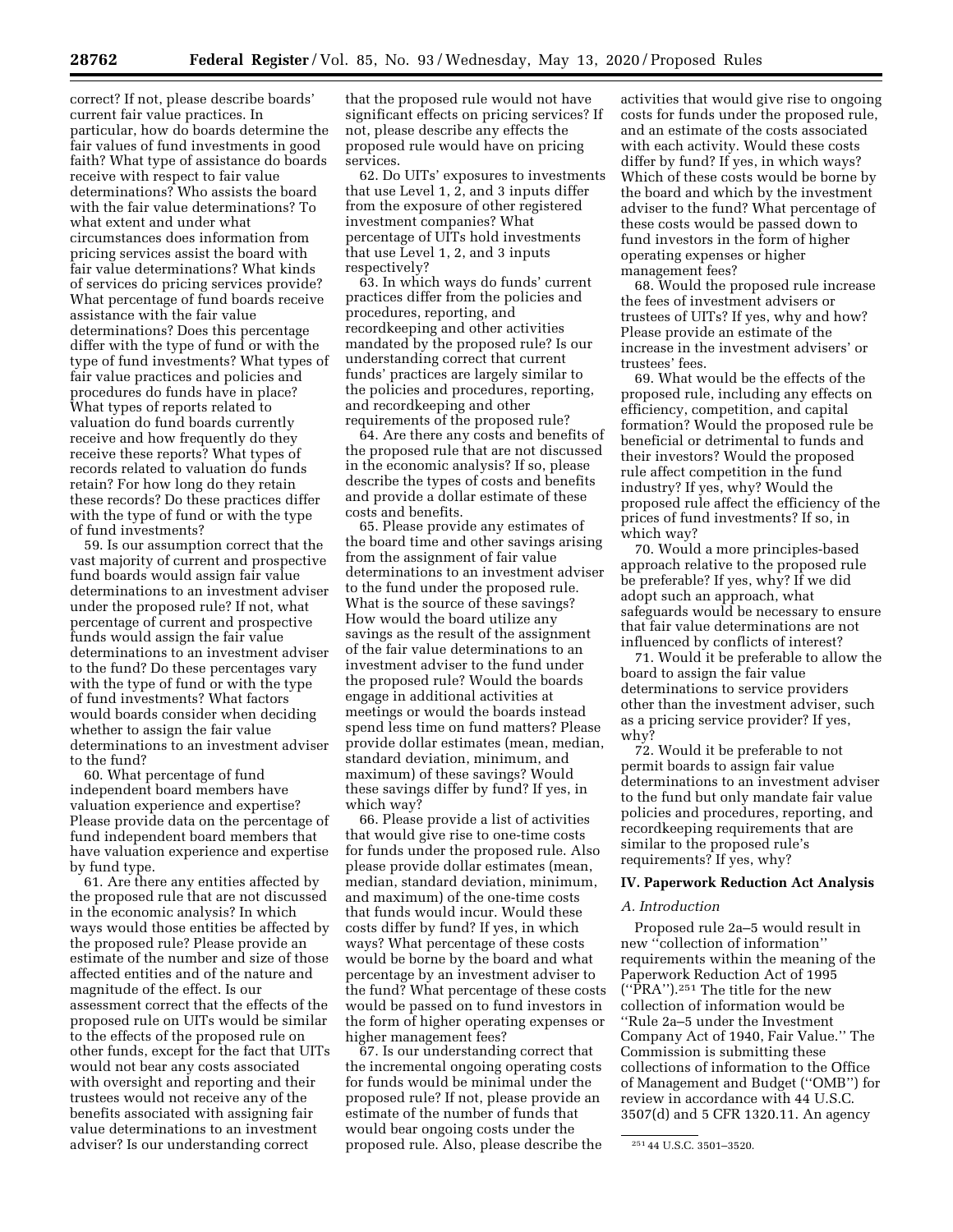may not conduct or sponsor, and a person is not required to respond to, a collection of information unless it displays a currently-valid control number.

The proposed rule would provide requirements for determining fair value in good faith for purposes of section 2(a)(41) and rule 2a–4 thereunder. This determination would involve assessing and managing material risks associated with fair value determinations; selecting, applying, and testing fair value methodologies; evaluating any pricing services used; adopting and implementing policies and procedures; and maintaining certain records. The proposed rule would permit a fund's board of directors to assign the fair value determination relating to any or all fund investments to an investment adviser of the fund, which would carry out all of these requirements, subject to board oversight and certain reporting, recordkeeping, and other requirements designed to facilitate the board's ability effectively to oversee the adviser's fair value determinations. As relevant here, the rule would require, on a per fund basis, the adoption and implementation of certain policies and procedures designed to address the process for determining fair value in good faith, keeping of certain records regarding the fair value process, and, if the board assigns the adviser to determine fair value, adviser reporting to the board in both periodic and as needed reports with some extra recordkeeping.252

The respondents to proposed rule 2a– 5 would be registered investment companies and BDCs.253 We estimate that 9,986 funds would be affected by

rule 2a–5, of which 9,501 are not UITs.254 Compliance with rule 2a–5 would be mandatory for any fund that would need to determine fair value under the Act. To the extent that records would be required to be created and maintained under the rule are provided to the Commission in connection with examinations or investigations, such information would be kept confidential subject to the provisions of applicable law.

#### *B. Policies and Procedures*

Proposed rule 2a–5 would require the adoption and implementation of fair value policies and procedures, which would address the process for the determination of the fair value of the fund's investments under the proposed rule.255 The fair value policies and procedures are designed to help ensure that the determination of fair value is carried out effectively and to facilitate board oversight. The policies and procedures, as proposed, must be reasonably designed to achieve compliance with the certain requirements of the proposed rule, which are: (1) Periodically assessing any material risks associated with the determination of the fair value, including material conflicts of interest, and managing those identified valuation risks; (2) selecting and applying in a consistent manner methodologies for determining and calculating the fair value; (3) testing the appropriateness and accuracy of the fair value methodologies that have been selected; and (4) selecting and overseeing pricing service providers, if used.

We believe that the fund's board or adviser likely would establish the fair

value policies and procedures by adjusting the current systems for implementing and enforcing the compliance policies and procedures of the fund (if the requirements are not assigned) or the adviser's (if the requirements are assigned). While funds and advisers have policies and procedures in place to address compliance with the federal securities laws (among other obligations), including fair value determinations, they would need to update their existing policies and procedures to account for the specific requirements of proposed rule 2a–5. To comply with this obligation, we believe that fund boards or advisers (by assignment by the board) would use in-house legal and compliance counsel to update existing policies and procedures to account for the requirements of proposed rule 2a–5. For purposes of these PRA estimates, we assume that either the fund or the adviser would review the fair value policies and procedures annually (for example, to assess whether the fair value methodology requires adjustments). We therefore have estimated initial and ongoing burdens associated with the proposed policies and procedures requirement. As discussed above, we estimate that approximately 9,986 funds may rely on the proposed rule and therefore would require these funds or their advisers to adopt and implement fair value policies and procedures.

Table 1 below summarizes the proposed PRA initial and ongoing burden estimates associated with the policies and procedures requirements under proposed rule 2a–5.

## TABLE 1—FAIR VALUE POLICIES AND PROCEDURES PRA ESTIMATES

|                                                                          | Internal<br>initial<br>burden<br>hours | Internal annual<br>burden hours <sup>1</sup> |          | Wage rate <sup>2</sup>         | Internal<br>time costs | Initial<br>external<br>cost<br>burden | Annual<br>external<br>cost<br>burden |
|--------------------------------------------------------------------------|----------------------------------------|----------------------------------------------|----------|--------------------------------|------------------------|---------------------------------------|--------------------------------------|
| Establishing and implementing<br>rule 2a-5 policies and proce-<br>dures. | 6 hours                                | 2 hours                                      | $\times$ | \$329 (senior manager)         | \$658.00               | \$3,000,00                            | \$1,000.00                           |
|                                                                          | 6 hours                                | 2 hours                                      | $\times$ | 466 (ass't general counsel)    | 932.00                 | .                                     |                                      |
|                                                                          | 3 hours                                | 1 hour                                       | $\times$ | 530 (chief compliance officer) | 530.00                 |                                       |                                      |
|                                                                          | 3 hours                                | 1 hour                                       | $\times$ | 365 (compliance attorney)      | 365.00                 |                                       |                                      |
| Reviewing and updating rule 2a-<br>5 policies and procedures.            |                                        | 3 hours                                      | $\times$ | 329 (senior manager)           | 987.00                 |                                       | 1.000.00                             |
|                                                                          |                                        | 3 hour                                       | $\times$ | 466 (ass't general counsel)    | 1,398.00               | .                                     |                                      |
|                                                                          |                                        | 1 hour                                       | $\times$ | 530 (chief compliance officer) | 530.00                 | .                                     |                                      |

252Proposed rule 2a–5(a) and (b).

253*See* proposed rule 2a–5(e)(1) (defining  $``final"$ 

254*See supra* footnote 215 and accompanying text.

The Commission's estimates of the relevant wage rates in the tables below are based on salary

information for the securities industry compiled by the Securities Industry and Financial Markets Association's Office Salaries in the Securities Industry 2013. The estimated wage figures are modified by Commission staff to account for an 1,800-hour work-year and inflation, and multiplied by 5.35 to account for bonuses, firm size, employee benefits, overhead, and adjusted to account for the

effects of inflation. *See* Securities Industry and Financial Markets Association, Report on Management & Professional Earnings in the Securities Industry 2013 (''SIFMA Report''). 255*See supra* Section II.E.2.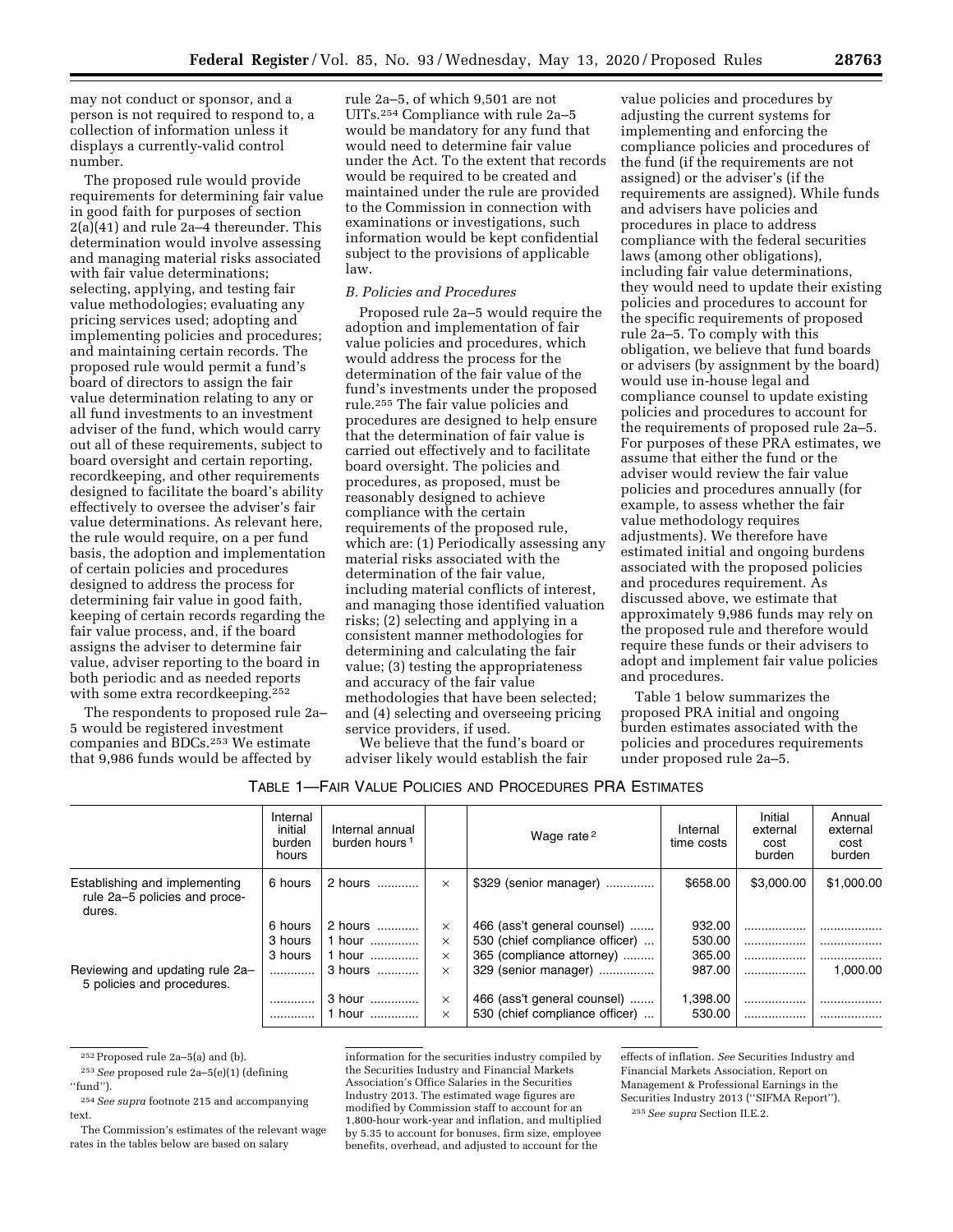|                                  | Internal<br>initial<br>burden<br>hours | Internal annual<br>burden hours <sup>1</sup> | Wage rate <sup>2</sup> | Internal<br>time costs | Initial<br>external<br>cost<br>burden | Annual<br>external<br>cost<br>burden |
|----------------------------------|----------------------------------------|----------------------------------------------|------------------------|------------------------|---------------------------------------|--------------------------------------|
| Total annual burden per<br>fund. |                                        | 13 hours                                     |                        | 5.400.00               |                                       | 2,000.00                             |
| Number of affected funds         |                                        | $9.986$                                      |                        | 9.986                  |                                       | 9,986                                |
| Total annual burden              |                                        | 129.818 hours                                |                        | 53,924,400             |                                       | 19.972.000                           |

## TABLE 1—FAIR VALUE POLICIES AND PROCEDURES PRA ESTIMATES—Continued

#### **Notes:**

1. Includes initial burden estimates annualized over a three-year period.

2. *See* SIFMA Report, *supra* footnote 254.

# *C. Board Reporting*

The proposed rule would require, if the board assigns the fair value determinations to an adviser of the fund, that the adviser report to the fund's board in writing (1) a quarterly report containing an assessment of the adequacy and effectiveness of the adviser's process for determining the fair value of the assigned portfolio of investments and (2) promptly (but in no event later than three business days after the adviser becomes aware of the matter) on matters associated with the adviser's process that materially affect

or could have materially affected the fair value of the assigned portfolio of investments. These reports would be required to include such information as may be reasonably necessary for the board to evaluate the matters covered in the report.256 The periodic reports that would be required by the proposed rule would have a minimum of five items required as part of the report,257 and the prompt reports must include material weaknesses in the design or implementation of the adviser's fair value determination process or material changes in the fund's risks as would be

required elsewhere under the proposal.258 UITs could not assign fair value determinations to an adviser under the proposed rule because they are unmanaged and therefore would not be subject to this collection of information.259 We estimate that 9,501 funds would utilize the proposed rule and therefore be subject to these requirements.260

Table 2 below summarizes the proposed PRA initial and ongoing burden estimates associated with the board reporting requirements under proposed rule 2a–5.

# TABLE 2—BOARD REPORTING PRA ESTIMATES

|                                      | Internal<br>initial<br>burden<br>hours | Internal annual<br>burden hours |                      | Wage rate <sup>1</sup>                                                 | Internal<br>time costs | Initial<br>external<br>cost<br>burden | Annual<br>external<br>cost<br>burden |
|--------------------------------------|----------------------------------------|---------------------------------|----------------------|------------------------------------------------------------------------|------------------------|---------------------------------------|--------------------------------------|
|                                      |                                        |                                 |                      | <b>PROPOSED ESTIMATES</b>                                              |                        |                                       |                                      |
| Adviser written reports <sup>2</sup> | 0 hours<br>0 hours                     | 8 hours   <br>1 hour            | $\times$<br>$\times$ | \$329 (senior manager)<br>17,860 (combined rate for 4 di-<br>rectors). | \$2,632<br>17,860      | \$2,000                               | \$2,000                              |
|                                      | 0 hours                                | 1 hour                          | $\times$             | 365 (compliance attorney)                                              | 365                    |                                       |                                      |
| Total annual burden per<br>fund.     |                                        | 10 hours                        |                      |                                                                        | 20.857                 |                                       | 2,000                                |
| Number of funds                      | .                                      | $\times$ 9.501                  |                      |                                                                        | $\times$ 9.501         |                                       | $\times$ 9.501                       |
| Total annual burden                  | .                                      | 95.010 hours                    |                      |                                                                        | 198,162,357            |                                       | 19,002,000                           |

#### **Notes:**

1. *See* SIFMA Report*, supra* footnote 254.

2. *See supra* footnotes 245–247 and accompanying text.

## *D. Recordkeeping*

Proposed rule 2a–5 would require the maintenance of certain records, specifically (1) appropriate documentation to support fair value determinations, including information regarding the specific methodologies applied and the assumptions and inputs

256*See* proposed rule 2a–5(b)(1); *supra* section II.B.2 (discussing the proposed board reporting requirements).

considered when making fair value determinations and (2) copies of the policies and procedures as required elsewhere under the proposed rule.261 Further, if the board assigns fair value determinations to an adviser, the fund must maintain copies of (3) the reports and other information provided to the board as required elsewhere under the

proposed rule and (4) a specified list of the investments or investment types whose fair value determination has been assigned to the adviser.262 We estimate that 9,986 funds would be subject to the proposed rule and therefore to these requirements.263

Table 3 below summarizes the proposed PRA initial and ongoing

<sup>257</sup>*See* proposed rule 2a–5(b)(1)(i).

<sup>258</sup>*See* proposed rule 2a–5(b)(1)(ii).

<sup>259</sup>*See* proposed rule 2a–5(d).

<sup>260</sup>*See supra* footnote 215.

<sup>261</sup>*See* proposed rule 2a–5(a)(6); *supra* section II.A.6.

<sup>262</sup>*See* proposed rule 2a–5(b)(3); *supra* section II.B.6.

<sup>263</sup>While only 9,501 of these 9,986 funds would be subject to the last two of these recordkeeping requirements, we believe that this distinction is immaterial for this purpose and would result in only a de minimis lowering of the estimate. *See also supra* footnote 215 and accompanying text.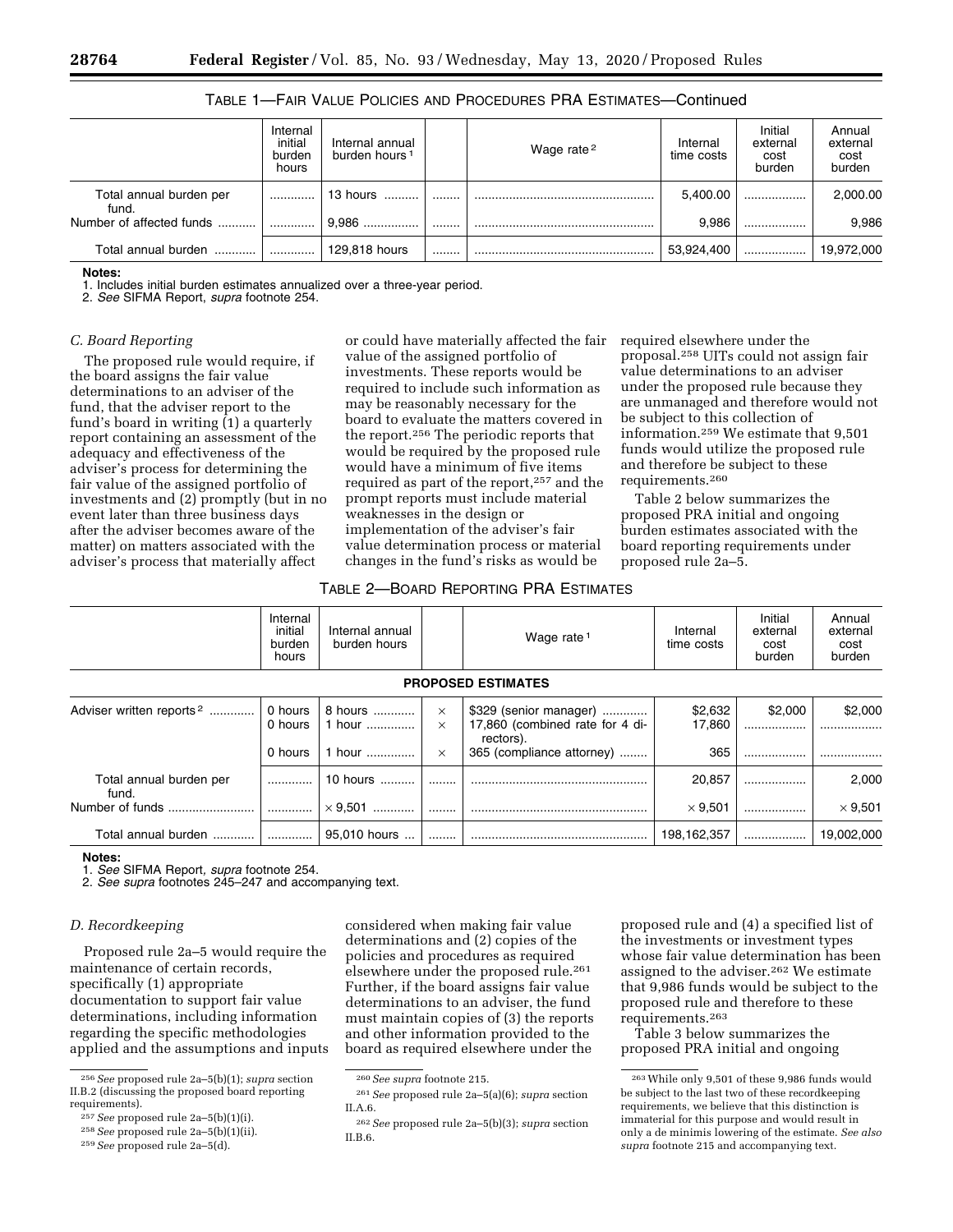burden estimates associated with the recordkeeping requirements under

proposed rule 2a–5.

# TABLE 3—RECORDKEEPING PRA ESTIMATES

|                                                          | Internal<br>initial<br>burden<br>hours | Internal annual<br>burden hours <sup>1</sup> |                           | Wage rate <sup>2</sup>                                                               | Internal<br>time costs | Initial<br>external<br>cost<br>burden | Annual<br>external<br>cost<br>burden |
|----------------------------------------------------------|----------------------------------------|----------------------------------------------|---------------------------|--------------------------------------------------------------------------------------|------------------------|---------------------------------------|--------------------------------------|
|                                                          |                                        |                                              |                           | <b>PROPOSED ESTIMATES</b>                                                            |                        |                                       |                                      |
| Establishing recordkeeping poli-<br>cies and procedures. |                                        |                                              |                           | \$62 (general clerk)                                                                 | \$31                   | \$1.800                               | \$1.800                              |
|                                                          | $1.5$<br>0 hours<br>0 hours            | .5<br>2 hours   <br>2 hours                  | .<br>$\times$<br>$\times$ | 95 (senior computer operator)<br>62 (general clerk)<br>95 (senior computer operator) | 47.50<br>31<br>47.50   | 0                                     | 0                                    |
| Total annual burden per<br>fund.                         |                                        | 5 hours                                      |                           |                                                                                      | 157                    |                                       | 600                                  |
|                                                          |                                        | $\times$ 9.986                               |                           |                                                                                      | $\times$ 9.986         |                                       | $\times$ 9.986                       |
| Total annual burden                                      |                                        | 49,930 hours                                 |                           |                                                                                      | 1,567,802              |                                       | 5,991,600                            |

#### **Notes:**

1. For ''Establishing Recordkeeping Policies and Procedures,'' these estimates include initial burden estimates annualized over a three-year period.

2. *See* SIFMA Report, *supra* footnote 254.

# *E. Proposed Rule 2a–5 Total Estimated Burden*

As summarized in Table 4 below, we estimate that the total hour burdens and time costs associated with proposed rule 2a–5, including the burden associated with the adoption and implementation of fair value policies and procedures,

board reporting, and recordkeeping requirements, amortized over three years, would result in an average aggregate annual burden of 274,758 hours and an average aggregate annual monetized time cost of \$253,654,559. We also estimate that, amortized over three years, there would be external costs of \$44,965,600 associated with this

collection of information. Therefore, each fund required to comply with the rule would incur an average annual burden of approximately 27.51 hours, at an average annual monetized time cost of approximately \$25,401, and an external cost of \$4,503 to comply with proposed rule 2a–5.

## TABLE 4—PROPOSED RULE 2A–5 TOTAL PRA ESTIMATES

| Internal hour burden | Internal burden<br>time cost | External<br>cost burden |
|----------------------|------------------------------|-------------------------|
|                      | \$53.924.400                 | \$19.972.000            |
|                      | 198,162,357                  | 19,002,000              |
|                      | 1.567.802                    | 5.991.600               |
|                      | 253,654,559                  | 44.965.600              |
|                      | $+9.986$                     | $+9.986$                |
|                      | 25.401                       |                         |

## *F. Request for Comment*

We request comment on whether these estimates are reasonable. Pursuant to 44 U.S.C. 3506(c)(2)(B), the Commission solicits comments in order to: (1) Evaluate whether the proposed collections of information are necessary for the proper performance of the functions of the Commission, including whether the information will have practical utility; (2) evaluate the accuracy of the Commission's estimate of the burden of the proposed collections of information; (3) determine whether there are ways to enhance the quality, utility, and clarity of the information to be collected; and (4) determine whether there are ways to

minimize the burden of the collections of information on those who are to respond, including through the use of automated collection techniques or other forms of information technology.

Persons wishing to submit comments on the collection of information requirements of the proposed rules and amendments should direct them to the OMB: *[MBX.OMB.OIRA.SEC](mailto:MBX.OMB.OIRA.SEC_desk_officer@omb.eop.gov)*\_*desk*\_ *[officer@omb.eop.gov,](mailto:MBX.OMB.OIRA.SEC_desk_officer@omb.eop.gov)* and should send a copy of their comments to, Vanessa Countryman, Secretary, Securities and Exchange Commission, 100 F Street NE, Washington, DC 20549–1090, with reference to File No. S7–07–20. OMB is required to make a decision concerning the collections of information between

30 and 60 days after publication of this release; therefore a comment to OMB is best assured of having its full effect if OMB receives it within 30 days after publication of this release. Requests for materials submitted to OMB by the Commission with regard to these collections of information should be in writing, refer to File No. S7–07–20, and be submitted to the Securities and Exchange Commission, Office of FOIA Services, 100 F Street NE, Washington, DC 20549–2736.

## **V. Initial Regulatory Flexibility Analysis**

The Commission has prepared the following Initial Regulatory Flexibility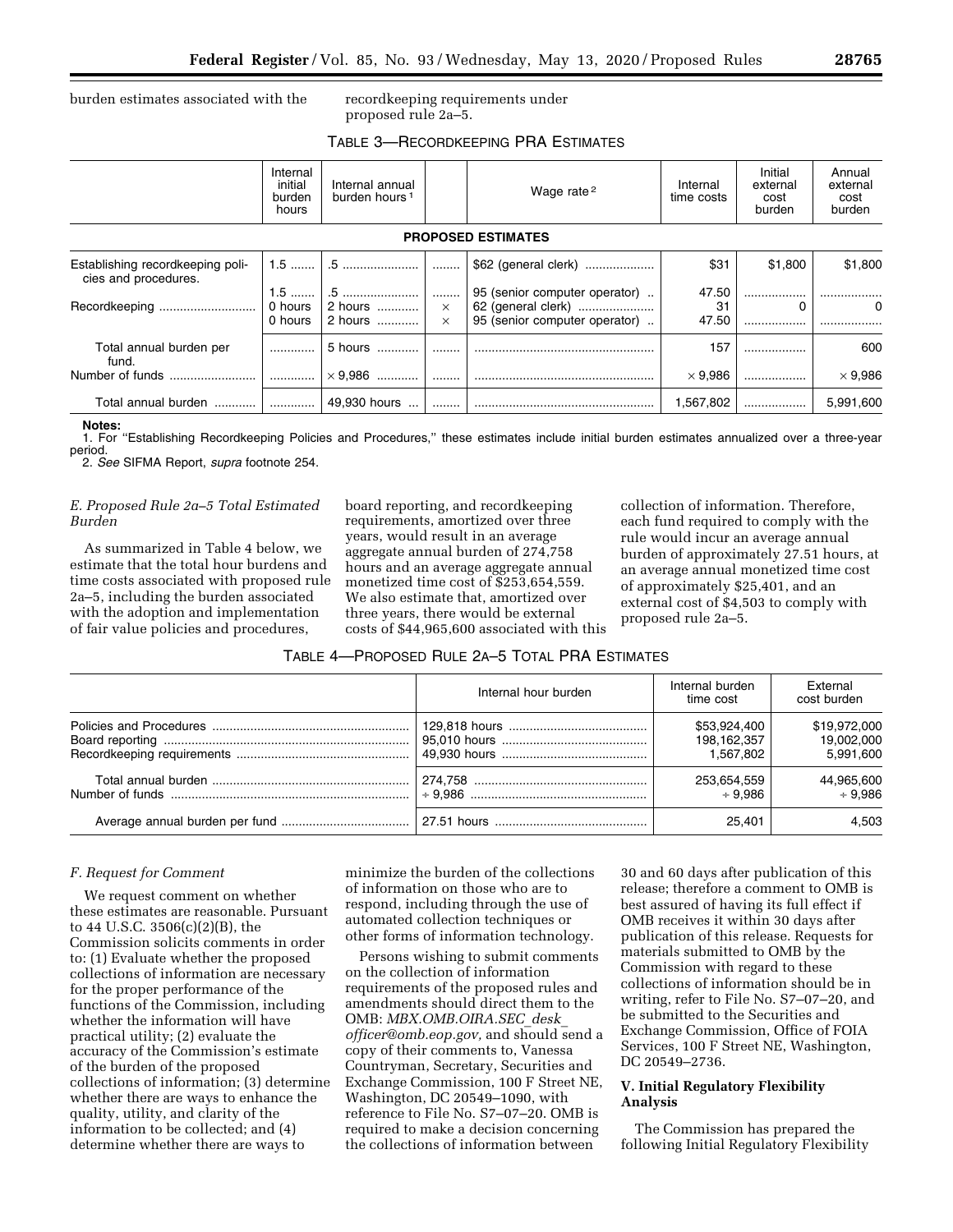Analysis (''IRFA'') in accordance with section 3(a) of the Regulatory Flexibility Act (''RFA'').264 It relates to proposed rule 2a–5.

# *A. Reasons for and Objectives of the Proposed Actions*

The Commission is proposing new rule 2a–5 in order to address practices and the role of the board of directors with respect to the fair value of the investments of fund. Under section 2(a)(41), the board must determine in good faith the fair value of fund assets for which no market quotations are readily available. The proposed rule is designed to specify how a board or adviser must make good faith determinations of fair value as well as when the board can assign this function to an adviser to the fund, while still ensuring that fund investments are valued in a way consistent with the Investment Company Act.

The proposed rule would provide requirements for determining fair value in good faith for purposes of section 2(a)(41) of the Act and rule 2a–4 thereunder. This determination would involve assessing and managing material risks associated with fair value determinations; selecting, applying, and testing fair value methodologies; evaluating any pricing services used; adopting and implementing policies and procedures; and maintaining certain records. The proposed rule would permit a fund's board of directors to assign these requirements to an investment adviser to the fund for some or all of the fund's investments, subject to board oversight and certain reporting, recordkeeping, and other requirements designed to facilitate the board's ability effectively to oversee the adviser's fair value determinations. The proposed rule would also define when market quotations are readily available under section 2(a)(41) of the Act. Lastly, the proposed rule would have the trustee of a UIT carry out the requirements of the proposed rule. The requirements associated with the fair value as determined in good faith and readily available market quotations are designed to protect investors from improper valuations and reflect our view of current market best practices.265 The requirements associated with the assignment of responsibilities to an adviser are designed to ensure that the board effectively oversees an assigned adviser, including receiving sufficient information to do so.266 The policies and procedures and recordkeeping

requirements are designed to help ensure compliance with the other requirements.267

All of these requirements are discussed in detail in section II of this release. The costs and burdens of these requirements on small funds and investment advisers are discussed below as well as above in our Economic Analysis and Paperwork Reduction Act Analysis, which discuss the applicable costs and burdens on all funds and investment advisers.268

#### *B. Legal Basis*

The Commission is proposing new rule 2a–5 under the authority set forth in sections 2(a), 6(c), 31(a), 31(c), and 38(a) of the Investment Company Act of 1940 [15 U.S.C. 80a–2(a), 80a–6(c), 80a– 30(a), 80a–30(c), and 80a–37(a)].

## *C. Small Entities Subject to Proposed Rules*

For purposes of Commission rulemaking in connection with the Regulatory Flexibility Act, an investment company is a small entity if, together with other investment companies in the same group of related investment companies, it has net assets of \$50 million or less as of the end of its most recent fiscal year (a ''small fund'').269 Commission staff estimates that, as of December 2019, approximately 38 registered open-end mutual funds, 8 registered ETFs, 30 registered closed-end funds, 2 UITs, and 14 BDCs (collectively, 92 funds) are small entities.270

## *D. Projected Reporting, Recordkeeping, and Other Compliance Requirements*

Proposed rule 2a–5 would require fair value determinations under the Act be made according to a specific process for affected funds, including those that are small entities. This process would include the adoption of policies and procedures reasonably designed to achieve compliance with the requirements of the proposed rule and certain recordkeeping requirements. Further, the proposed rule would permit certain fund boards to assign fair value determinations to an adviser to the fund if the adviser, in addition to the above, adopts certain policies and procedures, makes certain reports to the fund's board regarding the fair value process in

268*See supra* section III and IV. These sections also discuss the professional skills that we believe compliance with the proposed rule would entail. 269*See* rule 0–10(a) under the Investment

writing. Funds would also be required to keep certain additional records in such circumstances. We therefore believe that there are three principal reporting, recordkeeping, or other compliance requirements associated with the proposed rule: (1) The establishment and implementation of policies and procedures, including establishing and applying fair value methodologies, (2) recordkeeping requirements, and (3) board reporting requirements.

#### 1. Policies and Procedures

The policies and procedures that would be required under the proposed rule would need to be reasonably designed to achieve compliance with the requirements of the rule. Specifically, these requirements include (1) the assessment and management of risks associated with the determination of fair value, (2) establishing and applying fair value methodologies, (3) testing fair value methodologies, and (4) evaluating pricing services.<sup>271</sup> Further, if the board assigns fair value determinations under the proposed rule to an investment adviser to the fund, the adviser's policies and procedures must meet certain requirements. In addition to the other requirements above, these policies and procedures must specify the titles of the persons responsible for determining the fair value of assigned investments, including by specifying the particular functions for which they are responsible, and reasonably segregating the process of making fair value determinations from the portfolio management of the fund.<sup>272</sup>

These requirements are designed to implement the proposed rule's requirements effectively which, in turn, are designed to protect investors from improper valuations. They are also designed to facilitate the board's oversight of these functions when they are assigned to an adviser to the fund. These requirements will impose burdens on all funds, including those that are small entities. The specifics of these burdens are discussed in the Economic Analysis and Paperwork Reduction Act sections above.273

There are different factors that would affect whether a smaller fund incurs costs related to this requirement that are on the higher or lower end of the estimated range. For example, we would expect that smaller funds—and more specifically, smaller funds that are not

<sup>264</sup> 5 U.S.C. 603(a).

<sup>265</sup>*See supra* sections I, II.A, and II.C.

<sup>266</sup>*See supra* section II.B.

<sup>267</sup>*See supra* sections II.A.6 and II.B.4.

Company Act [17 CFR 270.0–10(a)].

<sup>270</sup>This estimate is derived an analysis of data obtained from Morningstar Direct as well as data reported to the Commission for the period ending December 2019.

<sup>271</sup>Proposed rule 2a–5(a)(1)–(5).

<sup>272</sup>*See* proposed rule 2a–5(b)(2).

<sup>273</sup>*See supra* section III.C.3. This section, along with section IV, also discusses the professional skills that we believe compliance with this aspect of the proposal would entail.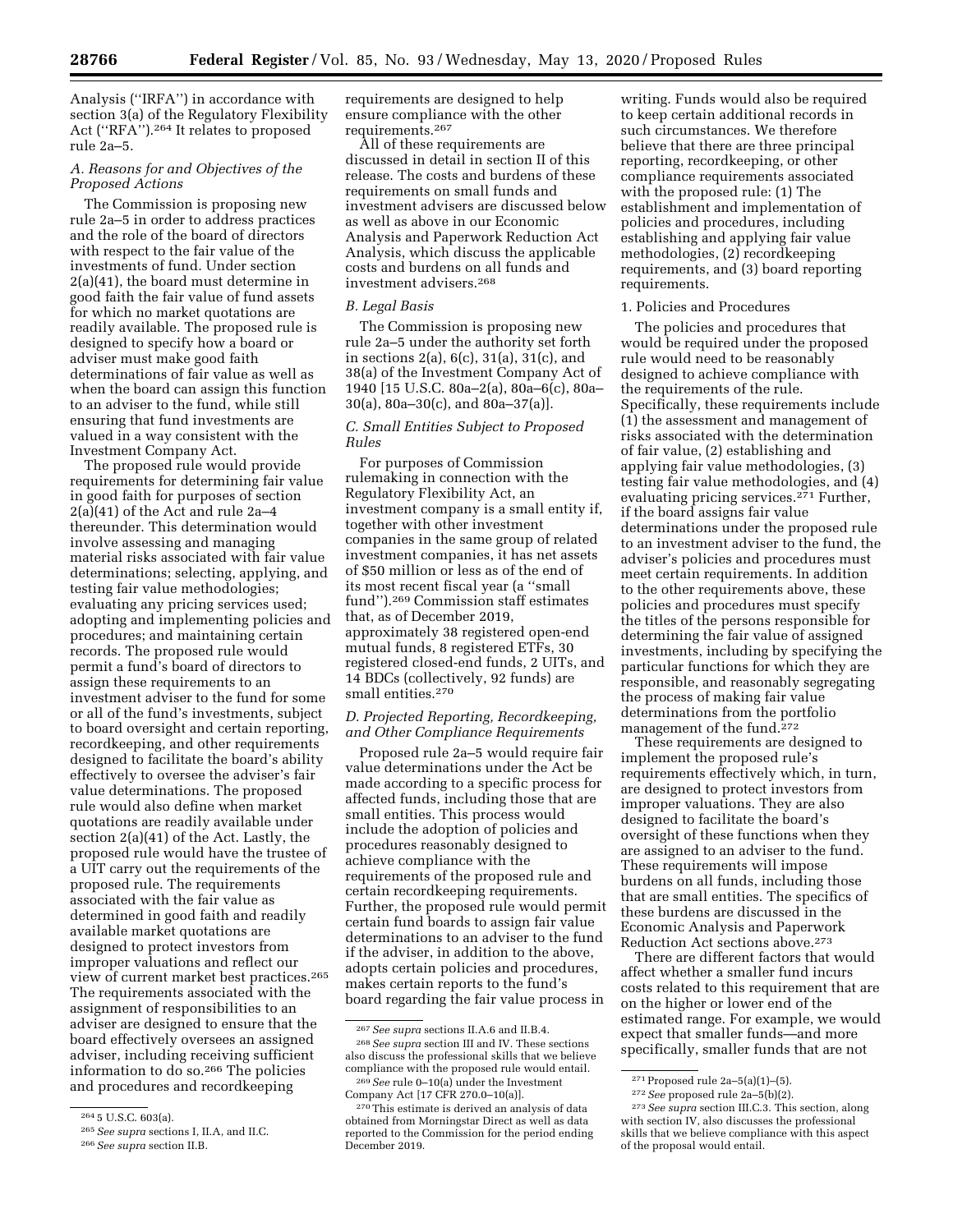part of a fund complex—may not have existing policies and procedures that include all of the elements that would be required of policies and procedures under the proposed rule. Also, while we would expect larger funds or funds that are part of a large fund complex to incur higher costs related to this requirement in absolute terms relative to a smaller fund or a fund that is part of a smaller fund complex, we would expect a smaller fund to find it more costly, per dollar managed, to comply with the proposed requirement because it would not be able to benefit from a larger fund complex's economies of scale.274

## 2. Recordkeeping

The recordkeeping requirements of the proposed rule are designed to help ensure compliance with the rule's requirements and aid in oversight. The proposed rule would require the fund to keep the following records: (1) Appropriate documentation to support fair value determinations, including information regarding the specific methodologies applied and the assumptions and inputs considered when making fair value determinations for at least five years from the time the determination was made, the first two years in an easily accessible place and (2) A copy of the fair value policies and procedures that are in effect, or were in effect at any time within the past five years, in an easily accessible place.275 Further, should the board assign the fair value determination, the fund must keep, in addition to the records above, copies of the reports and other information provided to the board for at least five years after the end of the fiscal year in which the documents were made, the first two years in an easily accessible place and a specified list of the investments or investment types whose fair value determination has been assigned to the adviser, in each case for at least five years after the end of the fiscal year in which the determinations were provided to the board or the investments or investment types were assigned to the adviser, the first two years in an accessible place.276

These requirements will impose burdens on all funds, including those that are small entities. The specifics of these burdens are discussed in the Economic Analysis and Paperwork Reduction Act sections above.277 There are different factors that would affect

whether a smaller fund incurs costs relating to this requirement that are on the higher or lower end of the estimated range. For example, we would expect that smaller funds—and more specifically, smaller funds that are not part of a fund complex—may not have recordkeeping systems that would meet all the elements that would be required under the proposed rule. Also, while we would expect larger funds or funds that are part of a large fund complex to incur higher costs related to this requirement in absolute terms relative to a smaller fund or a fund that is part of a smaller fund complex, we would expect a smaller fund to find it more costly, per dollar managed, to comply with the proposed requirement because it would not be able to benefit from a larger fund complex's economies of scale.278

## 3. Board Reporting

The requirement for board reporting by the fund's adviser is designed to ensure that the board can exercise sufficient oversight over the fair value process. The proposal would require two general types of reports, a periodic one and a prompt one. Periodic reports would consist of the adviser's quarterly assessment in writing of the adequacy and effectiveness of the adviser's fair value process for determining the fair value of the assigned portfolio of investments, including some specific summaries and descriptions. The prompt reporting requirement would require advisers to promptly inform the board, but in no event later than three business days after the adviser becomes aware of the matter, of matters that materially affect or could materially affect the fair value of the assigned portfolio of investments, including a significant deficiency or material weakness in the design or implementation of the adviser's fair value determination process or material changes in valuation risks.279

These requirements will impose burdens on all funds, including those that are small entities. The specifics of these burdens are discussed in the Economic Analysis and Paperwork Reduction Act sections above.280 There are different factors that would affect whether a smaller fund incurs costs related to this requirement that are on the higher or lower end of the estimated range. For example, we would expect that smaller funds—and more specifically, smaller funds that are not part of a fund complex—may not have an advisory agreement that has a

reporting mechanism that would meet all the elements that would be required under the proposed rule. Also, while we would expect larger funds or funds that are part of a large fund complex to incur higher costs, via increased advisory fees for advisers to take on this responsibility on behalf of such funds, related to this requirement in absolute terms relative to a smaller fund or a fund that is part of a smaller fund complex, we would expect a smaller fund to find it more costly, per dollar managed, to comply with the proposed requirement because it would not be able to benefit from a larger fund complex's economies of scale.281

## *E. Duplicative, Overlapping, or Conflicting Federal Rules*

Other than as discussed below, Commission staff has not identified any federal rules that duplicate, overlap, or conflict with proposed rule 2a–5. As discussed in more detail above,282 rule 38a–1 also would apply to a fund's obligations under the proposed rule. Rule 38a–1 requires a fund's board, including a majority of its independent directors, to approve the fund's policies and procedures, including those on fair value, and those of each investment adviser and other specified service providers, based upon a finding by the board that the policies and procedures are reasonably designed to prevent violation of the federal securities laws.283 Rule 38a–1 also requires that the fund's CCO provide an annual report to the fund's board that must address any material changes to compliance policies and procedures.284

Ultimately, we do not believe that the proposed rule adds cumulative regulatory burdens on small funds without any gain in regulatory benefits. The proposed rule would differ from the requirements of rule 38a–1 in that proposed rule 2a–5 would mandate that funds, including small funds, adhere to more specific fair value practices as well as policies and procedures, reporting, and recordkeeping requirements not currently required in the text of rule 38a–1. As we state above, however, to the extent that adviser policies and procedures under proposed rule 2a–5 would otherwise be duplicative of fund valuation policies under rule 38a–1, a

<sup>274</sup>*See supra* section III.C.1.

<sup>275</sup>Proposed rule 2a–5(a)(6).

 $276$  Proposed rule 2a-5(b)(3).

<sup>277</sup>*See supra* section III.C.3. This section and section IV also discuss the professional skills that we believe compliance with this aspect of the proposal would entail.

<sup>278</sup>*See supra* section III.C.1.

<sup>279</sup>*See supra* section II.B.2 and II.B.3.

<sup>280</sup>*See supra* section III.C.3.

<sup>281</sup>*See supra* section III.C.1.

<sup>282</sup>*See supra* section II.A.5.

<sup>283</sup>Rule 38a–1(a)(2).

<sup>284</sup>*See* rule 38a–1(a)(4)(iii)(A). ''Material'' in this context is a change that a fund director would reasonably need to know in order to oversee fund compliance. *See* rule 38a–1(e)(2). We have also said that ''serious compliance issues'' must be raised with the board immediately. *See* Compliance Rules Adopting Release, *supra* footnote 26, at n.33.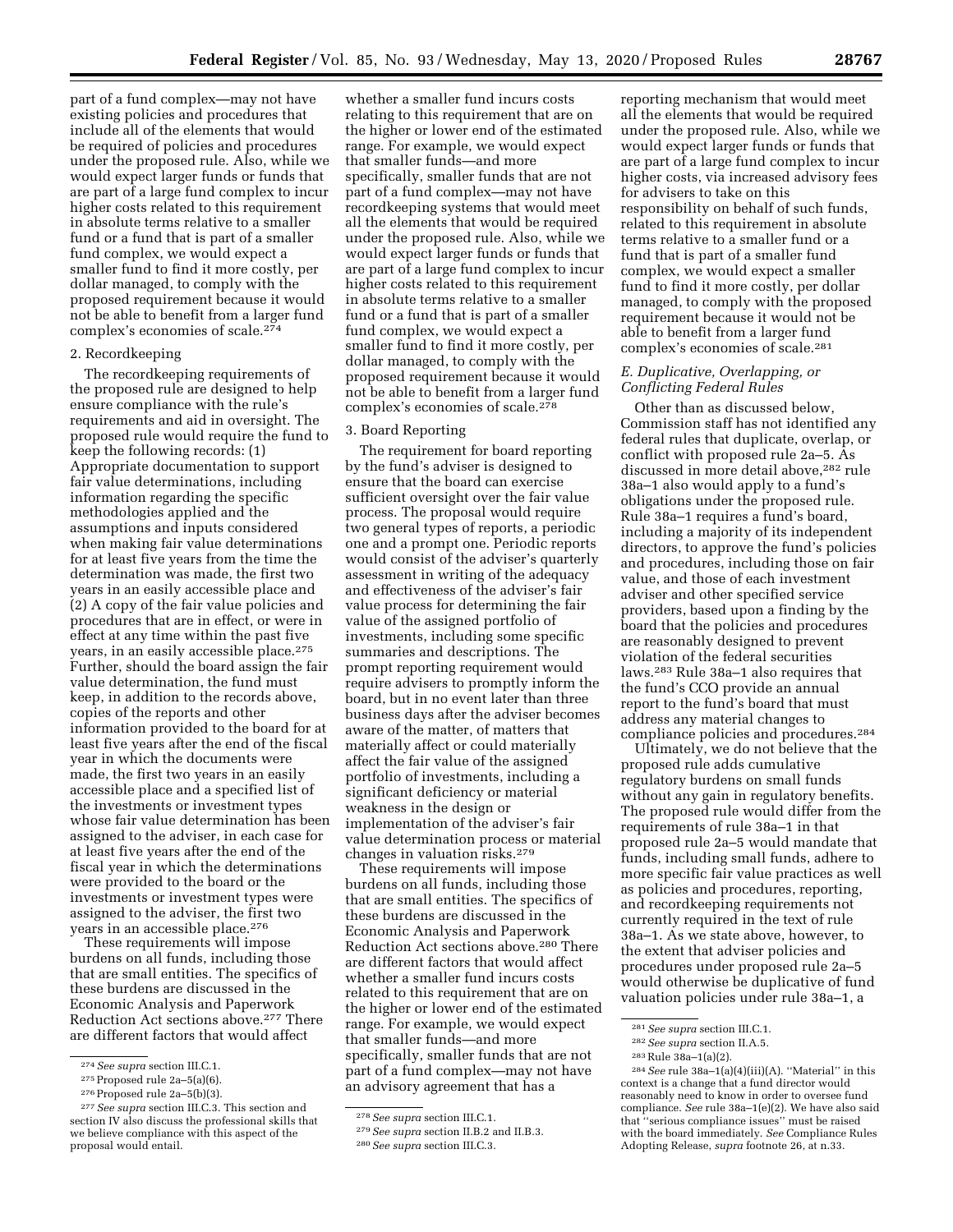fund could adopt the rule 2a–5 policies and procedures of the adviser in fulfilling its rule 38a–1 obligations to avoid any duplication.285

### *F. Significant Alternatives*

The Regulatory Flexibility Act directs the Commission to consider significant alternatives that would accomplish our stated objective, while minimizing any significant economic impact on small entities. We considered the following alternatives for small entities in relation to our proposal: (1) Exempting funds that are small entities from the proposed reporting, recordkeeping, and other compliance requirements, to account for resources available to small entities; (2) establishing different reporting, recordkeeping, and other compliance requirements or frequency, to account for resources available to small entities; (3) clarifying, consolidating, or simplifying the compliance requirements under the proposal for small entities; and (4) using performance rather than design standards.

We do not believe that exempting small funds from the provisions in proposed rule 2a–5 would permit us to achieve our stated objectives, principally to protect investors from improper valuations. Further, the board reporting and additional recordkeeping provisions of proposed rule 2a–5 only affect fund boards that assign fair value determinations to a fund adviser and, therefore, the rule would require funds to comply with these specific requirements only if they assigned responsibilities to their adviser. However, we expect that most funds holding securities that must be fair valued will do so. Therefore if a board to a small entity does not do this and instead performs its statutory function directly, then the small entity would not be subject to these provisions of proposed rule 2a–5.

We estimate that 72% of all funds would be subject to the proposed rule in making fair value determinations.286 This estimate indicates that some funds, including some small funds, would be unaffected by the proposed rule. However, for small funds that would be affected by our proposed rule, providing an exemption for them could subject investors in small funds to a higher degree of risk than investors to large funds that would be required to comply with the proposed elements of the rule.

As discussed throughout this release, we believe that the proposed rule would result in investor protection benefits, and these benefits should apply to investors in smaller funds as well as investors in larger funds. We therefore do not believe it would be appropriate to exempt small funds from the proposed rule's requirements, or to establish different requirements applicable to funds of different sizes under these provisions to account for resources available to small entities. We believe that all of the proposed elements of rule 2a–5 should work together to produce the anticipated investor protection benefits, and therefore do not believe it is appropriate to except smaller funds because we believe this would limit the benefits to investors in such funds.

We also do not believe that it would be appropriate to subject small funds to different reporting, recordkeeping, and other compliance requirements or frequency. Similar to the concerns discussed above, if the proposal included different requirements for small funds, it could raise investor protection concerns for investors in small funds in that small funds face the same conflicts of interest that can lead to mispricing and otherwise harm investors that larger funds do.

We do not believe that clarifying, consolidating, or simplifying the compliance requirements under the proposal for small funds, beyond that already proposed for all funds, would permit us to achieve our stated objectives. Again, this approach would raise investor protection concerns for investors in small funds. We believe, as outlined above in the discussion of the proposed rule and the guidance contained in this release, that the requirements of the proposed rule are, to some extent, current industry practice under existing rules, with some changes from current practice. As a result, we think that the proposed rule could result in a reduction in the current burdens experienced by small entities to the extent that they are subject to the proposed rule.

The costs associated with proposed rule 2a–5 would vary depending on the fund's particular circumstances, and thus the proposed rule could result in different burdens on funds' resources. In particular, we expect that a fund that does not have policies and procedures, reporting, or recordkeeping practices similar to those proposed in the rule would need to modify those practices. Thus, to the extent a fund that is a small entity already has a fair value process that is consistent with the requirements of the proposed rule, we believe it would incur relatively low costs to comply with it. However, we believe

that it is appropriate to correlate the costs associated with the proposed rule with the fund's actual fair value process, and not necessarily with the fund's size in light of our investor protection objectives.

Finally, with respect to the use of performance rather than design standards, the proposed rule generally uses performance standards for all funds subject to the proposed rule, regardless of size. We believe that providing funds with the flexibility permitted in the proposal with respect to designing specific fair value process is appropriate because of the fact-specific nature of making fair value determinations.

#### *G. Request for Comment*

73. The Commission requests comment regarding this analysis. We request comment on the number of small entities that would be subject to our proposal and whether our proposal would have any effects that have not been discussed. We request that commenters describe the nature of any effects on small entities subject to our proposal and provide empirical data to support the nature and extent of such effects. We also request comment on the estimated compliance burdens of our proposal and how they would affect small entities.

### **VI. Consideration of Impact on the Economy**

For purposes of the Small Business Regulatory Enforcement Fairness Act of 1996 (''SBREFA''), the Commission must advise OMB whether a proposed regulation constitutes a ''major'' rule. Under SBREFA, a rule is considered ''major'' where, if adopted, it results in or is likely to result in:

• An annual effect on the economy of \$100 million or more;

• A major increase in costs or prices for consumers or individual industries; or

• Significant adverse effects on competition, investment, or innovation.

We request comment on whether our proposal would be a ''major rule'' for purposes of SBREFA. We solicit comment and empirical data on:

• The potential effect on the U.S. economy on an annual basis;

• Any potential increase in costs or prices for consumers or individual industries; and

• Any potential effect on competition, investment, or innovation.

Commenters are requested to provide empirical data and other factual support for their views to the extent possible.

### **VII. Statutory Authority**

The Commission is proposing new rule 2a–5 under the authority set forth

<sup>285</sup>*See supra* section II.A.5.

<sup>286</sup>*See supra* footnote 214 and accompanying text.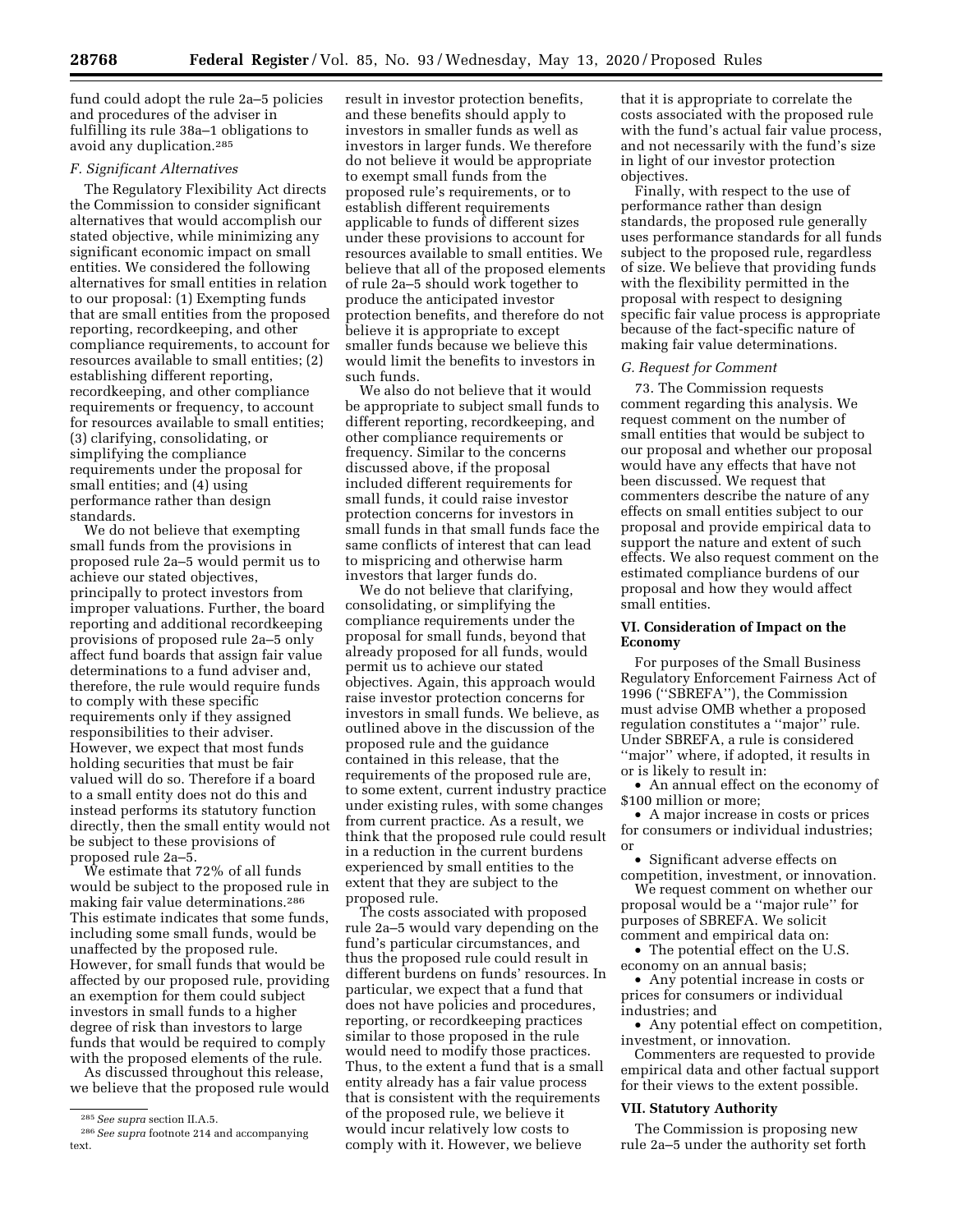in sections 2(a), 6(c), 31(a), 31(c), and 38(a) of the Investment Company Act of 1940 [15 U.S.C. 80a–2(a), 80a–6(c), 80a– 30(a), 80a–31(c), and 80a–37(a)].

### **List of Subjects**

## *17 CFR Part 210*

Accountants, Accounting, Banks, banking, Employee benefit plans, Holding companies, Insurance companies, Investment companies, Oil and gas exploration, Reporting and recordkeeping requirements, Securities, Utilities.

### *17 CFR Part 270*

Investment companies, Reporting and recordkeeping requirements, Securities.

For the reasons set out in the preamble, title 17, chapter II of the Code of Federal Regulation is proposed to be amended as follows:

## **PART 210—FORM AND CONTENT OF AND REQUIREMENTS FOR FINANCIAL STATEMENTS, SECURITIES ACT OF 1933, SECURITIES EXCHANGE ACT OF 1934, INVESTMENT COMPANY ACT OF 1940, INVESTMENT ADVISERS ACT OF 1940, AND ENERGY POLICY AND CONSERVATION ACT OF 1975**

■ 1. The authority citation for part 210 continues to read, in part, as follows:

**Authority:** 15 U.S.C. 77f, 77g, 77h, 77j, 77s, 77z–2, 77z–3, 77aa(25), 77aa(26), 77nn(25), 77nn(26), 78c, 78j–1, 78l, 78m, 78n, 78o(d), 78q, 78u–5, 78w, 78ll, 78mm, 80a–8, 80a–20, 80a–29, 80a–30, 80a–31, 80a– 37(a), 80b–3, 80b–11, 7202 and 7262, and sec. 102(c), Pub. L. 112–106, 126 Stat. 310 (2012), unless otherwise noted. \* \* \* \* \*

■ 2. Section 210.6–03 is amended by revising paragraph (d) to read as follows:

#### **§ 210.6–03 Special rules of general application to registered investment companies and business development companies.**

\* \* \* \* \*

(d) *Valuation of investments.* The balance sheets of registered investment companies, other than issuers of faceamount certificates, and business development companies, shall reflect all investments at value, with the aggregate cost of each category of investment reported under §§ 210.6–04.1, 6–04.2, 6–04.3, and 6–04.9 or the aggregate cost of each category of investment reported under § 210.6–05.1 shown parenthetically. State in a note the methods used in determining the value of investments. As required by section 28(b) of the Investment Company Act of 1940 (15 U.S.C. 80a–28(b)), qualified assets of face–amount certificate

companies shall be valued in accordance with certain provisions of the Code of the District of Columbia. \* \* \* \* \*

## **PART 270—RULES AND REGULATIONS, INVESTMENT COMPANY ACT OF 1940**

■ 3. The authority citation for part 270 continues to read, in part, as follows:

**Authority:** 15 U.S.C. 80a–1 *et seq.,* 80a– 34(d), 80a–37, 80a–39, and Pub. L. 111–203, sec. 939A, 124 Stat. 1376 (2010), unless otherwise noted.

\* \* \* \* \* ■ 4. Section 270.2a–5 is added to read as follows:

### **§ 270.2a–5 Fair value determination and readily available market quotations.**

(a) *Fair value determination.* For purposes of section 2(a)(41) of the Act  $(15 \text{ U.S.C. } 80a - 2(a)(41))$  and § 270.2a-4, determining fair value in good faith with respect to a fund requires:

(1) *Assess and manage risks.*  Periodically assessing any material risks associated with the determination of the fair value of fund investments (''valuation risks''), including material conflicts of interest, and managing those identified valuation risks;

(2) *Establish and apply fair value methodologies.* Performing each of the following, taking into account the fund's valuation risks:

(i) Selecting and applying in a consistent manner an appropriate methodology or methodologies for determining (and calculating) the fair value of fund investments, including specifying:

(A) The key inputs and assumptions specific to each asset class or portfolio holding; and

(B) Which methodologies apply to new types of fund investments in which a fund intends to invest;

(ii) Periodically reviewing the appropriateness and accuracy of the methodologies selected and making any necessary adjustments thereto;

(iii) Monitoring for circumstances that may necessitate the use of fair value; and

(iv) Establishing criteria for determining when market quotations are no longer reliable;

(3) *Test fair value methodologies.*  Testing the appropriateness and accuracy of the fair value methodologies that have been selected, including identifying the testing methods to be used and the minimum frequency with which such testing methods are used;

(4) *Evaluate pricing services.*  Overseeing pricing service providers, if used, including establishing:

(i) The process for the approval, monitoring, and evaluation of each pricing service provider, and

(ii) Criteria for initiating price challenges;

(5) *Fair value policies and procedures.*  Adopting and implementing written policies and procedures addressing the determination of the fair value of fund investments that are reasonably designed to achieve compliance with the requirements described in paragraphs (a)(1) through (4) of this section; and

(6) *Recordkeeping.* Maintaining: (i) Appropriate documentation to support fair value determinations, including information regarding the specific methodologies applied and the assumptions and inputs considered when making fair value determinations, as well as any necessary or appropriate adjustments in methodologies, for at least five years from the time the determination was made, the first two years in an easily accessible place; and

(ii) A copy of policies and procedures as required under paragraph (a)(5) of this section that are in effect, or were in effect at any time within the past five years, in an easily accessible place.

(b) *Performance of fair value determinations.* The board of the fund must determine fair value in good faith for any or all fund investments by carrying out the functions required in paragraph (a) of this section. The board may choose to assign the fair value determination relating to any or all fund investments to an investment adviser of the fund, which would carry out all of the functions required in paragraphs (a)(1) through  $(5)$  of this section, subject to the requirements of this paragraph (b). If the board of the fund does not assign fair value determinations to an adviser to the fund, the fund must adopt and implement the policies and procedures required under paragraph (a)(5) of this section and maintain the records required by paragraph (a)(6) of this section.

(1) *Oversight and reporting.* The board oversees the adviser, and the adviser reports to the fund's board, in writing, including such information as may be reasonably necessary for the board to evaluate the matters covered in the report, as follows:

(i) *Periodic reporting.* At least quarterly, an assessment of the adequacy and effectiveness of the investment adviser's process for determining the fair value of the assigned portfolio of investments, including, at a minimum, a summary or description of:

(A) The assessment and management of material valuation risks required